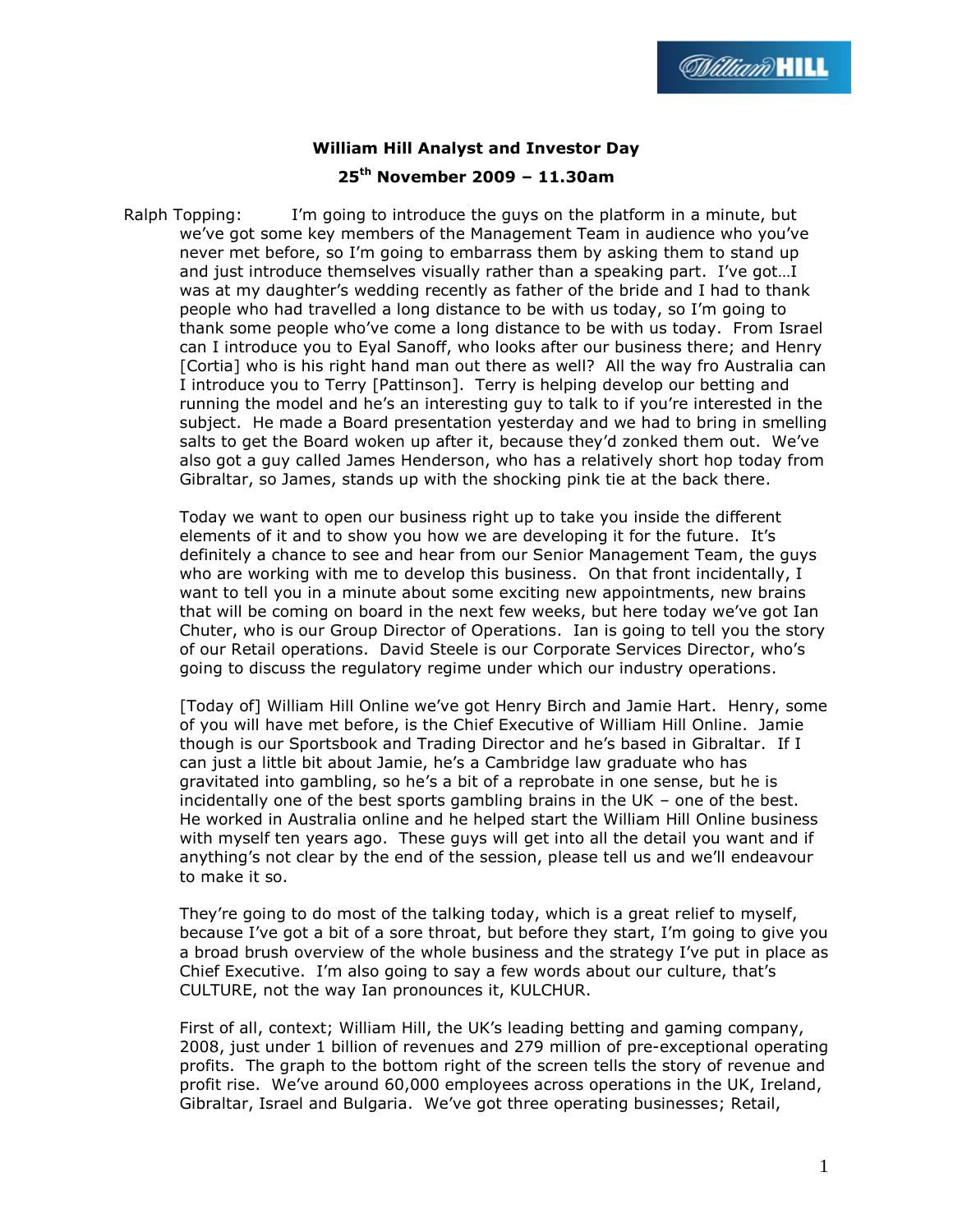which is money spent either over the counter or through machines in our betting shop, Retail accounts for 80% of the Group"s revenues and profits; Online where we take money from our Sportsbook and from Gaming and Poker, Bingo and Casino, 17% of revenue; and our Telephone business which is 3% of revenue. 51% of our business is betting; 49% is gaming either through machines or online games.

I show this slide there to emphasise the importance of these three operating businesses – Retail, Online and Telephone. Developing them as distinct elements is key to our strategy. We're very clear how we wish to evolve each of them, so let's have a look at them one by one.

As I said, we're the UK market leader on the High Street. We've got a clear, strong, much respected brand and a quarter of the UK"s 8,500 betting shops are William Hills'. It's a mature market, a stable market; however, our growth does come from developing our estate and broadening our product range. We also exercise very strong cost control, which is rooted in our DNA. You may think of this as a traditional territory, but actually we"ve seen fundamental changes not only in our liberalisation of the framework of regulation, but also in the way that people bet. There's certainly been a strong growth in machines; there's been substantial growth in virtual racing and in betting on football. Modern customers, I think increasingly want easy to use products that offer quick results and payouts.

Retail is very much our underpinning business and whenever we meet you ask me question – especially analysts in the audience – how solid a bedrock is this. I"m getting used after two years before questions I believe are based on fundamental misconceptions. Is this a market in decline; is there any more growth in the machines business; can we sustain our gross margin; and are we investing enough in our shops? We"re going to take those questions head on today, at least Ian is, and I"m confident Ian will put them to bed when he gives us more detail on Retail in a few minutes.

Ian will also discuss the other big issue that comes up all the time: how is the economy going to affect this? As you will hear, there"s more still to come from Retail, but here in Online is that we see the real opportunity for growth in our business. This is where we can take advantage of increased consumer leisure spending together with gambling becoming much more socially acceptable, the increasing accessibility of previously closed market for online gambling, product and technical innovation and increased internet broadband penetration.

I established with a small group of select people that I selected, I established our online business back in the 1990s before moving back to look after Retail. When I became Chief Executive 18 months ago I made it a priority to win back our lead. We made a lot of progress in the last 18 months. On a pro forma basis we believe William Hill Online is now jointly the most profitable online gambling operation amongst our peer group, but we"ve a long way to go before I"ll be happy with what we're achieving - a long way to go. We do offer a full range of online gambling and gaming products with Sports Betting, Casino, Poker, Bingo and Skill Games. We definitely upped our game with our joint venture with Playtech.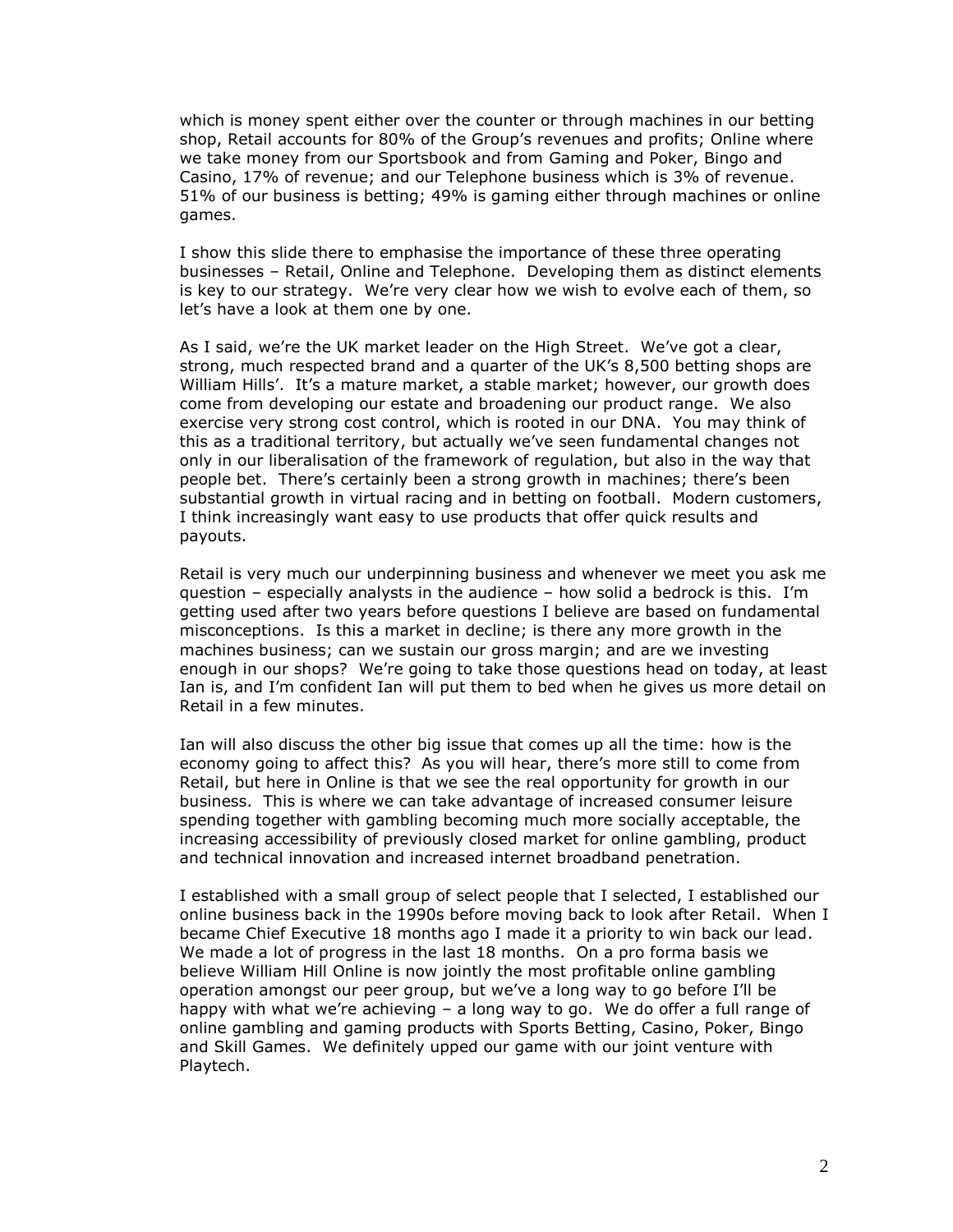We have expanded our geographical footprint and we've improved our customer acquisition and retention capability. We"ve also gained access to a larger affiliate network. Our products and increasingly our people are best in class. We"ve developed real online marketing expertise and international reach. We"ve got an experienced management team with a lot still to come, as Henry will explain this afternoon. He will also answer the questions that come up regularly in this territory as well. What"s the Online growth opportunity; how can William Hill Online compete; how do you balance profit and investment; and will you participate in consolidation?

William Hill started life as a postal business who very quickly developed as the leading telephone bookmaker back in the 1930s. Today it's only about 3% of our business and Telephone customers tend to be older but much more sophisticated punters in lots of ways. They place higher average bets, around £60 a slip, compared with an average of £8 over the counter; and the median over-thecounter bet, incidentally in our betting shop, is between  $E3$  and  $E4$ . There's no doubt that we"ve been hit by offshore competitors who have a more beneficial tax regime than we have here in the UK and as a result we"ve seen declining revenues and profits over the last few years.

We are striving to improve the position by reactivating customers targeting marketing. But more importantly I think we are looking at the cost base and also where this business should be located. I anticipate more of that in the New Year.

Yes, for the avoidance of doubt, the business is 75 years old, not the presenter at the moment. So let's start looking to the next 75 years. I'm in my  $40<sup>th</sup>$  year of working in the betting industry, and in my 40 years of service in the industry have certainly given me a very good understanding of the strengths of William Hill; of the values that go to creating a trusted brand like William Hill.

But being on the inside for those years, also taught me about our weaknesses. Those can be classified as this. We have a tendency, or had a tendency to think we knew best. We also had our culture of complacency; and we had a real reluctance to learn from the way the world was changing. We had a determination to keep the doors bolted and not come out and discuss the business with anyone.

Put simply, the old ways were definitely not always the best ways. I guess the mood was symbolised by our relationship with Ladbrokes. As long as we were beating them – hey, the world was fine. No matter that other companies were coming up with new ideas, new ways to bet, new punters, new territories, etcetera. We were a rough, bluff, masculine business. We didn"t like outsiders and if you didn't mind being shouted at from time-to-time you could go far in this business.

I always knew when the shouting and the rollicking was coming by the way. I"d go into see one of my earlier Chief Executives and he"d be sitting there with his jacket off, showing off his latest cartoon braces. Mind you, he never threw anything more dangerous than a sandwich at any one and though they were particularly heavy sandwiches in those days. It was before we learned about healthy eating as well.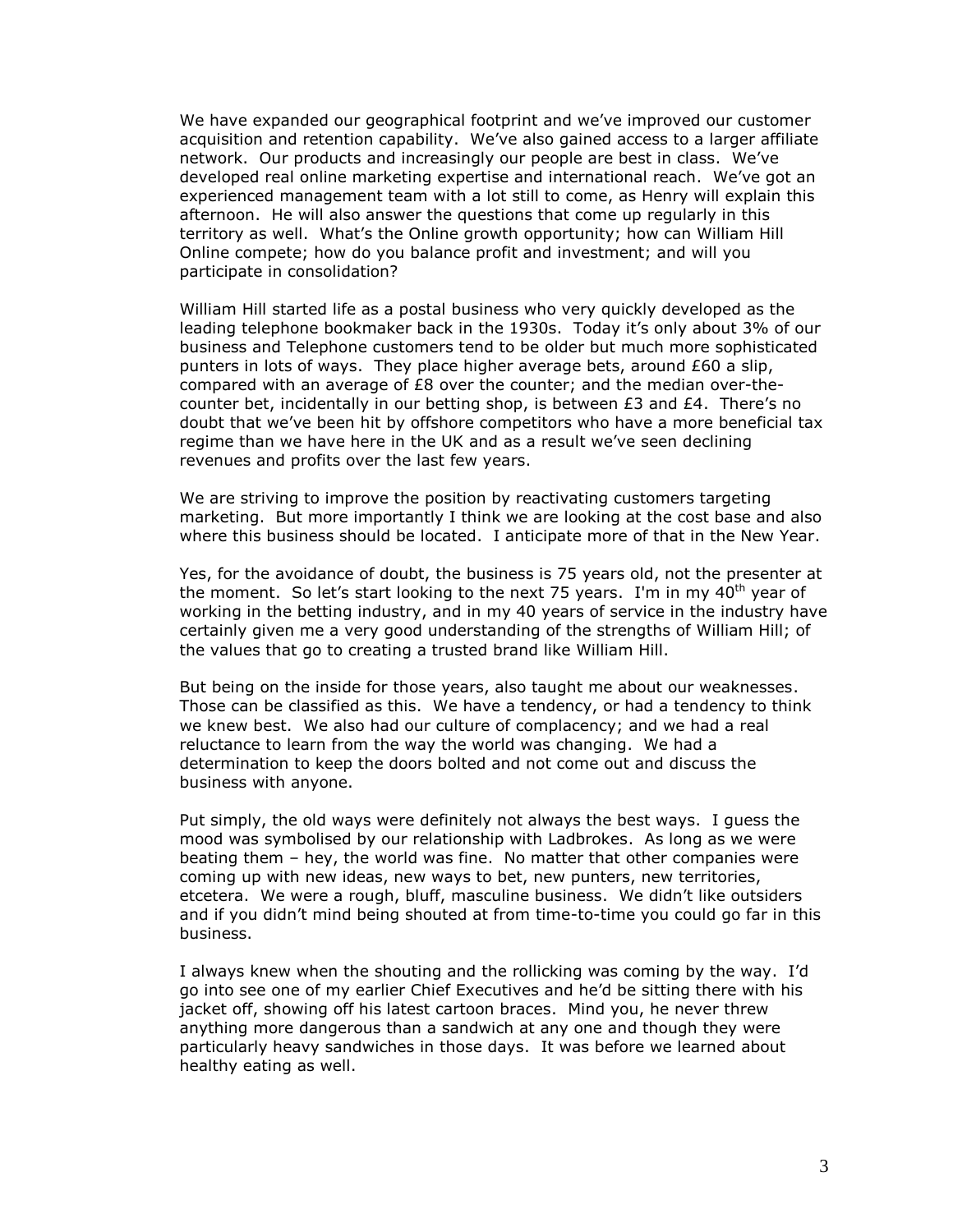I've always wanted to take the best things about our brand and about our culture; a brand that was and is highly trusted; a culture that understood hard work and graft and put them together with some complementary strengths, and those were new brands and talent, greater knowledge skills, different skills in other directions.

So in a remarkably short time, we"ve begun and I hasten to add, we"ve begun to change the management profile. We"ve worked hard to create a younger, more energetic, more can-do culture about William Hill; the kind of culture that actually responds to new ideas, with why not rather than why. The kind of culture where people take responsibility and one that encourages challenge rather than shouts it down; the kind of culture that believes with a passion in being the best bar none. That doesn't mean there's no shouting any more. I'm a great believer in what you might call tough love. I don"t think people have shown enough imagination player intelligence ambition, I can definitely shout with the best of them. If people don"t perform we"re definitely not sentimental now these days about retaining them. If the numbers are poor, they show no signs of changing, they"re not asked to hang around.

What I'm saying now is a good mix of experience that bring the best, not only from gambling and gaming, but also from other industries. A real focus on delivery and the beginning, the beginning of a truly entrepreneurial culture that will bring, I think, substantial rewards to those whose performance merits it. It is of course a continuing process and I have my eye on some more new brains. I definitely want to keep these boys and girls in the business on their toes.

Just yesterday we announced two new arrivals. Neil Cooper is joining us in the New Year as Group Finance Director. Neil has got a lot of experience first as a consultant with Price Waterhouse, but we forgive him for that, then with Whitbread and Bovis Homes. In welcoming Neil, I"d really like to thank Simon Lane for all the work he's done for us in the role. It's been a busy year, been a busy four years with the time I"ve worked with Simon. But this year in particular, Simon has led a successful refinancing and bond issue. With those achievements under his belt, he"d ready for a new challenge and he"ll be with us until the end of the year and beyond to ensure a smooth transition and Neil arriving. It's a really good time to say how much I"ve enjoyed working with Simon and I sincerely mean that.

The second newcomer is Kristof Fahy whose arrival exemplifies all I"ve been saying about getting new skills and attitudes into this business. Kristof, would you stand up, they"re probably expecting a guy with long hair Kristof, which I…so there you go, shock a Ronny, he's got a nice special back and sides there. Kristof is going to be a Brand and Marketing Director and he brings skills that he has, which were proved at Yahoo, Blackberry and at forums. So you"re more than welcome to call Kristof later on. This is the new William Hill. There's a real buzz about his arrival at William Hill and he's one of the brains I've been looking for.

Any talk of new culture and new management style would be empty talk if there were not tangible examples of change. Happily the last 18 months have been about deeds and not so much about words, and these are some of the things we've done.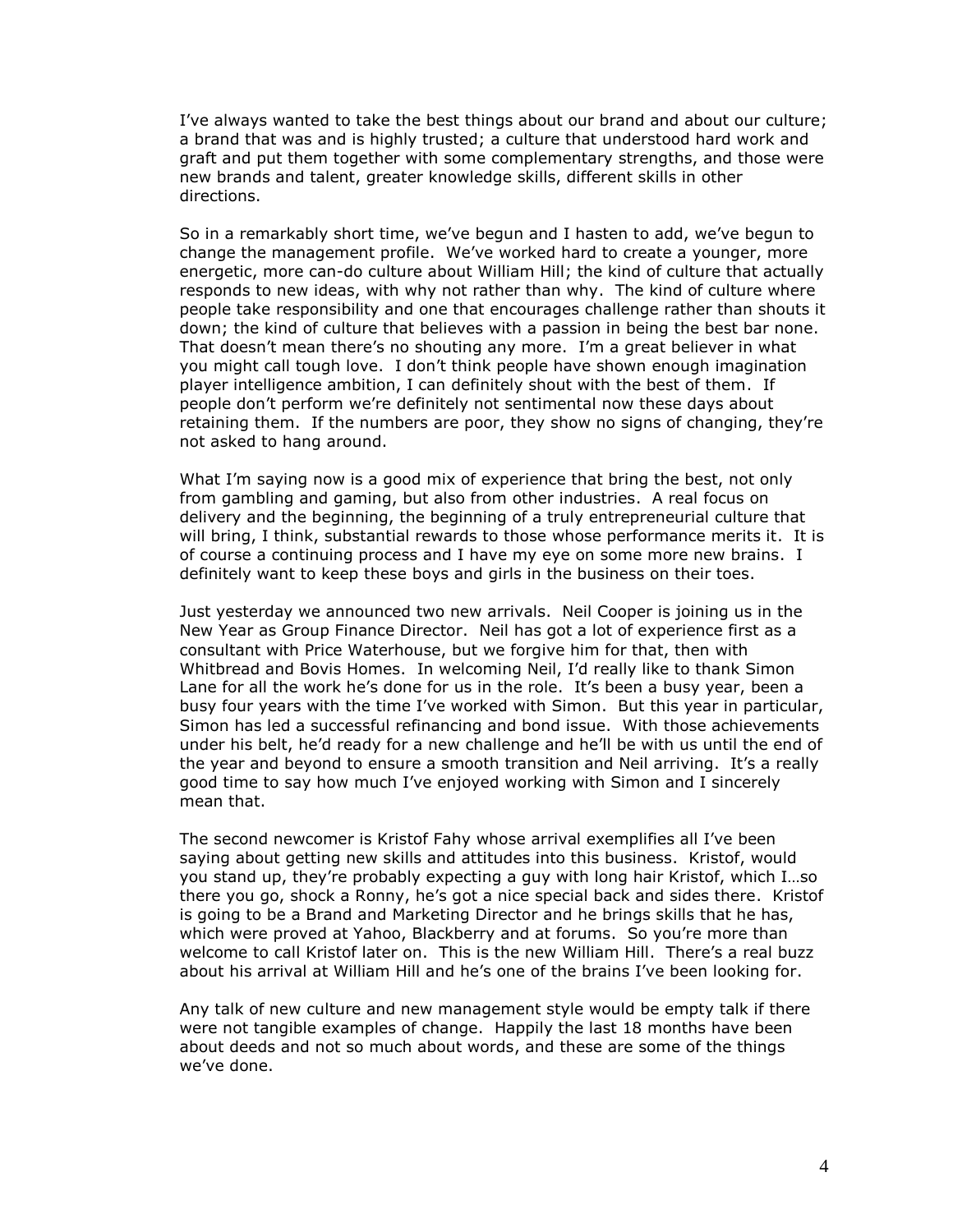I believe and I've been pleased to see that many of you believe they address some of the concerns that were around when I stepped up in February 2008. Back and front on line – tick.

Sportsbook improved beyond recognition, and Poker and Casino to new standards – tick. Out of an international business that wasn"t working for us – tick. Our debt refinance – tick. A new culture and a new mood around the business – tick.

Let me go back to those three businesses. In retail, we planned to increase earnings and cash flows while [hanging tough] on thoughts. Growth will largely be incremental and organic. We will see a continuing rise in football betting. We expect the interest in machines will see revenue from gaming account for more than half of our retail revenues. It"s more of a gaming company than a betting company.

On line we expect the Sportsbook turnover to rise further. Within Play Betting developed by Terry [Pattinson] and Jamie Hart accounting for as much as half of the Sportsbook turnover. In Play Betting is that important to us. Going forward in the future, we look forward to Terry and Jamie explaining where they"re going to be taking in Play Betting at a future date.

We're going to see our UK share of the market rise, we'll also see more international revenues, organically and by acquisition, where the right opportunity presents itself, only where the right opportunity presents itself. As for telephone. It's in the short time, a story of managing costs. In the short to medium term, of moving base.

I believe all I"ve said in this brief introduction is evidence of a compelling investment proposition. This is a real cash generating business in the right shape for growth. The opportunities and the competencies you see here are clear. Rather than say any more I want to let members of my senior management team give you the detail you want about their own sectors. So first up, let me welcome Ian Chuter, who is our Group Director of Operations.

Ian Chuter: Thanks Ralph. Good morning ladies and gentlemen. As Group Director of Operations, I head up our retail and telephone divisions. I"m here to give you the inside story on retail.

I've been in betting and gaming for 26 years, the last nine with William Hill. I joined to run the gaming machines business and gaming is an area that I know especially well.

Ralph raised four questions that keep being asked about our retail operation. Here's the first one. I should say I don't see these as questions so much as myths. But in the interests of keeping the peace with your guys this morning I"ll use the analyst term, investment debates.

The truth is I believe there are some basic facts that have been missed or misunderstood. My goal this morning is to show you why.

Ralph raised four things. The retail customer base, the over-the-counter margin, machines growth and investment in the estate.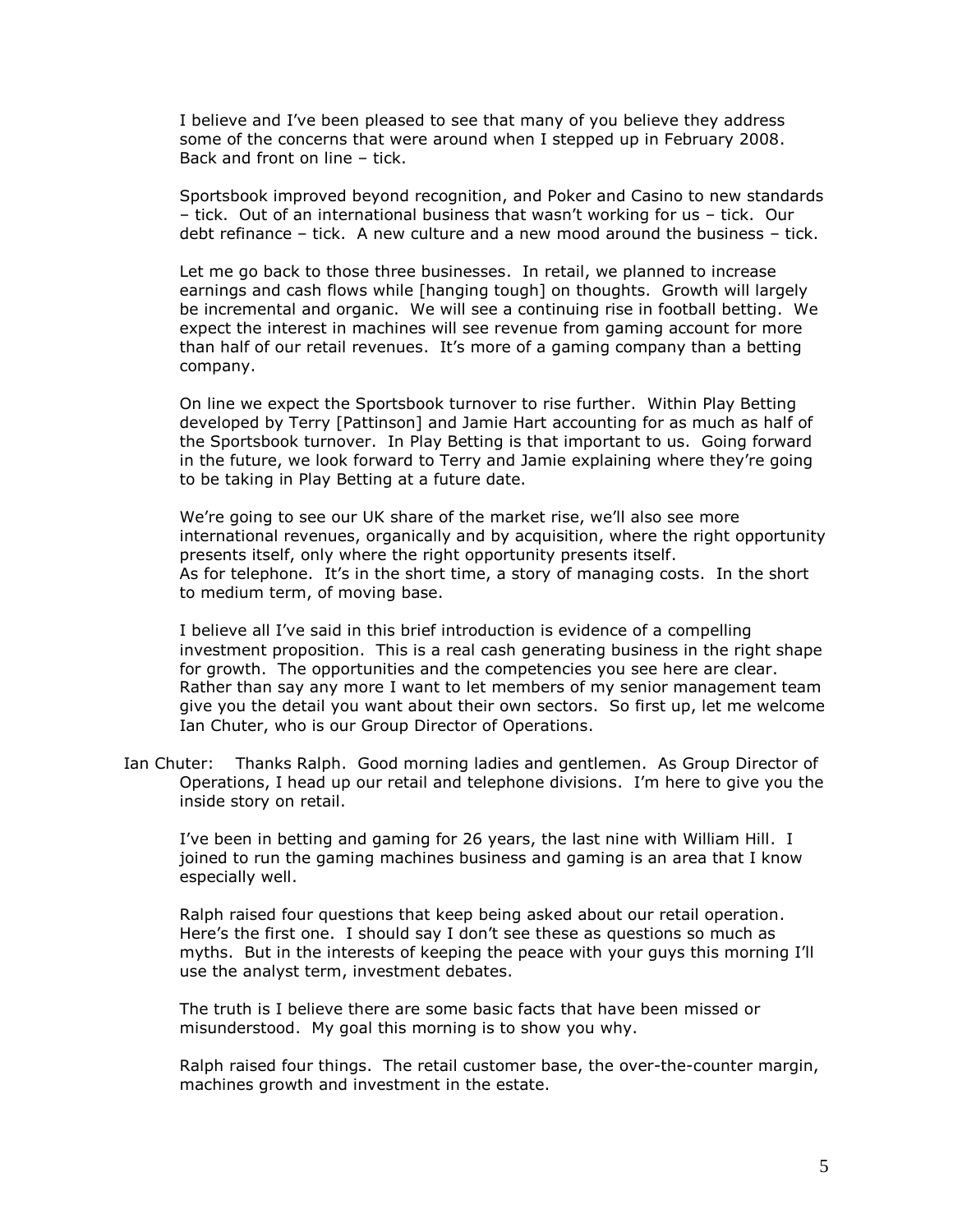When I've finished with those I'll throw in a fifth. We'll discuss something that really is a question, the effects of the recession.

First, to understand a little bit more about our customers, let"s look at a snapshot of the key trends in our industry in recent years. These two charts show gross win across the industry, the over-the-counter and gaming machines. They"ve both been growing well throughout this decade.

What's changing, is the product mix and customer requirements. Our customers now demand constant availability of products from 8.00am to 10.00pm. This means being able to walk in to any of our shops and bet on a live event within two minutes of coming in.

In the last few years we"ve seen barrier to entry increase considerably because of regulatory costs, technology costs, content costs and shop fit costs. If you took the full range of sporting content offered by Turf TV, SIS and Sky, it would cost more than £20,000 a year for each shop. Then you have to had on up to  $£11,000$ for local authority and machine licences. Add another 50,000 for shop technology, that's before you start paying rent, rates, utilities, wages and finally start establishing your brand.

All of this is leading to consolidation within the industry as small independents elect to ply their trade on the various online betting exchanges. Despite the demand criteria being withdrawn, there are no more licences being operated now than in 2003. This gives businesses with scale a serious advantage. It is one of the reasons we see our retail business as a high quality revenue stream.

Now let"s look at the customer. We"re told they"re either about to die of old age or move on online. It's not true. You can see that far from fading away, 40% of our customers are under the age of 45. In fact in the last decade, 18-24 year olds have gone from being 4% of our customer base to 11%. As for moving online, our retail customer base is fundamentally different from our online one. Our retail customers tend to come from working class backgrounds. Products such as football, virtual and gaming machines are very popular with the 18-34 group. Horseracing and dogs remain popular with the over-45s. Our job is to provide a range of content that will appeal to all age groups, hence the changing product mix.

So why does a customer go into a shop instead of online? Well I"d ask you, why do you go into Sainsbury"s instead of shopping online. It"s a fundamentally different experience. In our betting shops, it's about cash, community and betting anonymously. It's about the bragging rights of collecting your cash winnings in front of your mates. We never underestimate the power of cash. We even have online customers who use our shops to collect their winnings, because they want to feel folding notes. As you would expect, we also allow them to deposit cash into their online accounts as well.

In choosing a shop, what does a customer look for? These two charts show how key drivers of change from 2006 to 2009. The information comes from our regular customer services surveys, which we've been running for 20 years. They give us a good understanding of what customers want from a betting shop. For 20 years it was all about location. Our customers are creatures of habit. The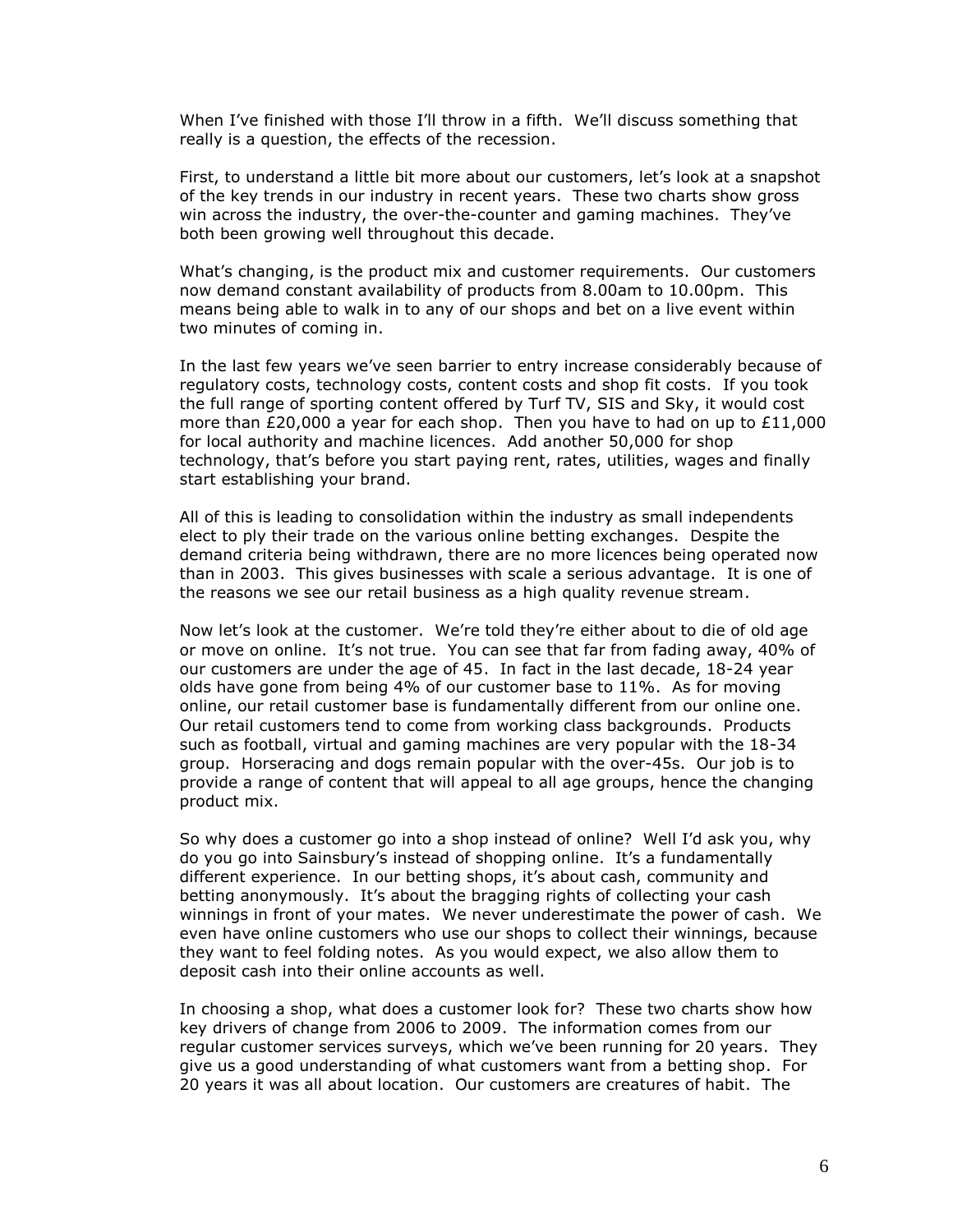closer the shop is to their home or place of work, the more likely they are to use it.

But for the first time in 20 years, location has been knocked off the top spot by customer service. Interestingly, price doesn"t even feature in the top five reasons to bet with us. It"s become a given of what you might call a hygiene factor. We need to be competitive on price. But the reasons that customers shift their business are breadth of product, location and customer service.

These factors drive how we run our business. Four years ago, we launched CBS, our Competition Beating Service strategy, throughout the estate; changes in technology that fundamentally change the role of our staff. Before ethos, the ability to settle bets quickly and accurately by the shop manager was key. We believe that we settle quicker than any of our competitors. Technology levels that playing field and we had to find a way of delivering something different. That"s when our focus shifted to friendly service and expertise. We believe the focus we"ve put on customer service has driven that to the top of the table. Customers recognise it and appreciate it.

So that"s the customer. The second question. Why is our over-the-counter margin higher than some of our competitors? Behind this question is a fear that we're heading for trouble by being greedy. It's not true and I'll tell you why. There are four factors that influence the overall over-the-counter margin; product mix, sporting results, concessions or free bets and pricing policy which covers everything from the theoretical book margin, price creation to risk management.

Over the last five years, we"ve seen a gradual improvement in our margin, which means our normal trading range and the one that we use for planning purposes, is between 17% and 18%. That's where we expect to be when sporting results average out over time.

This chart shows that of our key products, margins are relatively stable for horses, greyhound and virtual. Football has a wider range and would normally average out at between 20-25%. Most importantly, you can see that our growth products, football and virtual, are higher average margins than horseracing, which used to be our dominant product. The reason why football margins are that much higher is the popularity of multiple bets, which offer a lottery style, low ticket, big win opportunity. It's also why you'll here Ralph and I groaning on a Saturday afternoon when the big four win.

Alongside these margin differences, you need to factor in how each product is contributing to our overall gross win. The foot and mouth outbreak in 2001 was a tough lesson for the betting industry, because we were too reliant on horses and dogs to generate our gross win. Since then, we"ve changed our product mix considerably, introducing numbers betting in the shape of 49"s and Irish Lotto; virtual dog, some virtual horses. More sports betting on football, tennis, golf, cricket, rugby, reality TV. And most importantly, gaming machines.

Much of this has coincided with the availability of more live sports via terrestrial TV, making the product available in pubs, hotels, homes and yes, even some betting shops. The migration of the product mix is continuing. Gaming now represents 40% of our gross win. Football and virtual are our fastest growing over-the-counter products. We offered 27 pre-match markets and 3 in-running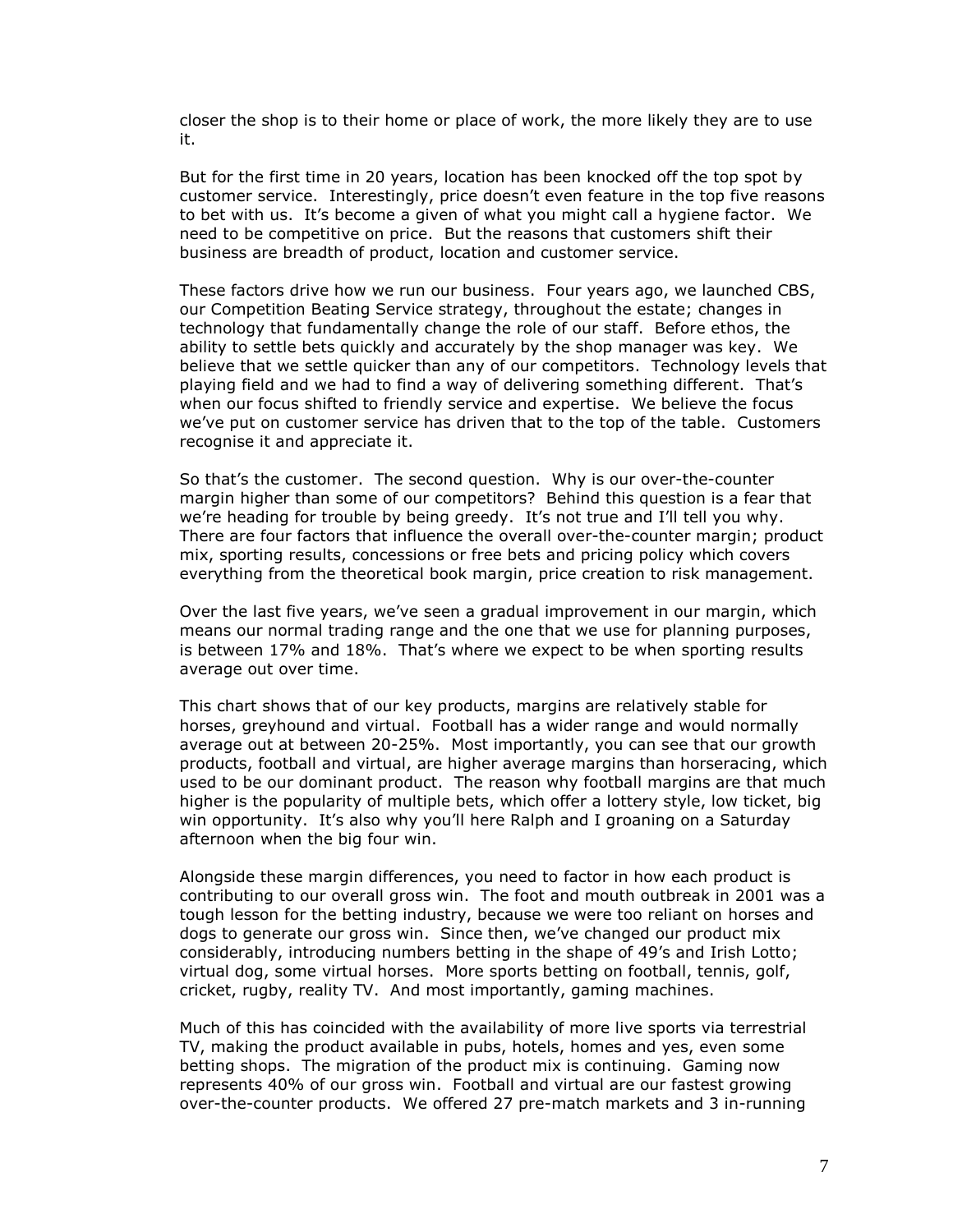markets for football and retail. This will be extended following some excellent work from our trading and IS teams. I don"t intend to steal Jamie Hart"s thunder now, because he will be talking more about this, this afternoon. Sufficient to say, there will be many, many more markets available.

The virtual product range that now includes Speedway, Grand Prix and Football and we have got more products planned for the New Year. Of course the single biggest influence on our gross win margin is sporting results. You hear us time and time again say that results normalise over time. When you look at our financial results, the best advice I can offer is to normalise the margin when it is high and when it is low. You have also heard us complain about results this year, and given that our gross win margin in the first half is over 18% you might wonder why, so let me show you what it has been like.

In January and February horserace cancellations lead to higher margins as people switched to other higher margin products. Cheltenham was a punters' dream but we have got our own back with Mon Mome in the Grand National. With football we made our first ever loss in the month of May and 25 of the 26 Big 4 matches all went to [four], and then we all know what happened in August and September with only six draws in the first six weeks and the Big 4 winning consistently. We have been all over scrutinising numbers in the recession, trying to do that when the results have been this way has made it even more complicated. But I have been in this business for 26 years and Ralph considerably longer, and we have never known a year like it for results, but it will always revert to the mean overtime. The only thing I can't promise you is that it will be in time for a financial year-end.

Finally margins are also affected by the amount of concessions or giveaways you offer over and above your price. For example bonuses with certain type of bets, or just giving free bets away. If you take total stakes, you go to the payouts and the offers you end up with gross win or what I call it "what you can take to the bank". The more offers, the lower the gross win, unless your offers can drive increased turnover. Typically if you give away a Pound you need to generate an additional 7 to £8 just to standstill. Concessions are part of the service that we offer and can be given in many ways.

In our view and this has been backed up by numerous surveys that we have conducted with customers, price is more important than gimmicks or free bets, but price is still a [height in] factor. So it is about reassuring customers that they're not being ripped off. For years our mantra has been "if we"re not best price then we match the established competition". Don"t forget with up to 50% of horseracing betting retail placed at SP it is the on course market that dictates the price. What we have failed to do is to tell customers that is what we were doing. So since last summer we have consistently advertised our prices in comparison with our competitors under the heading "best price facts". We use Pricewise from the Racing Post to demonstrate that our prices are both equal and on many occasions better. We couple that with a maximum payout policy that enables our customers to win up to ₤2 million on football, compared to the typically independent payout of 100,000 and most of the medium sized companies at 750,000. For the record our payout limits are the best in the industry across every single event type.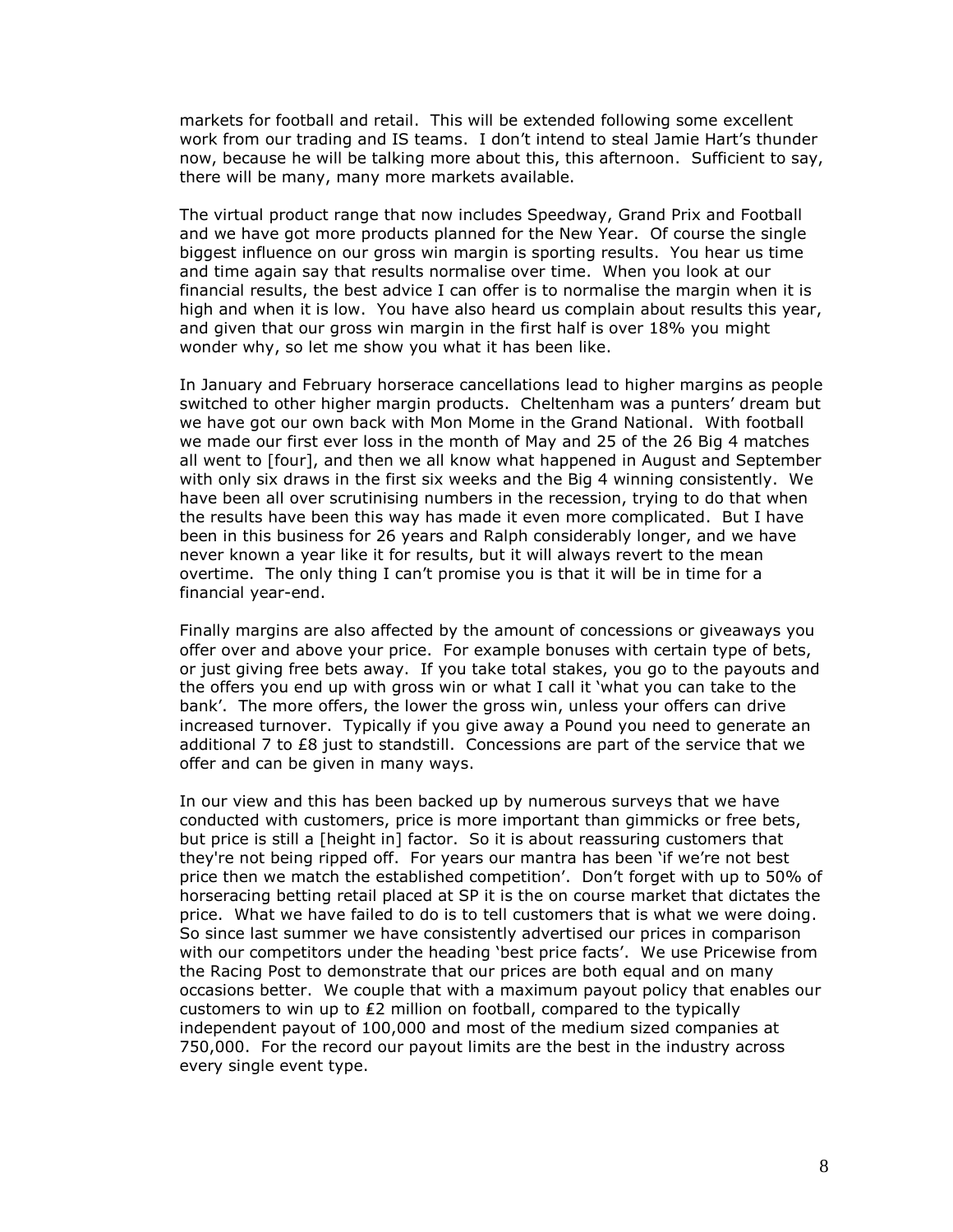So you will understand we are comfortable that our pricing policy is a strength. But please don"t think that we"re Ebenezer Scrooge, Ralph is a Scotsman, it is understandable that you would think that. We give away up to 20 million a year in offers; it is an important part of the business but one that in our experience can easily lead to just giving your profit away. We focus our national efforts on key festivals and tournaments and treat everything else at a local shop-by-shop level. Why give away margin where shops have no competition within 400 yards? Our margin is not under pressure and it makes no sense to put it under pressure ourselves.

Now onto one of my favourite subjects: machines, how can we grow our machines now that we"re at maximum density? It is a fair question. I believe we have led the industry in terms of innovation which is the key growth driver and it is something that we will continue to do. Until 2007 some of our growth came from increasing the number of machines in our estate, but since then we have been at maximum density; which is an average of 3.8 per shop; it is not increased machine numbers that have driven the growth in the last two years; it is how we have been managing that business. Given the current utilisation that you can see in the two charts here, if we have sufficient capacity to continue to grow, it means you don"t need to worry about us needing more machines for a good while yet.

Now for those of you that know me well I have been extremely reluctant to say how our growth has been achieved. Lindsay has had all sorts of threats imposed upon me and I am having to stand here and now come clean. I don"t like telling competition what we"re doing, so you will forgive me if I don"t go into micro detail, but I will give you a flavour of what makes us strong in this area.

I wanted to make this the seven Ps but my wordsmith gave up when we got to five. We have Product; we have agreements with 20 different game developers of which five of them supply exclusive content to us. This year we have tested 32 different games and launched 21 of them. There are no passengers when it comes to quality content. Through market research and internal expertise we know which games are popular with our customers and help developers design exactly what we want in terms of exclusive content. This has led to customers starting to play games other than Roulette, including playing B3 content at higher margins.

People; we recognise that with over 13,000 frontline staff we had to ensure that they understood the product. Machines to many of us are a mystery and if we wanted customers to embrace them we had to help them. This year we have carried out nearly 2 million one-to-one customer demonstrations. This is achieved by regular training of our staff and promotions. Machines were embraced by the management team very early on, from district managers to the operations director. The consequence is a team that is driven to excelling at delivering great service when it comes to machines.

Promotions; I mentioned earlier about staff demos and promotions, and we have enhanced that service this summer when we launched promotional software that enabled us to give free bets linked to over the counter offers. So for instance, a customer placing a ₤5 Scorecast Bet gets a ₤2 free bet on the latest new game on this machine. Cross selling and education suddenly becomes very easy. These can be used to target new content and we have extended this and advertised in national newspapers offering free bets on the gaming machines. All of these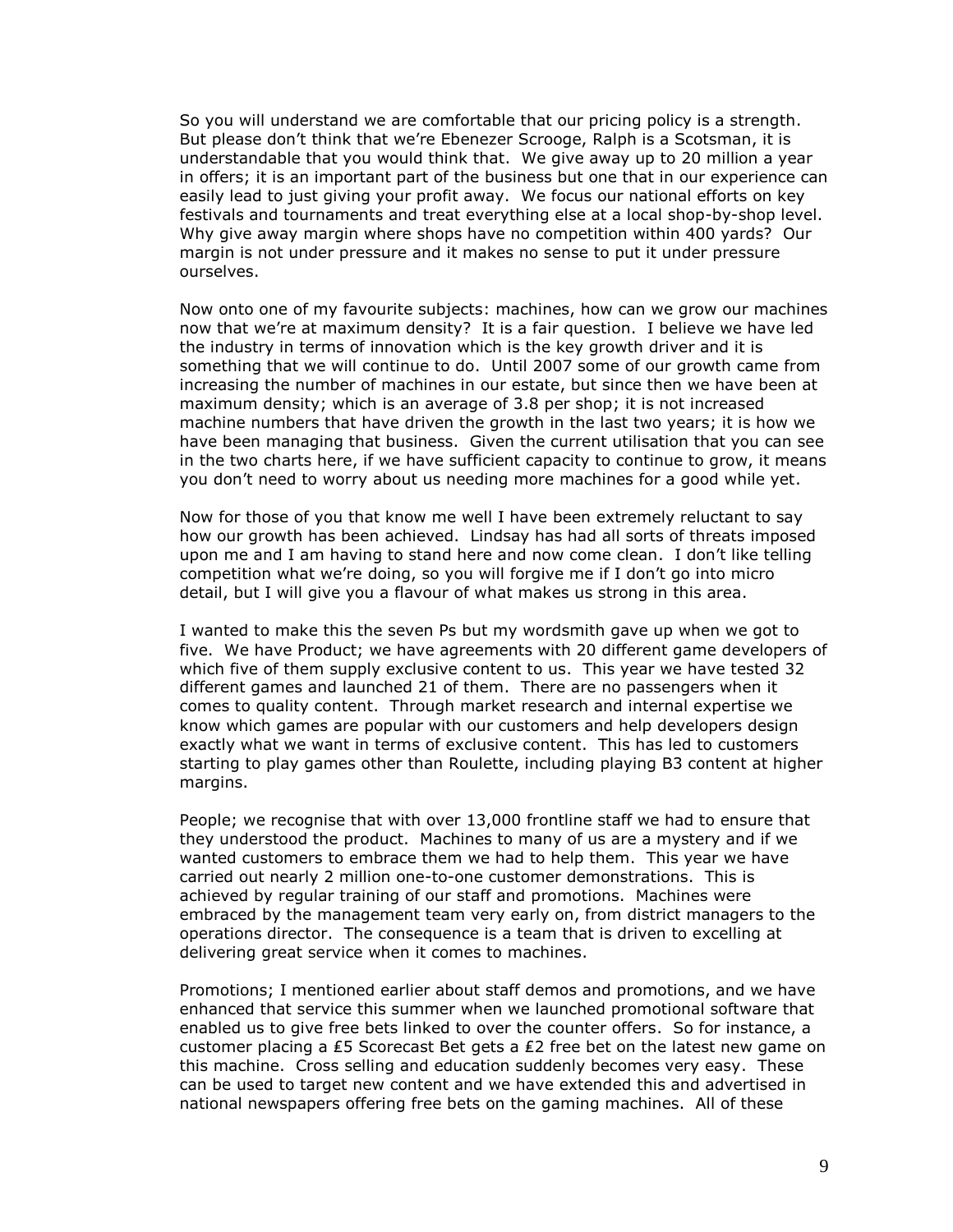activities help demystify the machines. In Global Draw and Inspired Gaming we have the two best supply partners in the UK par none. Having worked in the gaming industry for 26 years, I feel qualified to make that statement without hesitation. Our partners are rewarded for good performance and as they have a stake in the cash box they drive us hard to produce the best results. Ralph likes to refer to it as supplier tension.

Passion; as a company we are passionate about gaming, sometimes bordering on obsessive but always wanting to be first and never settling for second place. This has led to us constantly looking at new ways in improving the product and our service which ultimately increases the revenue. Availability; machines occasionally break down but not often. Our fault rate is less than 2%, and on average we have them fixed in under 100 minutes. This has been achieved through technology changes, staff training and our supply partner"s excellence in service delivery. Innovation; we were the first to produce dual screens five years ago with our Rainmaker cabinets. We were the first with 22" high definition cabinets in the guise of Storm. All of the above have meant that we have excelled in terms of performance and I have no doubt that we will continue to push the boundaries.

You will see here a list of all the range of innovations that we have introduced over the last three to four years. Innovation is the critical factor here and we have consistently been the first to introduce new ideas. Demonstration mode; I referred to it earlier. It is quite simply software that allows us to put credit on the machine to allow a customer to play the machine for free, to get the experience and understanding of how the machine works, to get the feel of how you can win, but at no cost, no free bets, no concessions, not at the expense of the margin. Category C content ; in June of this year the regulation changed that allow the machines that you typically find in pubs, bingo halls and arcades, the payout went from 35 to ₤70. Because we have the ability to do this, we put Category C content on our shops. Within four weeks we had that available across our estate; the pubs, the arcades, the bingo halls, were still trying to deliver their old analogue style machines. So it was an opportunity to try and capture new market share.

Happy hour; you have seen the utilisation chart and you can see the bell curve there. So in the morning and in the evenings we have capacity, so we introduce happy hours. What this is, is automated software that allows us to reduce the price of play at quiet times of the day, so on Roulette instead of charging, we can charge 5p. At the end of the day I can get people in early in the morning to play the machine, I am making the best use of latent capacity. Top screen AVI, nothing is more simple than just a video clip that allows you to promote whatever it is that you're promoting there; whether it be the monthly promotion, a new piece of content, a new feature within the machine, all of this can be done.

Slottolette is a game where simply what we did is we felt that Roulette was becoming a bit tired, so we created a game where actually you could play a Fruit machine and a Roulette at the same time. We had to seek permission from the Gambling Commission, they accept that it was within the rules and we put it out. It is a product that we have trademarked and it is doing very well. I could go on and on and on, I won"t, I think I have kept my promise Lindsay, so we will move on.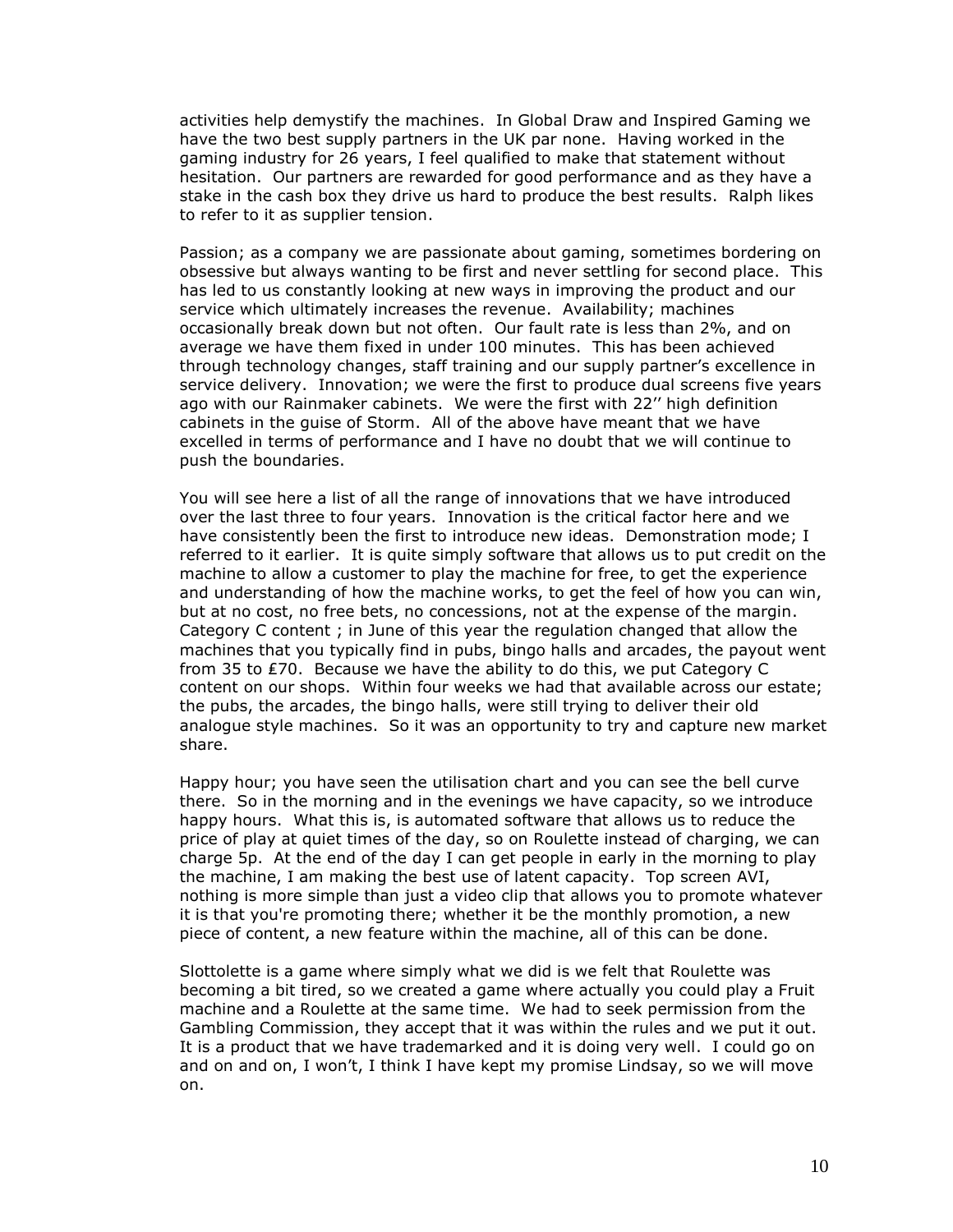So finally the fourth myth: a longstanding misconception perhaps fuelled by our competitors or perhaps dating back to our private equity days, but we have not invested in our shops and that they are an imperial environment for our customers. So let us start with a snapshot of our estate today. It is now geographically diverse, having bolted together the William Hill estate that was strong in the South West through to the North East with the Stanley estate that was strong in the North West and Scotland. This gives us a broad reach as you will expect from the market leader, and which is critical given the importance of location in capturing customers.

The second chart here shows the split of the estate by deciles of both gross win and more importantly trading profit. First you can see that we're not reliant on a small number of shops for the majority of our profit. In fact you have to get to 50% of the way through the estate before you get to 80% of our retail profit.

Second; we manage the tail very effectively which is done at a micro level shopby-shop. Within the 230 shops in the bottom decile there will be multiple factors we take into account in deciding whether to change or close this shop. Has there been a big customer win? Has the local high street or competition changed? Is it still covering the same costs of the shop lease? Can we re-site it; redevelop it? These can be very good candidates for investment. All told that is why you will see only around five to ten shops closed a year.

So how do we manage our capital investment? We have four targets; new licenses, refurbishments, re-sites and extensions. Historically we focused on resites, refurbs and extensions with less than seven new licenses a year. Since 2005 we have opened around 40-45 a year. All the sites of investment have hurdle rates and can drive incremental value. The mix we use at any given time depends on the value of the opportunities. So between 2005 and 2008 we opened 164 new licenses, increasing the estate by about 7%. We have targeted another 40-45 this year and expect to be ahead of that. with four LBOs a week going out of business at the bottom end of the industry; that means we"re incrementally increasing our market share. Over that period though, the spend per shop hasn't changed significantly as our property team gets ever more effective in their negotiation skills.

At the same time as developing new sites, we"re continuously improving the quality of the existing estate. Being a good Scotsman, Ralph describes this as 'Painting the Forth Bridge'. We run an 18-year refurbishment cycle with tart-ups at year six and year 12. Our shops are modular, so a refurb doesn"t have to mean a full refurb. Our designs use practical and durable materials ensuring the shops are hard wearing and the advent of the smoking ban has been a positive step because the fit-out doesn"t get discoloured like it used to. This year we have cut back on this area a bit and focused our spend on the higher return activities. It was the right thing to do while our balance sheet was constrained. With the uncertainties of the economic climate we will be back Painting the Forth Bridge again next year. So that is the four myths.

One more subject before I finish; looking towards 2010, everyone is wondering what is in store with the economic climate being what it is. Everyone is wondering because no two economies agree, and we have no helpful precedent to help with our calculations. What we can tell you is that we have seen so far and what characteristics in our business might be helpful. If you look at the first six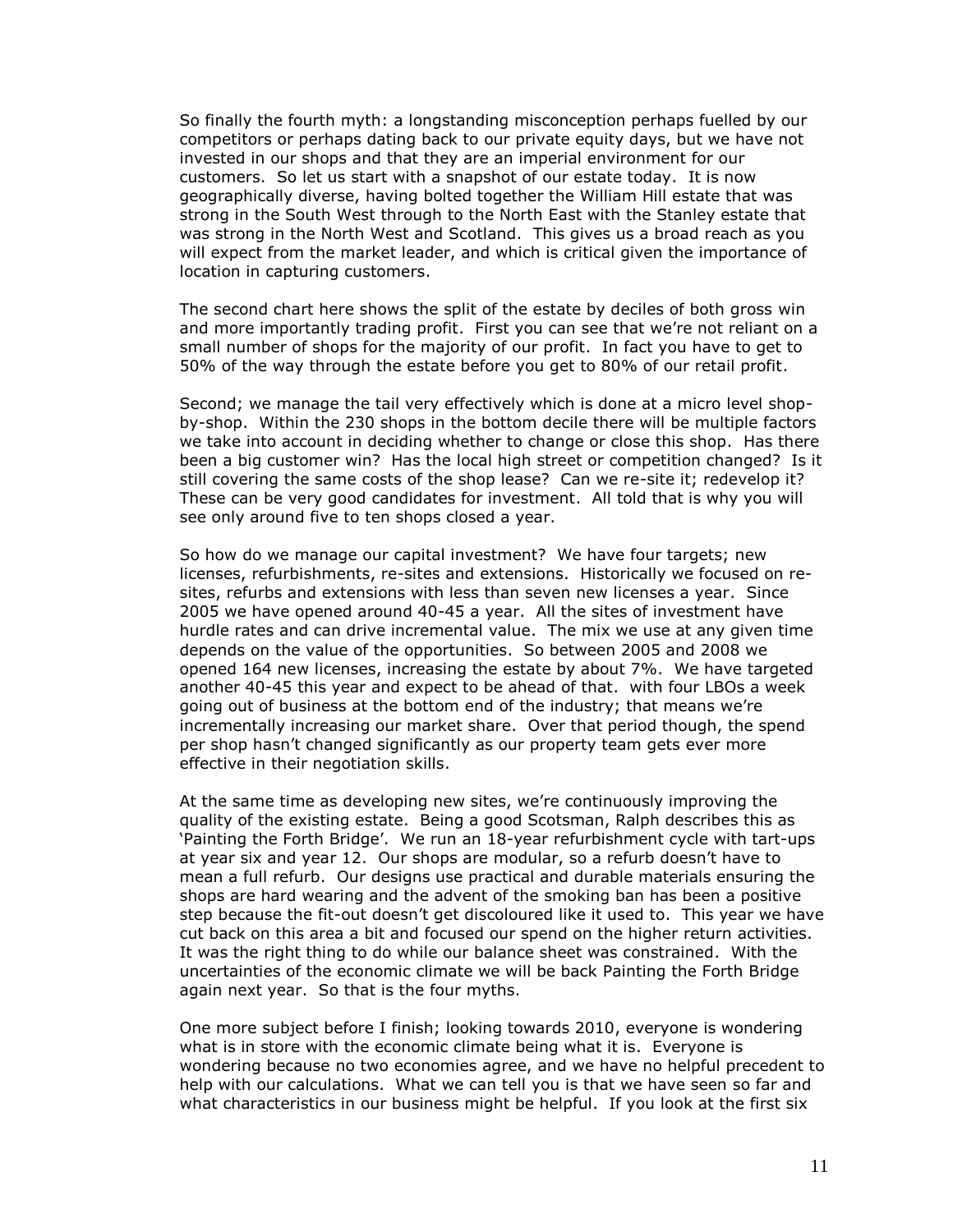months our number of slips over the counter was down about 3%, and the average pence per slip was down about 5. However machine transactions were up 40%, largely due to the popularity of B3. To us it looks like customers are being a bit more careful and are spreading their money around. This has been a consistent trend since august 2008, so it is not that we"re seeing things shift significantly as unemployment levels move.

Overall we have a lower average number of runners per race and tightening of the on-course margins through competitions for punters, both of which are giving us overall margin weakness in horseracing. But there are factors in our favour; we"re a low ticket, high volume business. Most customers are betting between two and three pounds per bet. For most that is loose change. It is also there bit of low cost entertainment; it is a long way down the list of what is chucked when money is tight. Structurally, we are also better placed as a business than in previous recession with the broader product mix drawing in a broader range of customers and less exposure to any particular region of the country. At the same time we are not standing still and whether it be through new virtual products, our live broadcast capability, self service terminals, exclusive gaming content, new storm cabinets, more football markets available in the shop, to name but a few of our initiatives.

Rationally, you would expect unemployment to be an issue for us, yet there are factors that are supported of resilience and we are probably better placed in this recession than in any other previously.

So I will leave with you our view of things. We have got a broad customer base, attracted by a broad product mix, our margin is structurally sound, our machines are continuing to grow and our estate is well invested. We believe this is a fundamentally, robust business, very well placed competitively, and we are continue in appeal to customers.

I am going to preface my last thought with a rider which is where are we in the economy and when are we coming out of recession, otherwise I believe that the strong cost control we can expect to see single digit growth that stands us in very good stead for the future. Before I wrap up, please take your time to look at the machine and the video clips next door, because often a picture tells a story more graphically. I would like to thank you very much for your time, I will happily take questions shortly, but first I would like to hand over to David Steele.

David Steele: Thank you Ian. Good afternoon ladies and gentlemen. Ralph has asked that today I provide you with an insight into some of the current regulatory and tax related issues that face land-based businesses within the betting industry, and also to give you an idea of the direction we are heading in terms of our government lobby.

The agenda for this slot is to provide you with some background and context on the High Street sector, explore some of the key regulatory and tax risks, focus on current gaming machine consultation and then finally wrap up with some key messages for government. However, just before I start I think it is very important to recognise the fact that regulation and taxation are not new to this industry. As an industry we are mature and engagement with government is nothing new. Yes, we now have a regulator, but most of the topics on the agenda are things that we are very familiar with, have process in place to deal with, and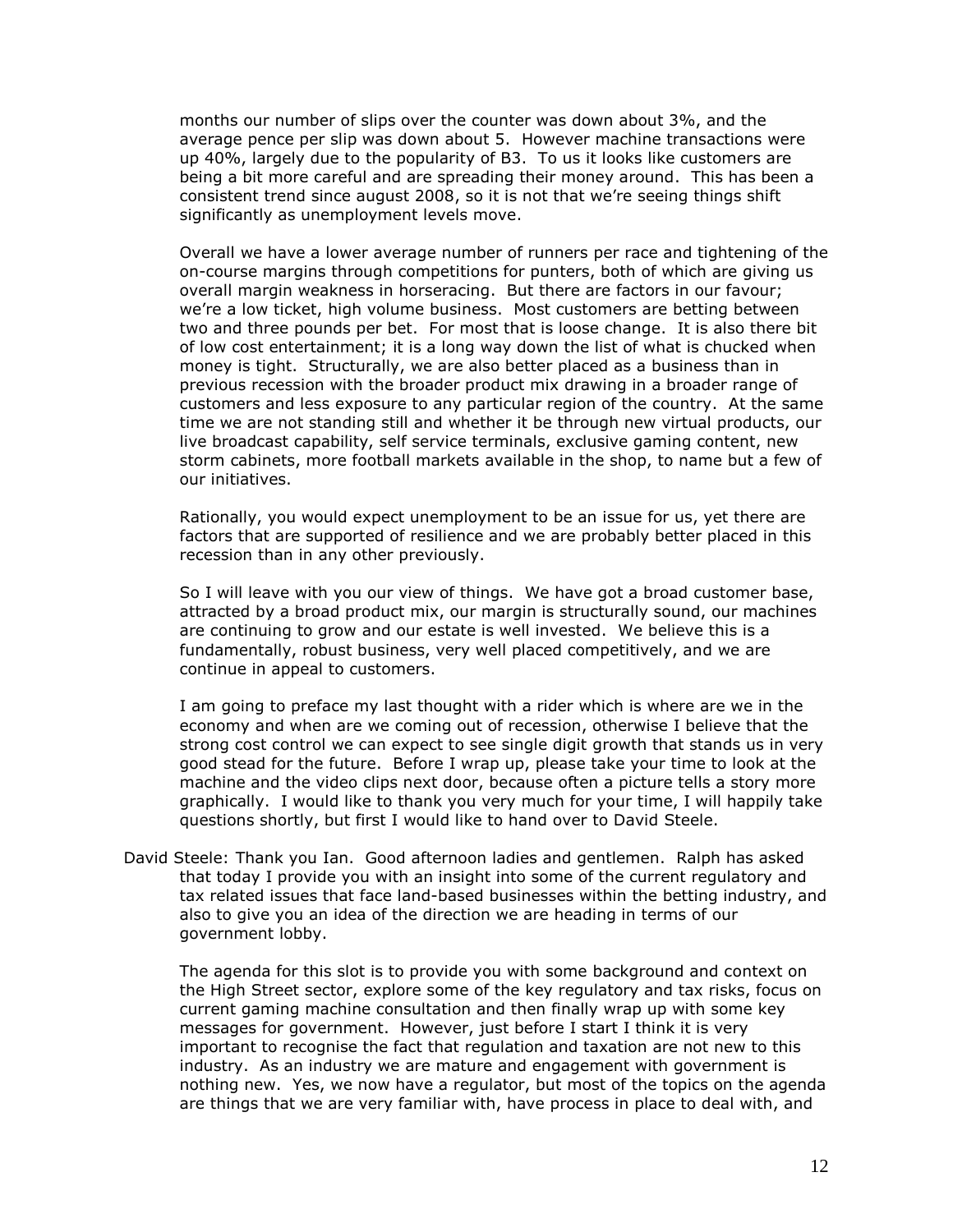is very much part of our operational day-to-day routine. In truth, arguably there is less substance on the political agenda now than there has been for some time, but the run up to a general election has also provided an opportunity to engage with new opinion formers and politicians, many of whom have a more business focused view of regulation. So, let's take a look at the UK's High Street operation.

We have seen earlier that the five major High Street operators William Hill being the largest as you can see between them these five operators account for over 80% of the total market of over 8,500 shops. William Hill and Ladbrokes have similar numbers, eventually working down to the total we have around 500 shops. Beyond this, no operator has as many as 100 shops, but a very few medium sized players were between 15 and 50 shops and after that there are a small number of independents around 200 of which are single shop operators. There has been considerable consolidation over recent years. The industry is a direct employer of nearly 60,000 people and is particularly suited to the requirements of a flexible, diverse and part time workforce. In financial terms, we are a high turnover, low margin retailer, total estimated EBIT of 760 million, which generally sits on the fringes of the High Street, but we are very much woven into the fabric of many local communities.

In terms of contribution, we make payments of near a billion Pounds in tax including gambling, corporates and local taxes, just over £60 million to horseracing via the levy and a voluntary contribution of around 30 million to the Greyhound industry. What does all this mean?

We are major contributor the UK economy, paying more than 400 million in tax than an equivalent non-gambling sector and equally we are a significant employer. This is why we have a voice with government, particularly at a time when unemployment is a significant concern. We heard earlier about the importance of gaming machines to our business model, but let"s not forget the significance is in no way related to any desire on the part of William Hill nor the industry not to have a solid working relationship with the horseracing industry; it will be madness to think otherwise.

We have faced an increase in our cost base, widely due to the increase in picture costs and this is something, but in the longer term it is simply not sustainable in a low margin business. We cannot make statutory payments to racing as well as meeting increasing media costs. There is a symbiotic relationship between the industry and horseracing, and whether they appreciate or not, horseracing"s success is wholly dependent upon the health of this industry. We are not diluting racing"s products, we are simply responding to differing customer preference.

Finally, on this slide I want to return to the importance of the small shop, which for ease of reference probably represents around 30% of the High Street sector. These are the shops and they exist in all the major estates, as well as the independent sector that are susceptible to a relatively small change in their cost base, but more candidly these are the shops that are in danger of closing if increasing costs are not offset by equivalent incremental revenue. The result is that more than 10,000 jobs are probably at risk in the event that the government significantly increase the tax burden.

I would now like to look at some of the current issues facing our gaming machine business. As I am sure you are aware, there are two concurrent consultations on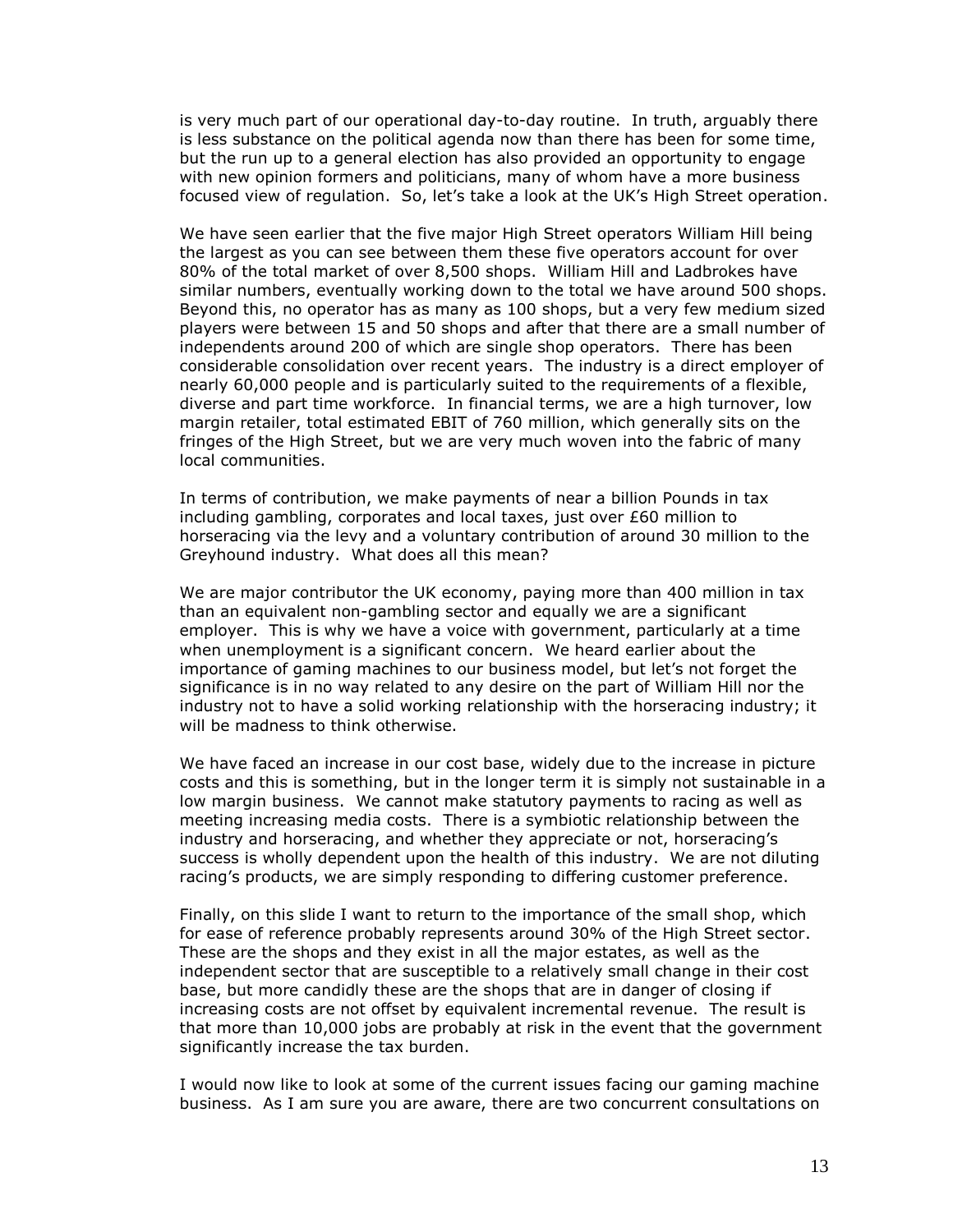gaming machines; high stakes, high prizes, and the proposed move from AMLD and VAT to GPT.

Firstly, I would like to look at high stakes and high prizes, and I think at the starting point it is helpful to give this matter some context. As you can see, Britain"s first gambling prevalence study was undertaken in 1999 before the emergence of what became known as fixed odds betting terminals, now gaming machines. In this study they determined only approximately 0.5% of the population had a problem with gambling. FoBTs on the other hand didn't emerge until around 2002, and by the time the 2007 prevalence study was undertaken approximately 30,000 gaming machines had been installed in Britain"s High Street betting shops. Despite this, the prevalence study showed now material increase in the incidence of problem gambling. The good news unfortunately doesn"t necessarily get good media coverage, but the facts are customers like gaming machines; there is no data to suggest that they cause problem gambling. In fact, further research post the 2007 study placed V2 gaming machines further down the risk register. Finally, let"s not forget that gaming machines are an important source of government revenue. Equally, the Gambling Commission wrote to the Ministry in June of this year confirming that more research was necessary and this was a priority also for the new responsible gambling Strategy Board. In my view this is a positive for the industry because it signals and informed and data driven approach to decision making.

To reiterate, the importance of the revenue stream is recognised by Treasury and there is evidence to support lowering stakes…there is no evidence…stakes and prizes. Also we recognise that regulatory relaxation around V2 numbers in unlikely at this point, but, as Ian has already demonstrated, this is not an issue to us. We will lobby for a regulatory relaxation around content and delivery, because this is nothing more than the evolutionary development of a relatively new product, and remember other sectors have already seen some relaxation on this front in order to help combat some of the economic challenges currently faced.

Turning now to the parallel consultation involving the review of taxation, let's look at the factors, we are aware of them. Gaming machines are taxed at the prevailing rate of VAT plus an AMLD levy per machine. The government proposal is to simplify this regime and replace VAT and AMLD with the Gross Profit Tax similar, but not necessarily at the same rate, so that levied on our over the counter business. The Treasury undertook pre-consultation with the industry via the ABB which hopefully demonstrates the importance with which they view the industry. Treasury indicated during the pre-consultation discussions that they were looking at what might best be described as no worse than a neutral tax position. Ultimately, however, we have to accept that the decision is a matter for ministers.

From the econometric modelling undertaken by the ABB, the tax neutral position for the industry would appear to be around 18% and needless to say that within the sector there would be winners and losers if this rate was ultimately imposed. That said, the industry has lobbied for a 8 nearer to 15% for many of the reasons already stated earlier particularly because of the need to support a low margin business in recessionary times. Some of the smaller operators are actually below that threshold and therefore the introduction of GPT would be a new cost that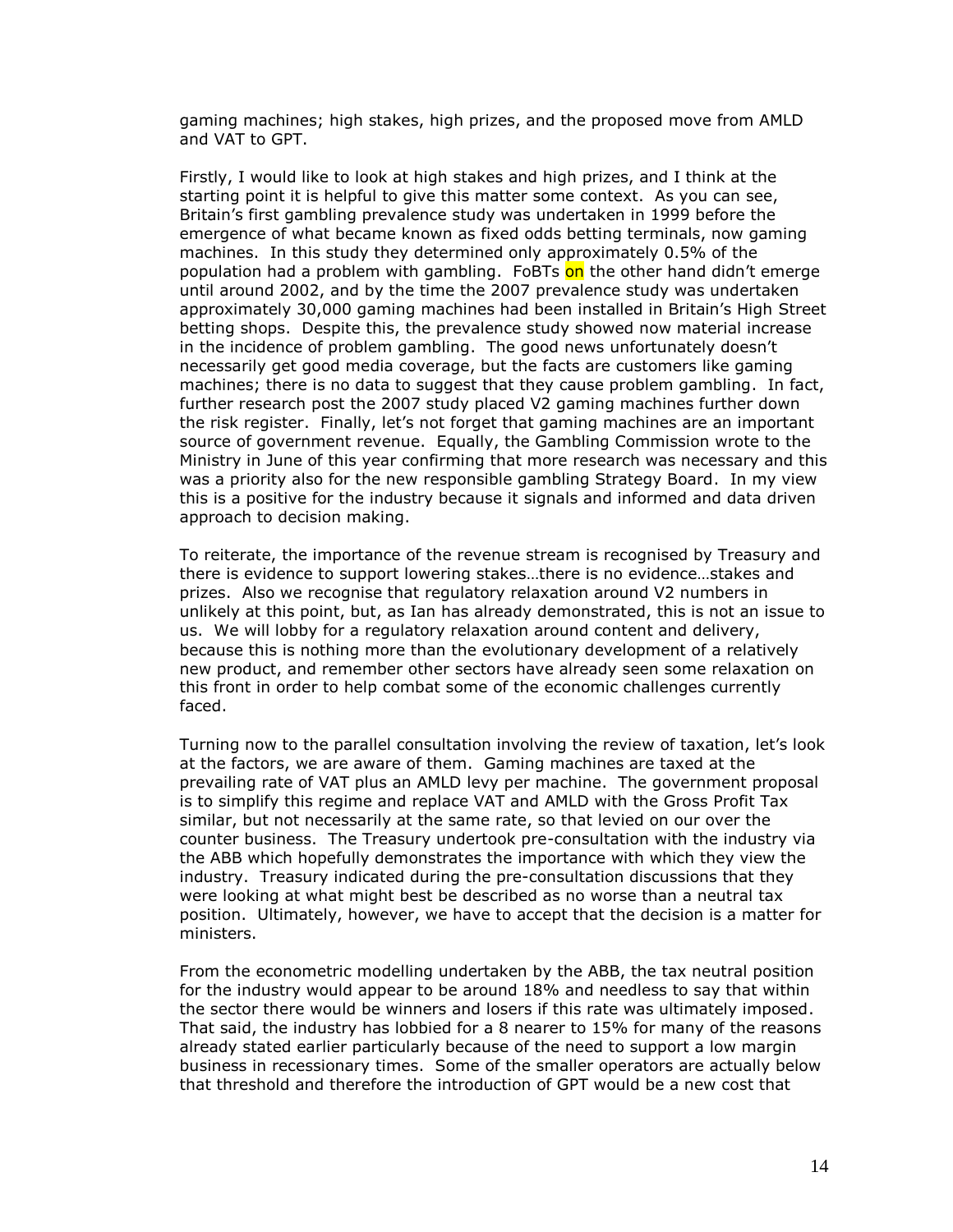they would struggle to bear. The consultation is now closed and the result is awaited.

I would now like to turn to betting exchanges, which is a major concern to the industry and where we are lobbying both the Minister and the Gambling Commission for action. In case there is any misunderstanding let"s clear one thing up first; we are not opposed to betting exchanges and like many operators we ourselves hedge in to them.

That said, we have two issues: exchanges are a haven for unregulated, commercial bookmaking activities and we believe that the exchange mechanism results in a loss of income to Treasury in the form of GPT and to horseracing alike in the form of a levy. If we start with what we know and acknowledge that this is very little we know that racing shares our concern and the levy contribution to racing from exchanges for 2008/9 to £6.2 million. We also know that exchangers pay a 10% levy based upon the commission they earn from winning layers and backers alike at rates of anything between 2 and 5%. So, we know that exchangers must have earned over 60 million in commission, and, in all probability, this has been generated by winnings of 2 to  $£3$  billion. Unfortunately, we don"t have access to the data that will ultimately prove out whether our concerns are fully justified, but based on what we know we have continued that revenue and that is both GPT and levy is being lost. Just maybe consumer interest in races product isn"t heading south, perhaps it is just being diverted somewhere else.

Our telephone business has seen a rapid decline in its profit which corresponds with the increase in [unclear] profit growth. I refer you to the graph in front of you at the moment. We readily accept that is not all down to exchanges, but the correlation is uncanny. Put simply, the landscape is inequitable and it is time for government to take some action.

Finally, what are our key message to government? The industry is already heavily taxed and further taxation is bound to result in job losses. Remember the number, an importance of the small shops, around 30% of the total employing over 10,000 people. Horseracing and greyhound racing are highly dependent upon the health of our industry. Despite the picture that does sometimes portrayed, we are all in this together. However, the industry has borne a significant increase in picture costs, the levy is anachronistic and it is time for a commercial deal. We are also looking for fair tax and regulatory environment that supports growth, but acknowledging the need to protect the vulnerable. Greater regulatory scrutiny is needed upon regulated layers or bookmakers by any other term on exchanges and landscape business level and action is required, and finally we need evidence based decision-making.

As I am sure you will appreciate, this is not a subject where it is possible to give absolute answers, but hopefully, I have given you an insight into some of the issues we presently face in our thinking in this regard. We know that government have heard our messages and with continued lobbying both direct and via the ABB we will continue to inform and help shape their thinking. Thank you for your time and I would now like to hand back to Ralph.

Ralph Topping: Thanks David, thanks Ian. There is time for some questions and hopefully some answers as long as they are provided by the main speakers today,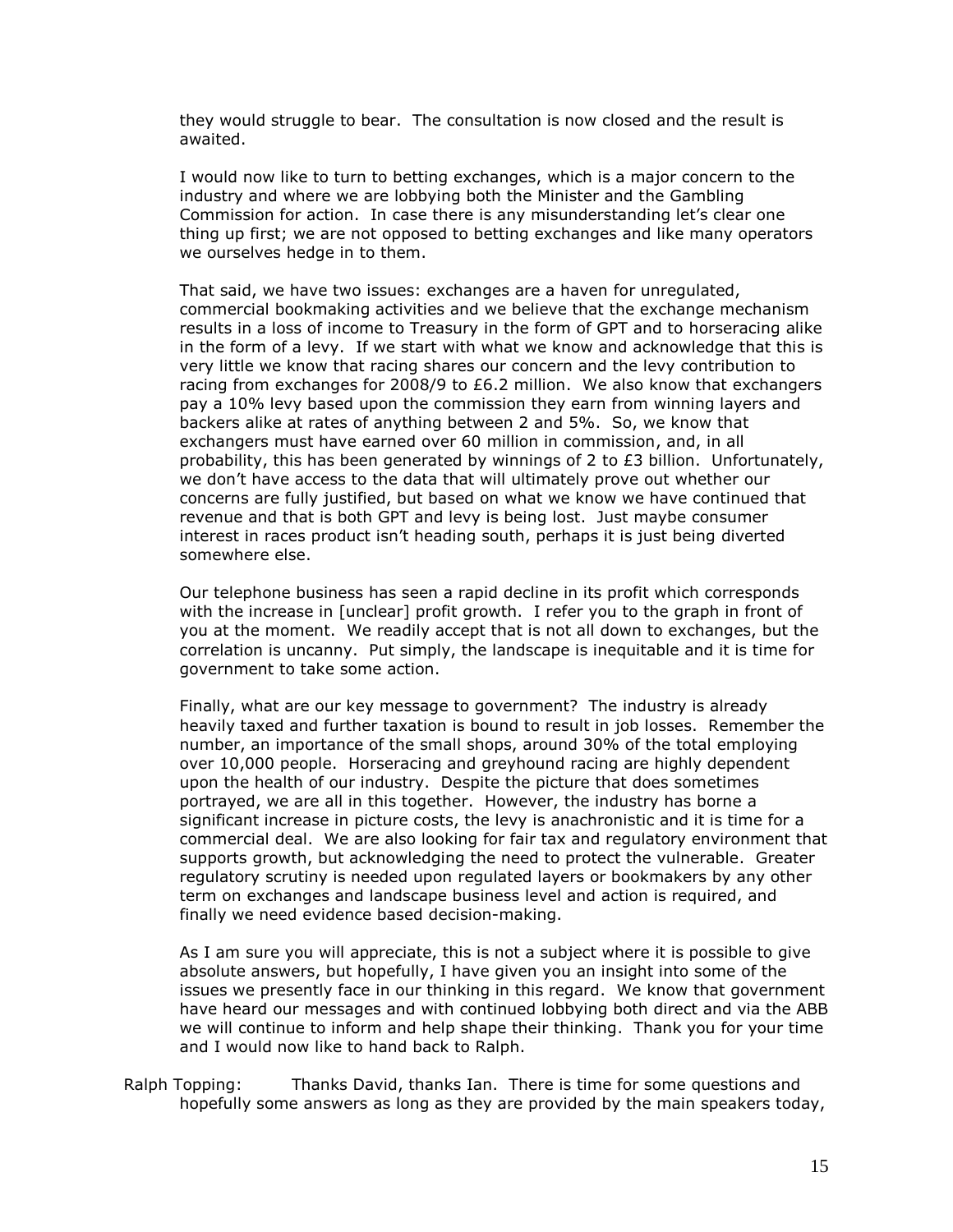I hope, Ian and David. We take questions from the room and then we will also take questions from the conference call. Questions from the room. A longstanding tradition, Ivor…

Question: Thanks very much. Three quick things; what is a Brand and Marketing Director do, and what are they going to do for William Hill?

The chart on page 24 on the right, I am afraid I did not understand. I was busy with the utilisation machines. And then Ian you talked about a mean slip value of 2 to  $E3$ ; what do you think the mean number of slips is per visit; what is an average person spending each time they go into a shop?

- Ralph Topping: You want to take the last two questions, Ian, and I"ll come onto the Brand and Marketing Director, what does he do?
- Ian Chuter: Utilisation chart, so, you have got three columns, four, five columns there; you have got a percentage against zero machines and I think from memory it is 29% at any one stage there are no machines being played. You then get into whether there is one machine being played and it gives you a percentage figure, and then you go all the way to the end, and, again, from memory there are only 9% a time when all four machines are being played. So we are trying to demonstrate that we have capacity.
- Question: It"s a split in time across the top, yes.
- Ian Chuter: Yes. In terms of what they spend on average visit I can't answer that question I am afraid, I just don"t know the number.
- Ralph Topping: Okay, what does a Brand and Marketing Director do? Well, the reason we have got, Kristof Fahy…first of all we have always had a Marketing Director in the organisation and it is very important to us to find a new Marketing Director after our last one exited the business and we have taken our time on that as we have developed online business. Secondly, our brand is increasingly seen across the world and across the internet, as we have the stewardship of that brand and the way it is managed and developed is something that increasingly is part…a sharper part of our focus. Kristof, after doing an extensive interview, first of all a search and then an interview process, Kristof Fahy was by far and away the winning candidate, given his…for this role, given his experience with Blackberry, Orange and with, as the Yanks call it, Yahoo, so delighted to have him on board, and if you want a detailed job description Ivor, as you sit in your garden, we will certainly try and get you one.

Question: Just a check, this is a group wide role across Online and Retail?

Ralph Topping: Yes, it is.

Ed Birkin: Ed Birkin from Barclays. Just the 18% tax neutral position on the machine GPT, can you just confirm what your personal tax neutral position would be? Is it…am I right in thinking it is around 16%.

David Steele: No, ours is broadly in line with the industry position.

Ed Birkin: Okay, thanks.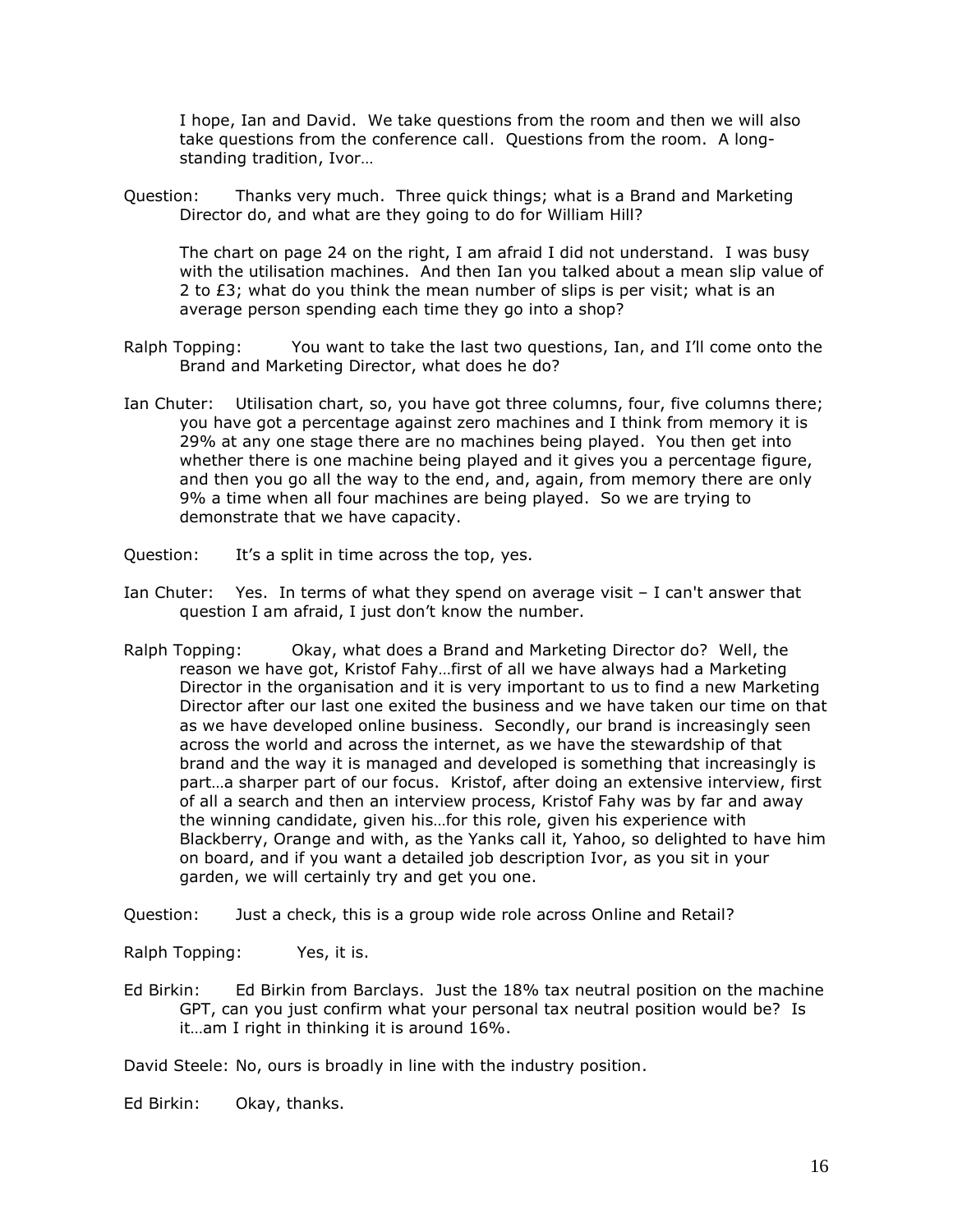- Vaughan Lewis: Vaughan Lewis from Morgan Stanley. A quick one for Ian, you are sort of pushing football quite a lot and that area of growth; you don't have Sky in many of the shops, do you think that will be a competitive disadvantage against Coral which has got that in all its shops now.
- Ian Chuter: Our view of Sky is that the cost of content is too high currently. Given the choice, and you have to look at it from your own personal perspective, if you want to go out and watch the Arsenal v Chelsea derby on Sunday where do you want to do it: at home, in the pub, or a betting shop? Our view is that betting shops are way down the line. There are times, however, where maybe on a Saturday afternoon it would be nice, but it just doesn"t cover the cost. I think at our peak we had 700 shops with Sky TV, we did detailed analysis by taking 100 shops, withdrawing Sky, seeing what the effects of the business is, we did it in competitive locations where other competitors had it, and largely what we concluded is there was no difference because people want to come in, have their bet and then go off to the pub or go home to enjoy the match having had a small bet on the outcome.
- Ralph Topping: I haven"t seen any material damage on our market share versus Coral on a head to head basis.
- Ian Chuter: No.
- David Steele: The only thing you might say on that as well is anecdotally if you went and chatted with the staff then you could be left with the perception that it was important but, I think, if you"re working in a betting shop in the evening in quiet times it was actually staff who wanted to watch it more than the punters.

### *[Laughter]*

- Ralph Topping: It's also like any Harpo Marx service because everyone's on silent and you"re just watching the pictures because the prompt to betting activities through SIS and Turf TV feed not through the Sky service. The bottom line is it"s not worth it and if Coral is one to have it, great.
- Question: I have a couple for David, if that"s alright? What do you think the risk of GPT going over the counter as well as the same rate as machines might be and then what are your lobbying plans against Betfair? What are the ideas as to how that would be more equitable?
- David Steele: Alright, starting with the first because we know intimation or indication that it will do. My take on it would be that in the last budget if they wanted to move in that direction the easier move would probably equalised around VAT and move GPT up to 17.5%. Given that that didn"t happen and given that employment is of particular significance at the moment to the Government, I really don"t see it being on the horizon but arguably we can never be absolutely sure, clearly, but there's certainly no rumours on that. There's been no speculation around it; there have been no discussions around it. To the Befair piece, it is really about getting to Governments and look into this. I think it"s in the hard to do box and so really the push is more probably with the opposition, making an assumption that they may form a government in the 6 months and also via the Gambling Commission, they are the regulator. Betfair was set up for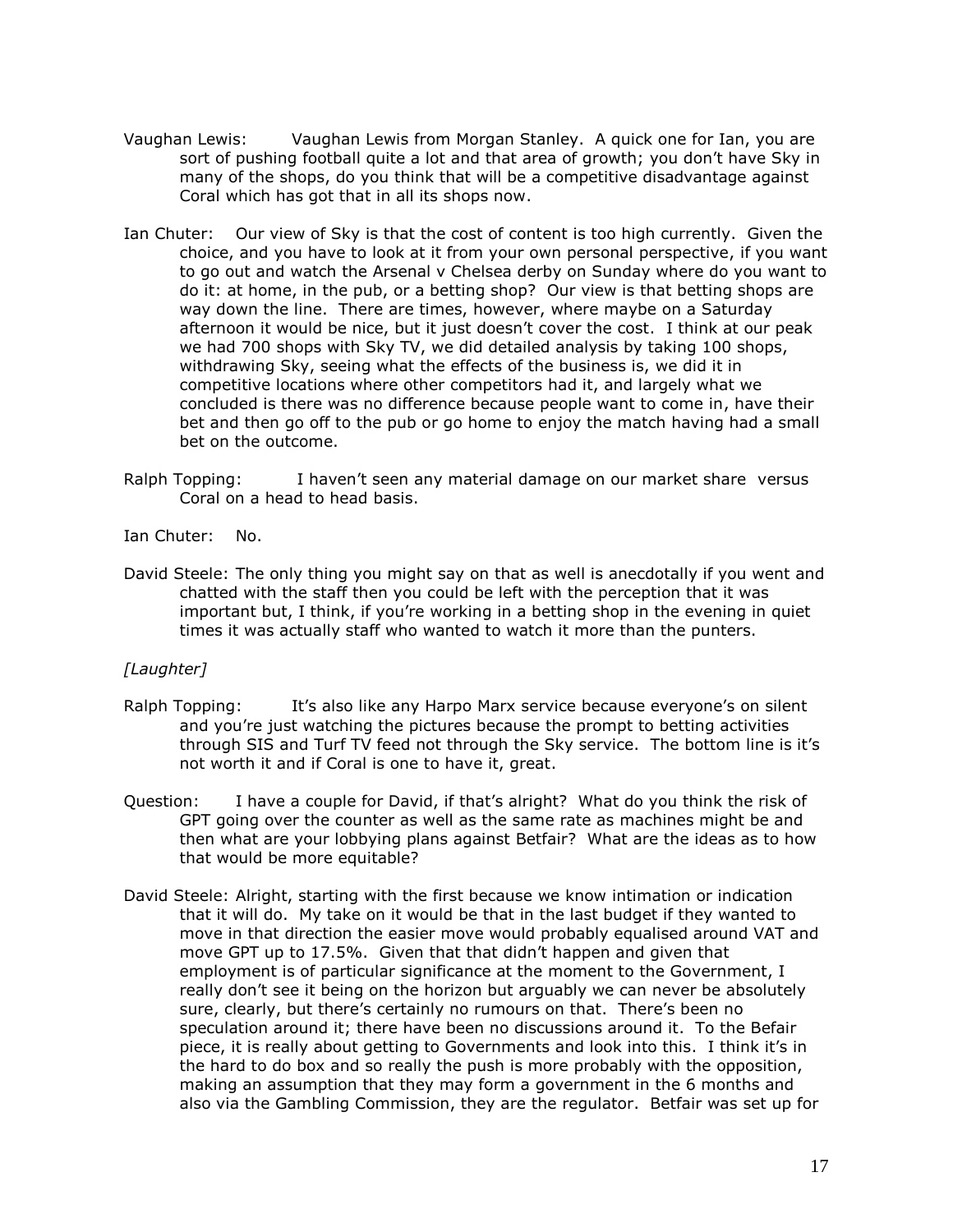armchair matching of backer and layer, and our belief is it's moved substantially on from that and there is now a need for them to look at it. It"s a dual push. It"s through Governments and opposition and also through the Commission.

- Question: What are the actual ideas because these are all sort of private individual layers aren't they about how would that...?
- David Steele: We don"t believe that"s necessarily the case and the argument must be when does a private layer become a commercial one. Wherever you set that boundary there must be a volume where it's moving beyond armchair activity.
- Ralph Topping: I still think it"s still the biggest Masonic Lodge in Britain; it"s the biggest secret society that is Betfair and other exchanges.
- David Steele: The other thing I would say is that if you mention it to any MP, it"s absolutely guaranteed to get the reaction, "Really does that go on?" I think there is very little transparency or understanding about it and I do think we"ll be able to get a move to at least look at it.
- Ralph Topping: So we challenge the Betfair guys to show us what"s behind your kimono, guys. I'm sure they won't.
- Question: One for Ian and one for David, if I can. Ian, you talked about not giving away margin in shops where you're not competing, which sounds to me like an argument against a widespread loyalty scheme effectively at a Group or retail level. Can you give us an idea about the competitive landscape, for example how many shops in the local area you"re competing against in a certain portion of your estate, for example. Then, for David, you talk about lobbying for relaxations around content and delivery, I think, in one of your slides. If it's not numbers of machines and presumably it's not State comprises, what exactly are you lobbying for then?
- Ralph Topping: Do you want to go first, Ian?
- Ian Chuter: I think the…I certainly wasn"t making any reference to loyalty cards. I was just stating the fact that if you give away concessions and free bets in an environment where you don"t have to, you"re just giving your profit away. I think when it comes to competitive landscape, we track all of our competitors Ladbrokes, Coral, Tote, Fred, Paddy Power; we even track the independents and that"s done on a month-by-month basis. We look at them from the shops that are a 100 yards away, 200 yards away, 300, 400 so we actually can see how many are there but from memory we've got something like 1,800 shops that will have some form of competition up against us and you will match those offers on a shop-by-shop basis.
- Ralph Topping: Every location is unique. I can tell you there are shops in Glasgow where our competitors, 60-70 yards away; we happen to be across one of the Suicide Alley, one of the busiest roads in that wonderful nest in the borough of Scotland, and they just wouldn't offer any concessions or of your normal trading terms against that location, but we"ve got other locations where shops are almost next door to us. A little place in [West William] called [unclear] and Ladbrokes are directly adjacent to us, so in that location you would be very keen not to lose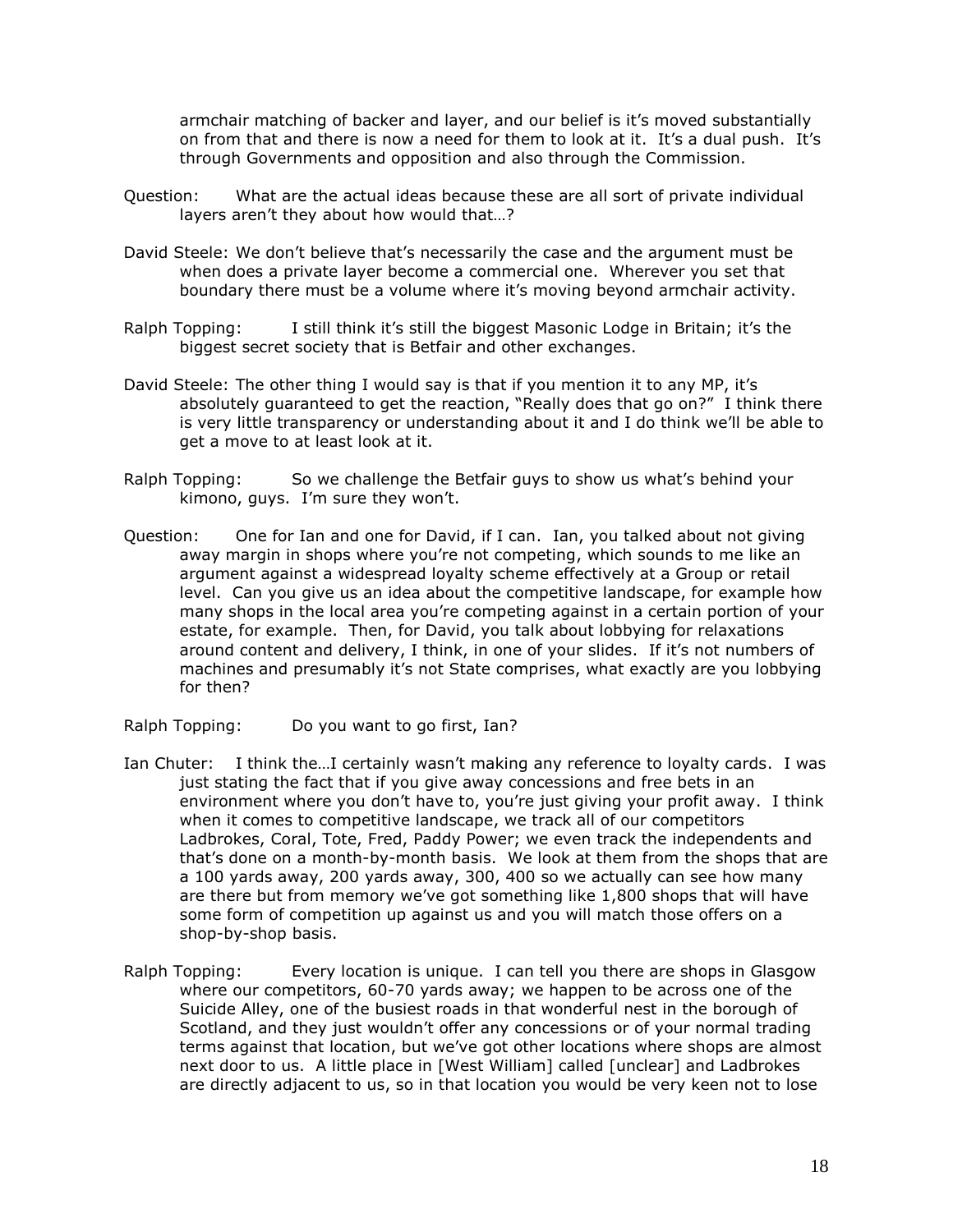any clientele and be very competitive on your offers and your pricing so it's horses for courses.

- David Steele: Well, hopefully, Ian's shown why we're not arguing from more machines. If I give you a couple of examples maybe the linking of machine jackpots at a shop level as a starting point. Perhaps an increase in B3 stakes, so there are a number of things we can look at. I think it"s probably easier to argue for evolutionary development around the existing number of machines and recognise the fact that it"s unlikely that machine numbers will grow, certainly at least in the short-term.
- Ralph Topping: Probably capacity wise on our estate we could make an argument for how they"ve got another thousand machines or thereabout. I wouldn"t like anybody to run away with the idea we"re looking for 2,300 betting shops times 2 extra machines and an extra 3, but we could comfortably take on another thousand plus machines but not much more than that.
- Simon Champion: Morning. It's Simon Champion from Deutsche Bank, two questions. First one is can you just explain to me how the machine taxation, tax neutrality for the industry works out as tax neutral for you. You"ve been incredibly successful in terms of your machines, so I presume that you were a more profitable potential loser to the taxation industry neutrality issue. The second question is, where do you think the tote shops will end up on a 3-year view. Do you think they will end up with Corals and therefore how much of a threat is a better invested Tote estate to the business in the medium-term.
- Ralph Topping: I"ll deal with that one. If you wanted the answer, a good management team would die to get its hands on the tote, but my guys are heavily incentivised to stay with William Hill, so that won"t be happening. There"ll be a much poorer management team that gets his hands on the tote, and therefore they"re of no concern to us in that respect. They are of no concern at the minute and no concern going forward. I hope that answers your question, Simon. You want to come onto the 18%?
- David Steele: Yes, I think, probably Simon the key to it is about partial offset and VAT, it"s what you"re offsetting against it that draws is out to that level. Certainly the range of numbers I"ve seen and the ABB did some pretty extensive econometric modelling around it was there are some at 14.5 somewhere around the 18% but clearly the bigger players are the ones who influence the overall spread. Certainly the ABB survey was vast in the sense it had all the major players feeding into it but it is around partial offset of VAT that drives the number out.
- Ralph Topping: I was privileged to be part of that delegation to the Treasury and it was great to see the Minister"s ruddy complexion turn grey when she finally comprehended this was more difficult than her officials had told her. I think there"s a favourite phrase about long grass kicking or rearranging those words; "Post-election through that end, to hard box, how the hell do we get off this [hook]." All those kind of questions that Ministers ask themselves from time-totime usually when in the toilets, so I don"t think anything will happen until 2010, certainly.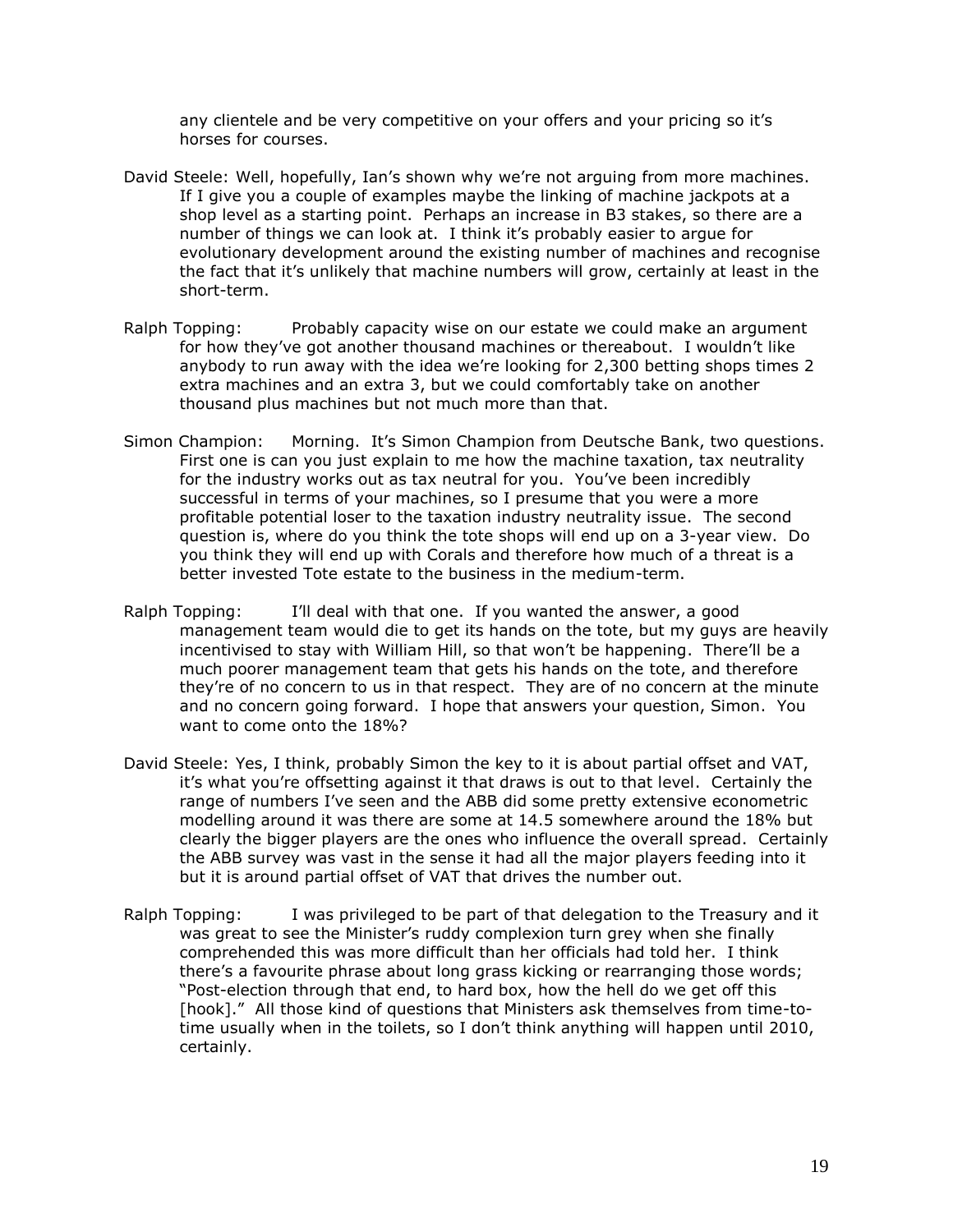- Question: [Alfred Alexander] from Merrill Lynch. How do you see competition with online? Do you think pricing difference is sustainable there? Do you see it as two different markets, online and offline?
- Ralph Topping: Can we bring that subject this afternoon when we've heard Henry's presentation where we deal with the…comparing contrast, once we"ve heard Henry's presentation, you don't mind would you? If you're not going to be here, just say, "I"m not going to be here, so I can"t ask you." We"ll note it and we"ll broadcast it later and you can review it tonight at home if you"d like. I"d much prefer to deal with it later. I"m not trying to be funny, I"m just staying it will be sensible if we did it there okay?
- Question: Just on the chart where it indicates the staff service is now the most important for the customers for the first time in 20 years. Is that perhaps an indication that costs have been cut back too much in your business and in the industry as a whole and does that mean that more cost are going to have to come back into the business to address that?
- Ralph Topping: The answer is "no" to both.
- David Steele: Absolutely not.
- Ralph Topping: No, we haven't been cut to that extent where service is suffering. We've been cut sensibly and we never cut cost to the detriment of service. That's not been our ethos for the last 4 or 5 years, anyway. We certainly have better trained staff than you ever had and you will remember that we"ve also…every shop has a minimum of two people in it during the peak trading period. When we had...and that's not changed since we went to EPOS, and EPOS allowed the one person who used to sit at the back of the shop with the red pen, settling the bets to come and put forward to the front of the shop. So we are making really strong arguments for saying and it"s showing up in our statistical evidence that customer service has much improved since the introduction of the EPOS. You don"t see customer service ever being emptier than William Hill to the detriment of either the customer in the first place for putting more [unclear] than all our staff. I know a lot of businesses look at the issue of single manning, which is right the throughout day leaving one person in the betting shop. We"ve steered well clear of that as a policy of the company.
- James Vogel: Hi, James Vogel from Moore Capital. Just looking at page 19 the chart with the gross margin or rolling gross percentage in football compared to the other sports, it is quite amazing how much more volatile it is. If it"s a lack of draws that"s causing the volatility, am I being too simplistic in just making draws slightly risk reliant and more people bet it on and making the win/loss tighter lines.

## *[All talking]*

Ralph Topping: My 40 years versus your 26 here, Ian. There"s predilection amongst people to go for a win on either side. The mentality is, certainly the mentality of people who are in my business and certainly probably the mentality in the pubs as well; I don"t think you ever bump into somebody who says to you, but very rarely, "I'm betting the draw tonight because I"m convinced the draw is going to be happening. I'm certain the draw is going to happen tonight." I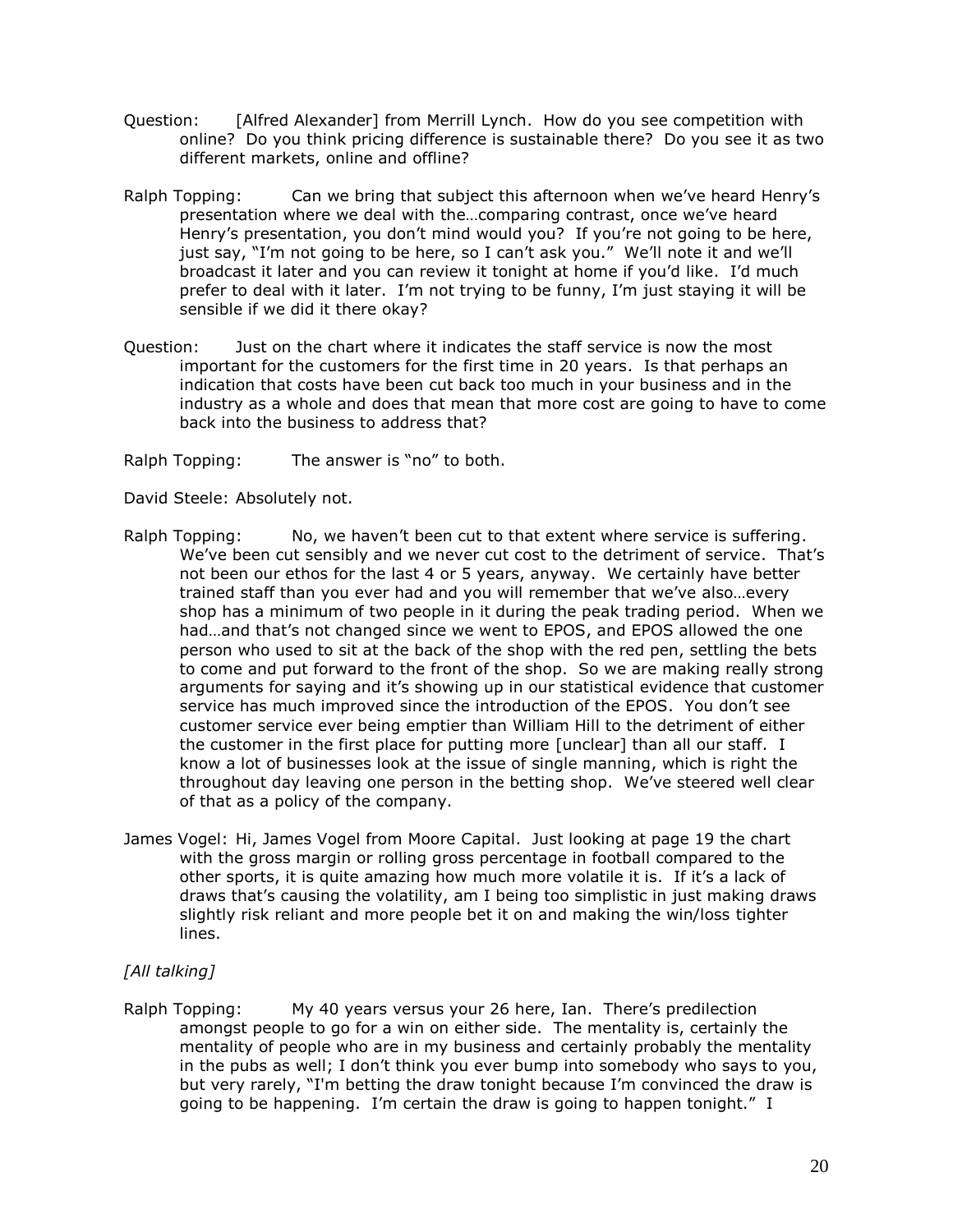bumped into an Arsenal fan on the way into the Emirates last night and was saying, "It's going to be draw tonight, I feel it in my bones." It was all about Arsenal winning. I think there were a few Belgians there totally convinced that Standard Liege were going to win, so in the psyche of the average person, they"re usually male, it"s all about winning and not about drawing except when you go to the payout counter.

We"re not going to change our pricing on that basis; that we had a statistically freak earlier the year. I haven"t seen it ever in 40 years seeing that low level of draws. On the basis the weatherman has been saying you won't see weather like that for another thousand years and then it bucketed like mad the next day. I ain"t going to ever say you will never see that happen again in the next 40 years. It could happen again but it will be a statistical freak until it's established there's not been a statistical freak and the jury"s out on it at the moment, I can tell you that Simon, which organisation are you working for nowadays?

- Simon Larkin: Nomura, Simon Larkin. Thank you very much. Can I turn to page/slide 20…slide 28 rather when you"ve done your contribution of William Hill"s retail estate by decile. If I read it correct and may well not be, 60% of your profits generated in 30% of your shops. How has that changed in the last 7, 8, 9, 10 years? Is it the same picture or has it become more skew. Secondly, with regard to your refurbishment….
- Ralph Topping: I'll give you an answer to the first one, so we just take the question off you there. So that's, "Don know." Let me run the model and get back to you with that answer.
- Simon Larkin:Thank you and maybe you have to come back to me on this one as well. Of your bottom two or three quartiles, is there a correlation when they were last refurbishment, i.e. the shop that"s been longest since being refurbished are they all in the bottom quartile?
- Ralph Topping: David, one of your jobs is property and development; could you answer that one?
- David Steele: There will be some correlation Simon; the reality is our refurbishment look at where we believe we will get our best return and often that isn"t it in the bottom end of the estate where shops are marginal. They usually sit in the re-site or extension list, more usually the re-site, so the opportunity comes from a re-site not from a refit. Yes, there"s a correlation but there are other reasons why they"re there and maybe expenditure hasn"t gone their way.
- John Beaumont: Thank you, John Beaumont from Matrix. I was just wondering where you were actually as an industry in terms of discussions with the racing industry on the levy. If you could just remind us where we are and when the current agreement expires and…
- Ralph Topping: Well, it doesn't expire for a wee while, yet, because there's [audio] the next bookmakers committee. We meet regularly as a series of organisations around the bookmaker committee table and I"m not sure when we we"re next due to assemble but there"s no levy discussion planned until probably next year. The levy"s rolling over and we"re into October next year before we get to the final drawings on it. Where do I think the levy will go? I'm against the levy; I"ll do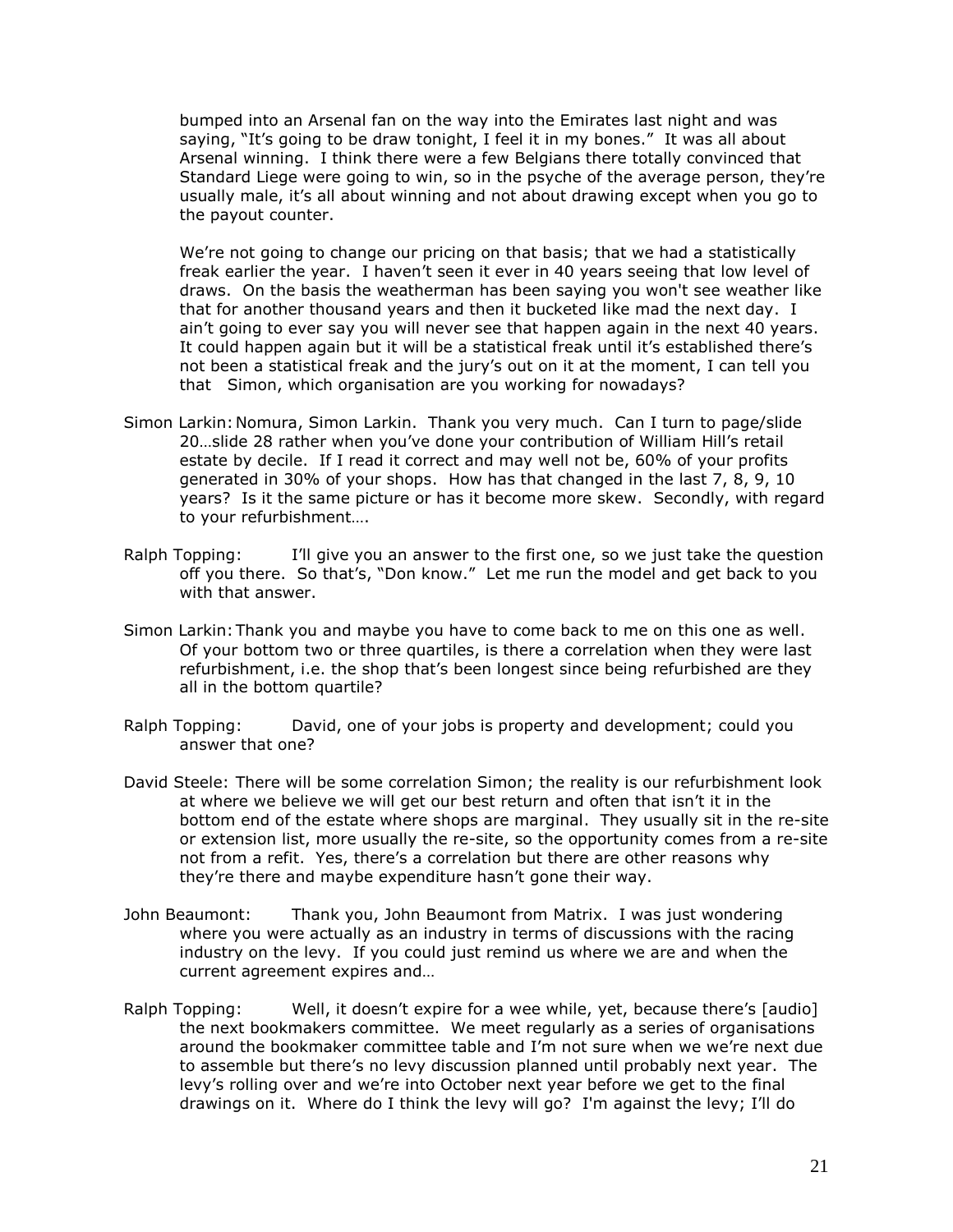away with it tomorrow if I could. That's the William Hill position. We don't like this ritual dance where you go in one door and you have a levy discussion, then you come out the next door and say it"s the same series of people and you start talking about a commercial arrangement. It"s either a commercial arrangement or it isn"t. A levy stated by any other name and it suits the lazy people to have a levy and there are no lazy people in bookmaking, but there may be some around the quadrupeds" boat. [Audio].

That"s the last question. We"ll come back this afternoon.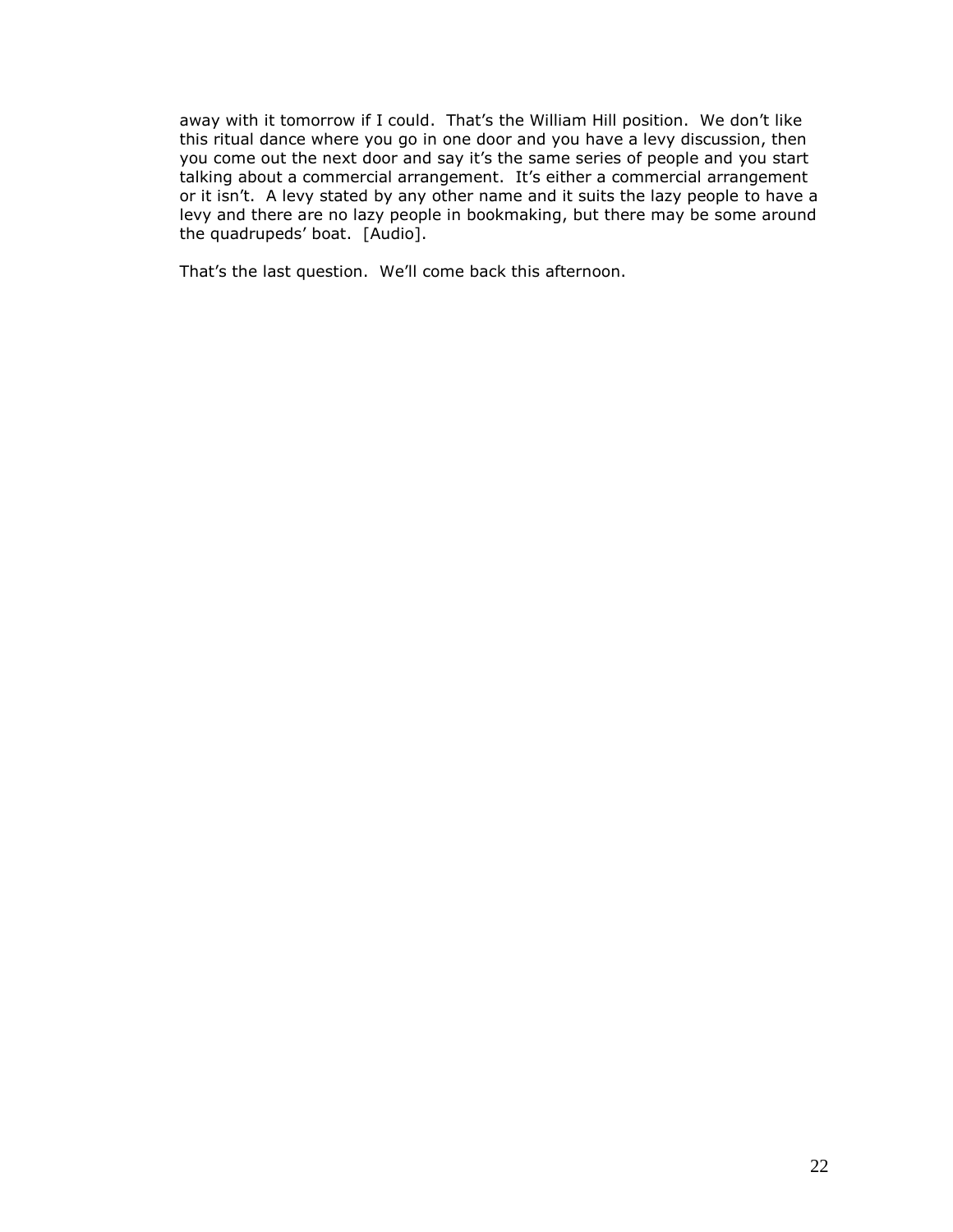# **William Hill Analyst and Investor Day 25th November 2009 – 1.30pm**

- Ralph Topping: This afternoon we're dedicating to Online and we're definitely going to make use…the first question to these two guys. The lady with the microphone please note that we have got…for continuity purposes we're going get the guy down here who stayed on for this afternoon to ask the first question. You have got a great benefit because Henry will never remember what the question was, so you would be surprising him again. If it was directed to Jamie, he will be frantic by now. The two guys this afternoon, Henry Birch, Chief Executive of William Hill Online, and the young guy with the yellow tie is Jamie Hart, who is the person I described earlier as one of the best gambling brains in the UK. Somebody said that I say rambling brains and, no, it is definitely gambling brain. So without further ado, can I introduce Henry?
- Henry Birch: Thanks very much, Ralph. Good afternoon everyone and happy Thanksgiving Day to…well tomorrow to any Americans in the audience or anyone listening in on the webcast. As Ralph said, I am Henry Birch the Chief executive of William Hill Online and I am going to give you a quick overview of what we have achieved in the last year, talk about our view of the market and then talk about our future and why we feel we are in such a good position to succeed. I am then going to pass you over to Jamie our Sportsbook and Trading Director who will you some detail and our plans on our Sports Betting product.

First I want to recap on what we have achieved in the past ten months and how we have already substantially changed our business. I can't emphasise enough how different the business is from the one that I joined a year ago. Most obvious is our transformation from a UK centric company into one that is international in terms of locations, staff and revenue. We have put in place a new management team, having drawn people from across the industry. Some of those people are in the audience today; we have got Jamie our Sportsbook and Trading Director, we have got Cathal McCarthy our Finance Director, we have got Henry [Cortia] our Marketing Director, James Henderson our Operations Director and John Moss our Business Development Director all sitting with us today.

In that group of five people you have got over 60 years of gaming and betting experience and you have got experience from about 12 or so different companies. We're still putting together some of the final pieces of our management team and we will be announcing a new Head of International in the next few weeks. We have moved our business off shore to Gibraltar. A year ago we had 12 people there and now we have a fully-fledged headquarters with more than 120 people across Sportsbook, Trading, Web Operations, Product Management and Customer Services as well the usual head office functions. Through our joint venture with Playtech we have acquired marketing activities that we previously lacked. We have also changed both our major operating platforms, moving our Sports Betting platform from our own proprietary system to Orbis and moving our Casino and Poker platforms from Cryptologic to Playtech. Few would argue with our assertion that we now operate on the two industry leading platforms. I hope you will agree, all of this is a huge achievement in a relatively short period of time. Of course is still early days, but with the recent launch of our main William Hill Casino on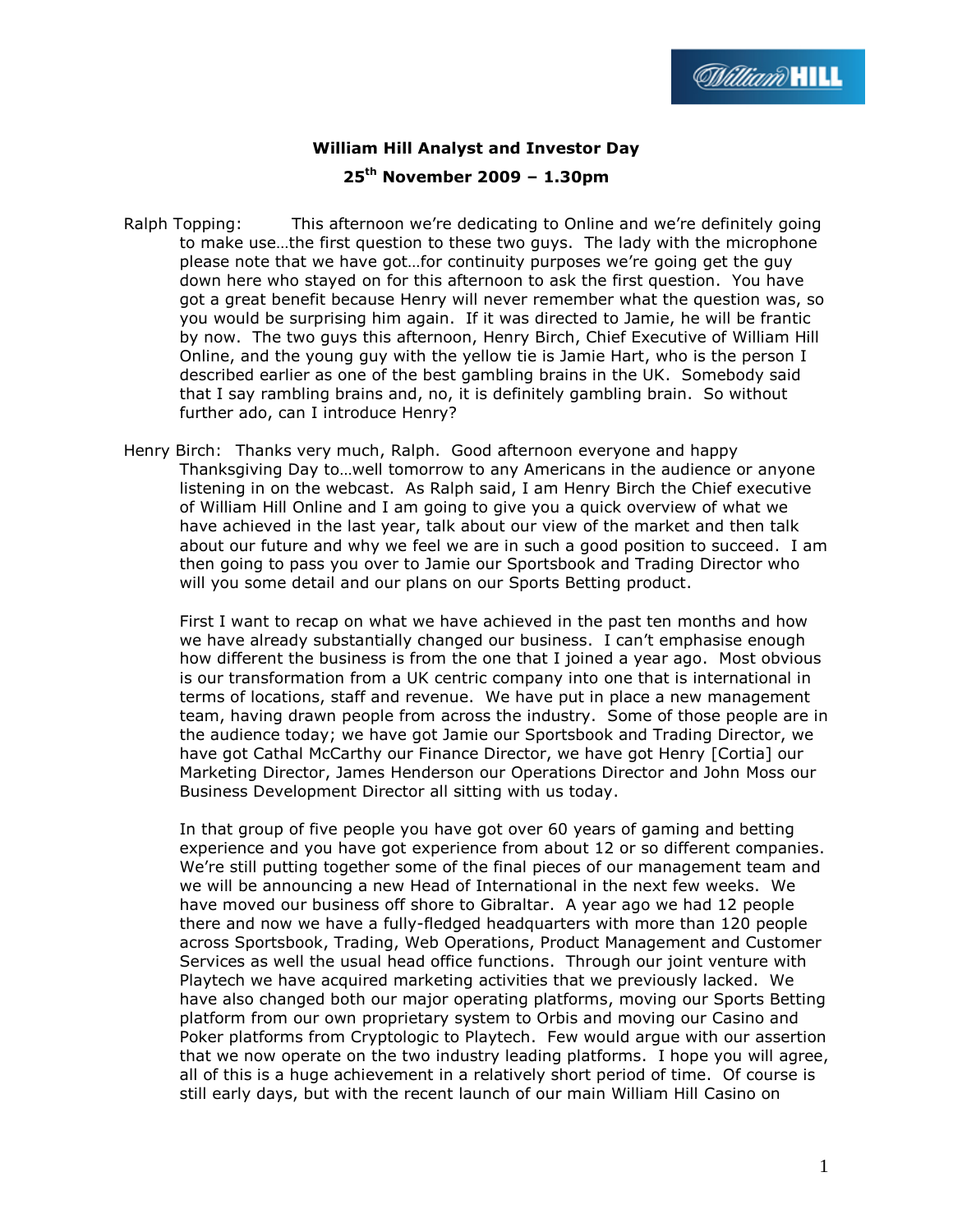Playtech software, integration is complete and the pieces are now in place for us to build a substantial online business.

So where are we today? Our operations have now located to reflect the international focus of this business. Gibraltar is the head office where I and much of the Senior Management team are based. We retain some IT and marketing in the UK and through our deal with Playtech we now have offices in Israel and Bulgaria. We have been busy and all of this has required resource and focus, but against this backdrop and that of a global recession we have also produced a respectable financial performance as evidenced by our interims and our more recent announcements.

Before I talk about our own business, I want to touch on our industry as a whole and some of the issues and opportunities it faces. One of the key themes of our industry is regulatory change. Markets are liberalising and opening up, not just in Europe but all over the world as evidenced by India, South Africa and the increasingly encouraging noises coming from the US. The long-term trends of the industry are also very positive. Gambling is becoming more socially acceptable and is being seen as a mainstream leisure activity. Online usage and broadband penetration continues to increase, likewise mobile. The ever increasing sums paid by broadcasters such as Sky for live sports content means that sport gets an increasingly high profile and gets promoted more and more. We benefit from this virtuous circle and more that sport gets promoted, the more that people bet. The good news is that all of this means that the online gambling industry is forecasted to grow from \$7 billion in 2008 to \$14 billion in 2012.

Turning to gambling liberalisation in more detail history shows that a liberalised gambling environment drives growth and the UK is a key case in point. We calculate that if the EU as a whole were to experience a similar impact of liberalisation as the UK, the European online gambling market would be nearly three times the size it is today. Equally, industry projections for those countries that have or are planning to liberalise their gambling markets far outstrip those forecasted for the status quo as evidenced by Italy, France and Denmark in the table here.

Of course there is also a potential flipside to liberalisation in the form of higher taxation and product restrictions. It is clear to have a negative impact on earnings in the short-term but our view is that the unrestricted ability to advertise in local markets, coupled with other benefits such as better payment processing will outweigh any negative over the medium and long-term. In addition the experience of Italy has also shown that newly liberalising regimes are likely to reduce taxes and product restrictions over the course of time rather than increase them.

Turning to the economy, we believe the effects of the recession will continue to be felt into the next year and have an impact across the industry, but we're confident that the negative impact will be far outweighed by growth initiatives we have underway, which I will talk about shortly.

Before I talk about our plan for growth I want to briefly talk about our customers. Like retail our customer base is skewed towards male customers, although less extremely, but our customer base is also younger and our largest customer segment, the 18-34 year olds is also the lowest spending segment. That means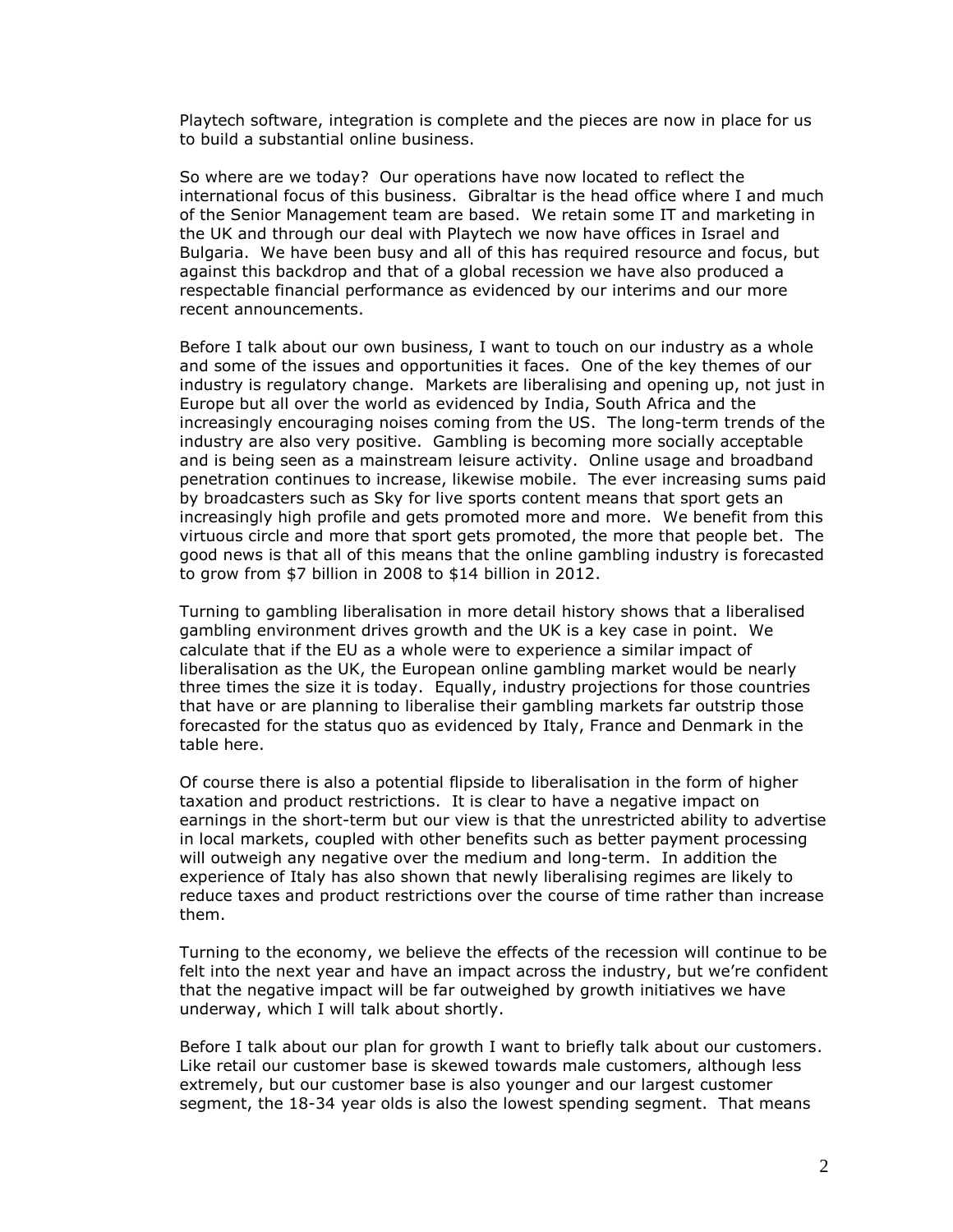that over time our younger customers will spend more as they age. That means we will end up with older customers who spend more online and with a new age cohort coming in each year.

I now want to turn to what we view as our key drivers of growth and talk about these areas in more detail; namely our Sportsbook, our Casino, our international growth and exploiting our marketing capability. Jamie is going to talk about our Sportsbook in more detail but I want touch on why it is important from a strategic point of view and why we have an advantage of being a sports led company.

Sports betting is the most effective and cheapest way to attract and retain customers. The cost of acquiring a sports betting customer is less than half the average of all our other products, yet they typically have the longest life span and the best potential for cross selling other products to them. Head-to-head a Casino customer will provide a higher yield in ROI than a sports betting customer, but a sports betting punter who was cross sold into gaming will out strip a pure gaming customer. You will see from the graph here that a large proportion of our customers have been with us for more than two years and are still contributing significantly to our bottom line. In other words we have a very loyal core customer base. This is an area in which William Hill has a distinct advantage over most of its online competitors.

William Hill is first and foremost a betting company. It has Sports betting pumping through the veins of every employee, from customer services agents to the Chief Executive. When I look at many of our competitors I see marketing company, I see technology company, but I see very few who are first and foremost gambling companies who understand the punter. This is advantage which I believe we can exploit to a greater degree.

Over the course of the last few years we have let the likes of Bet365 grow substantially faster than we have. We have had the customer accounts, but we haven't taken a good enough share of wallet. This has been down to our product not being good enough and our historical focus being trained on the stability of our old platform, rather than on product development. That has already changed and in the course of 2010 I am confident we will have the best sports betting product in the market. You're going to see us not to catch up but leapfrog our competition. You're also going to be a lot more aware of our offering. We have never advertised our Sportsbook on TV. Again that will change in 2010. We are also improving our CRM and our VIP management and pushing our international presence which I will talk about shortly.

Sports betting drives our brand, our traffic and our cross sell, but gaming drives the bulk of our revenue. Nearly 80% of our revenues are generated from gaming and the majority of these are from Casino gaming. We operate two main Casino gaming platforms; our Playtech Download Casino and our proprietary Games and Vegas platform which offers flash-based games. Our Download Casino customers generate the highest yield of any product, but they also typically have the shortest lifetime. They're often bonus driven and will switch Casinos highly frequently, we therefore employ a multi brand strategy, cross selling customers from one Casino to another. You will see our main Casino brand on the following slide. Our Games and Vegas platform gives us a highly effective cross selling tool for Sportsbook customers who don't view themselves as Casino punters and don't want to download software.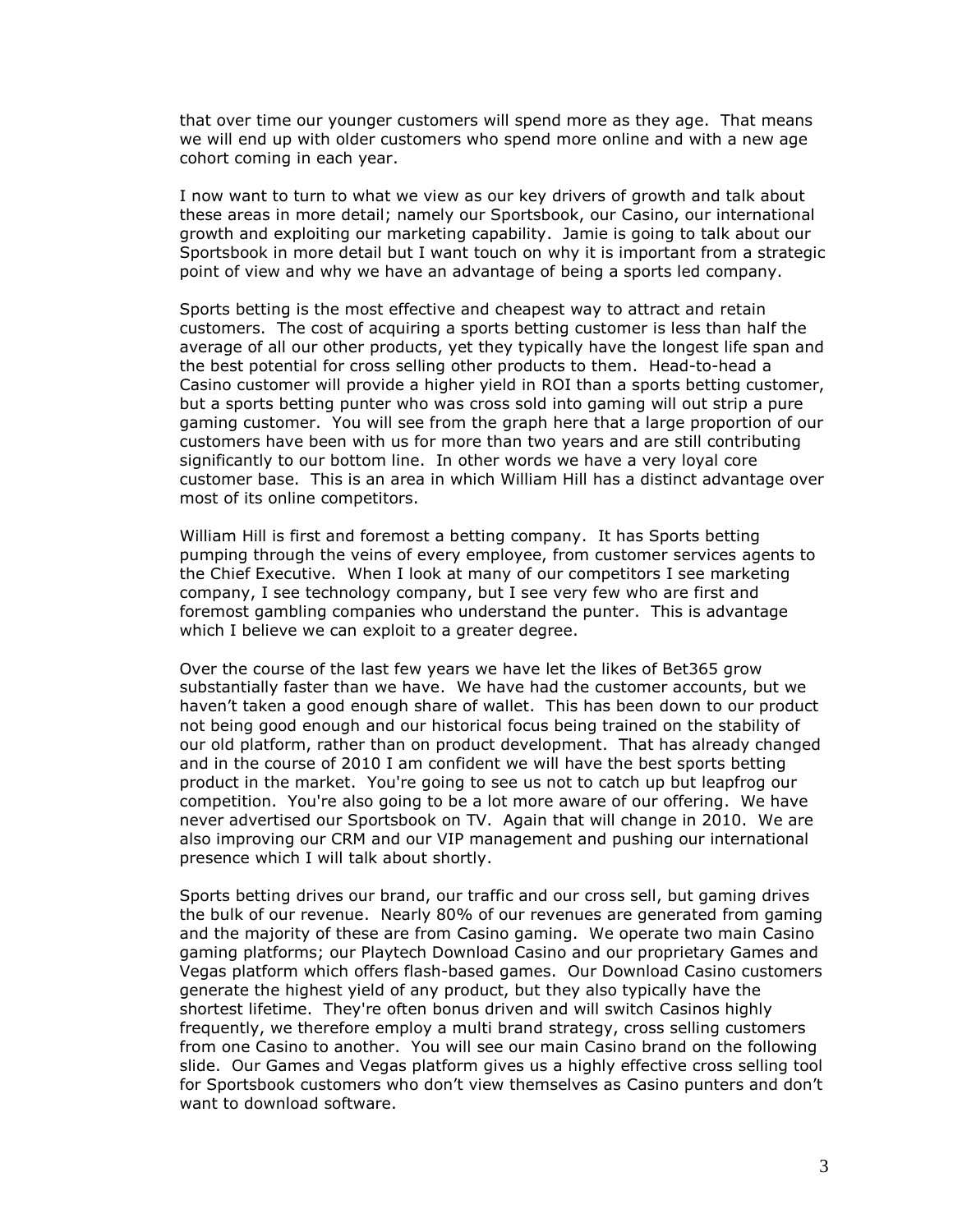In the course of 2010 we're going to be adding more branded games to our gaming offering. Branded games such as Deal or No Deal, Gladiator or Spiderman are a very effective acquisition tool attracting new customers and driving higher volumes than unbranded games. We are also adding new bonus engines to both our download and flash products that have been developed with our customer base in mind. We launched our main integrated William Hill Casino on Playtech at the end of October and we expect to see our Casino yields rise through next year as a result of better player management and better analytical capabilities.

In addition to our Casino we also offer very successful Poker and bingo products contributing approximately 10 and 7% of our revenue respectively. For most Poker operators, 2010 has been a tough year facing an increasingly unlevelled playing field from the US facing operators. In March of this year we migrated our Poker business onto Playtech's iPoker platform. As is the case of most software migrations we lost some of our business, but we now benefit from much greater liquidity with good geographical coverage and with the introduction of Pound and Euro tables our Poker business has been steadily improving. Our bingo business has performed very strongly this year with revenue increases of 50% over 2008 at the half year. Bingo taps into a different, mainly female demographic, but we have used our core skills and the William Hill brand to build a very successful business. Further success in Poker or bingo may not have a significant immaterial impact on our earnings but they play an important role as part of a full product portfolio. We will continue to develop Poker and bingo, introducing a new bonus engine and branded games in bingo and building an effective VIP management function for Poker.

One of the key areas of focus over the next few years is building our international presence. Historically we have been very much a British company, but that changed when we did our deal with Playtech. As we established earlier the global growth potential for online gambling is huge, but we and our competitors can't target all 195 countries in the world, we need to be selective and we need to be prepared to have a different approach depending on the characteristics of each market. In addressing international growth, we believe a portfolio approach which balances risk and reward is the right strategy. This involves combining countries with low risk, but lower returns and growth markets with potentially much higher returns over a longer time frame. We will review opportunities on a country-by-country basis because of the multiple factors influencing each market. We also need to balance our investment in international growth with earnings growth. In other words we have to invest now to provide a solid base for medium and long-term growth.

The next slide shows some of the criteria that we consider when looking at a market. There are many moving parts that make each market a unique opportunity; from the strength of incumbents to the structure of the regulatory regime. For instance; there are territories where the William Hill brand resonates and those where it doesn't to such a degree. The strength of the brand can determine whether we invest in marketing to build the brand or leverage our capabilities for a partnership model instead. Depending on these factors, we have four approaches to tackling market. We can take a local license, continue to operate under EU law, work with local partners or we can acquire an existing business. It would be a mistake to view William Hill as just another UK operator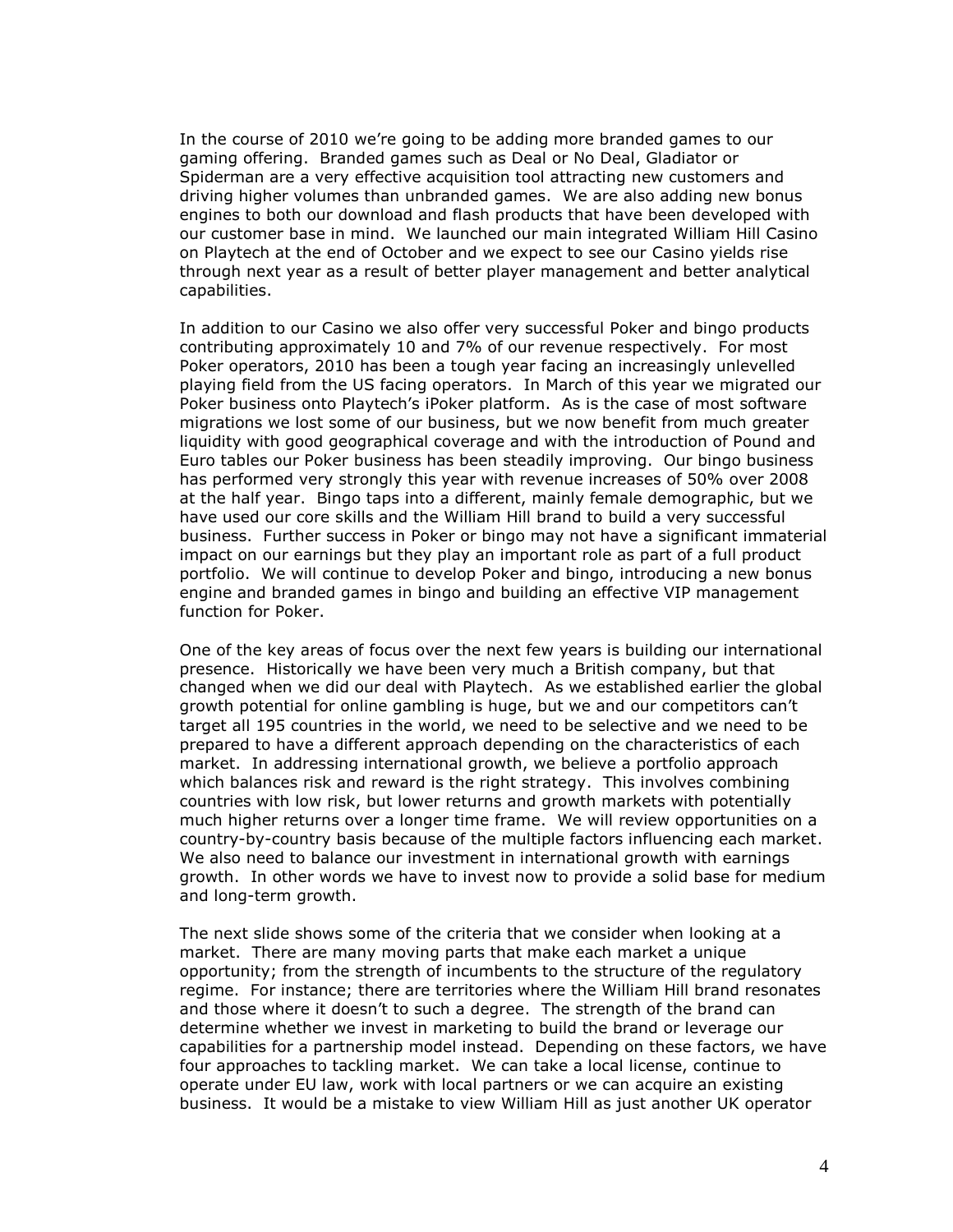trying to succeed internationally, and I want to spend a minute talking about we have changed that element in the last 12 months.

A year ago only 10% of our revenue was generated from outside of the UK. Today that figure is 40%. We have our Casino and Poker products in 15 different languages. We have our Sportsbook translated and localised in seven languages. We have multilingual product and marketing teams and we have a dedicated customer service centre in Bulgaria covering 12 non-English languages. We have a global affiliate network and existing marketing channels throughout Europe and beyond. We're also putting the finishing touches to our international management team and this includes people who successfully launched and built European sites for our competitors, people who are aware of the pitfalls and mistakes that can be made. In 2010 you will see us translate our Sportsbook into a further nine languages, you will see us pushing to select the territories with a fully localised offering, with a localised website, trading, payment, customer services and all of that backed up with local marketing and brand building. At the end of last year we highlighted that one of the key pieces of rationale for doing the deal with Playtech was to improve our marketing capability and I would like to give you an insight into why this is such an asset to us.

For a start we substantially increased the scale of our online marketing capability; moving from a UK focused marketing team of ten people to a multinational team of over 75. This is a much more sophisticated team than we had previously. It is able to leverage all the key areas of online marketing including affiliate activity, pay for search or PPC, search engine optimisation and media buying.

Our approach to marketing balances risk and reward and we're very focused on the ROI of every campaign that we undertake. We have markedly improved our pay per search capability in which we bid for key words in search engines principally Google. In other words if someone types in the term Casino or Champions League betting, William Hill will be the first result that they see. PPC marketing works because it is targeted and relevant to the customer. We now have the highest share of clicks on the gambling related searches of any gambling operator; which is a 20-fold increase from where we were a year ago. Affiliate marketing involves working with third party websites and companies to drive traffic to our site in return for a share of the revenue; typically between 25 and 50%. The advantage of affiliate marketing is that it is risk free marketing; in you only pay once you have received the revenues. A year ago William Hill had a network of around 5,000 affiliates, today we have a network of around 70,000 affiliates. All of this means we have a lower cost of acquiring customers which is being born out across all our products.

Before I conclude and hand over to Jamie I want to touch on two industry trends which I hear increasingly from industry commentators, which I am sure I will get questions on. The first is the growing trends for companies, quite often those with falling B2C revenues to recast themselves as B2B –providers, and in some cases to generate large number of press releases about new clients you will never hear of again. In order to provide B2B services effectively to a large number of clients, the company has to invest very considerably in its operational infrastructure.

Outside of pure software providers such as Playtech, I can think of only one, perhaps two, companies who are really set up to deliver this. We are not about to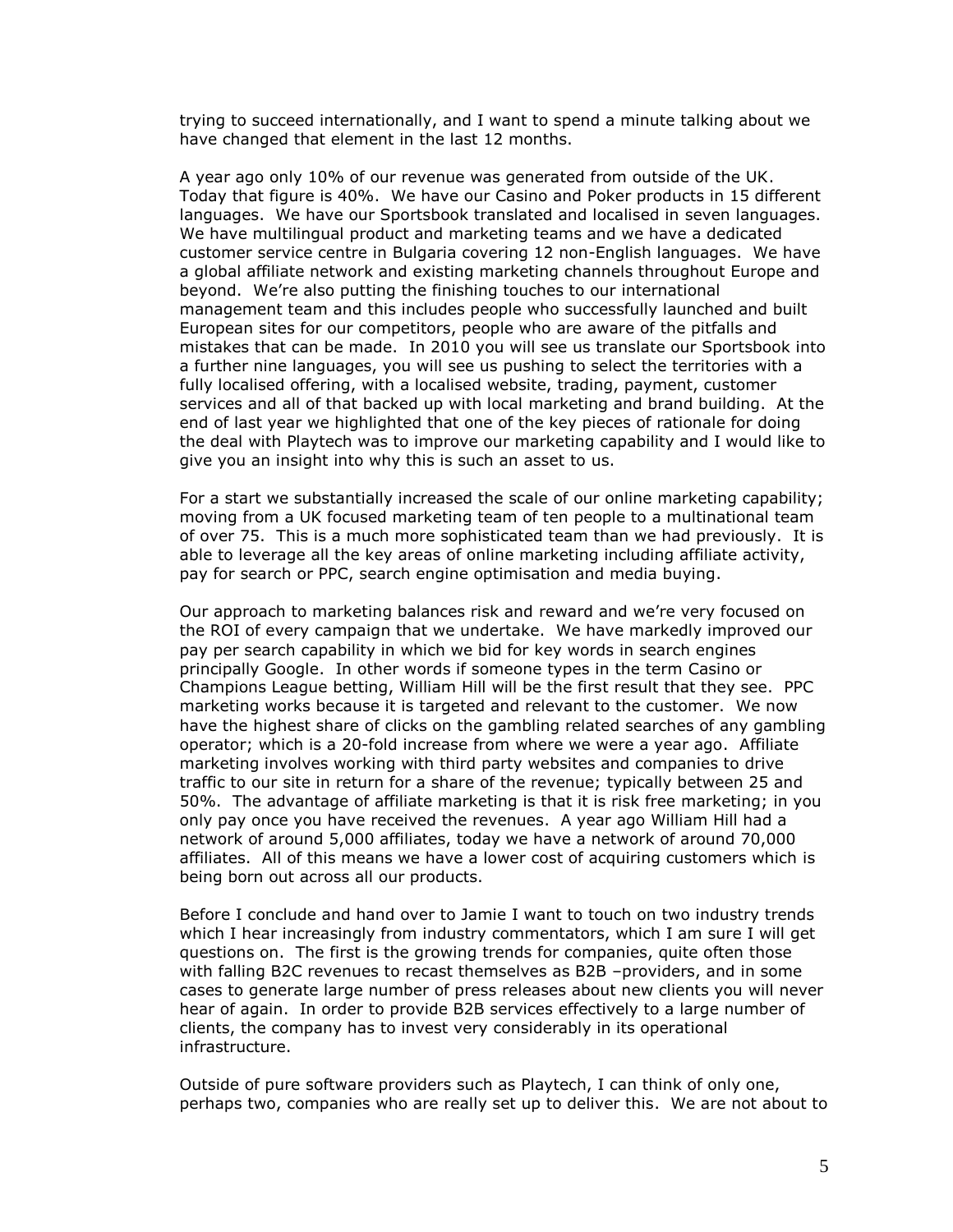position ourselves as a dual … company. Our primary focus will stay on B2B. We will look at B2B opportunities but in a very selective way. When entering new markets, for example, there can be a good case for looking for partners such as media companies, existing gambling operators or consumer brands whose assets genuinely complement our own.

The second theme is around consolidation of the industry. We are believers in the rationale for scale and consolidation in the industry but the mix of participants and a changing regulatory environment could make evaluations difficult, so we are very pragmatic about potential opportunities. We remain interested in further acquisitions but we believe we already have sufficient scan and reach, so our primary focus is on exploiting the assets we already have.

So, to conclude, I just want to reiterate why I think we are so well-placed to succeed in this market. First, we have a strong brand that we believe we haven't fully exploited in the UK. The UK is our largest market but there is still plenty of growth in it. In the course of next year and beyond, you will see us go much more on the front foot in making people aware of what we stand for and what we have to offer.

Secondly, the product improvement and development that we have undertaken and are planning will fuel growth, both with existing and new customers. Much of that product development is driven by our core expertise and knowledge around sports betting. I expect to end next year with the unquestioned best sports betting product in the market and substantially increase in-play betting volumes.

With our acquisition fully integrated, with our marketing capability in place and our casino and poker running on Playtech software, we also have the ability to substantially grow our gaming business. In Playtech software, we know we have the best gaming platform available and we have a gaming team to match.

Finally, we have the opportunity to grow our business internationally. We have the right strategy, the marketing channel's established, we have the team and we have the products. I am extremely confident about our prospects. We have made significant step changes in our business over the last year and we are only just starting to reap that benefit.

Now I am going to pass over to Jamie but, as I said at the beginning, I would be very happy to answer any questions you have. Thanks very much.

Jamie Hart: Thank you very much, Henry. I have been picked out by Ralph so I have got to make a big impression now, he has told me, just to add to the pressure.

The way I think we use the internet is changing and our Legacy system wasn't flexible enough to enable William Hill to keep up with that change, let alone lead the innovation needed to satisfy customers' changing demands. We had always offered in-play pricing but were limited to manual updates of top level, low margin markets. Our pre-match range of market per match all needed to be manually created or derived from simple look-up tables and, in short, the back end was a robust settlement engine, possibly the fastest in the industry, but it was originally built for telephone betting in the 1980s and it wasn't for an interactive website for the Web 2.0 generation. That's what prompted the move to All Bets and their Openbet platform and that enabled us to concentrate our effort and attention on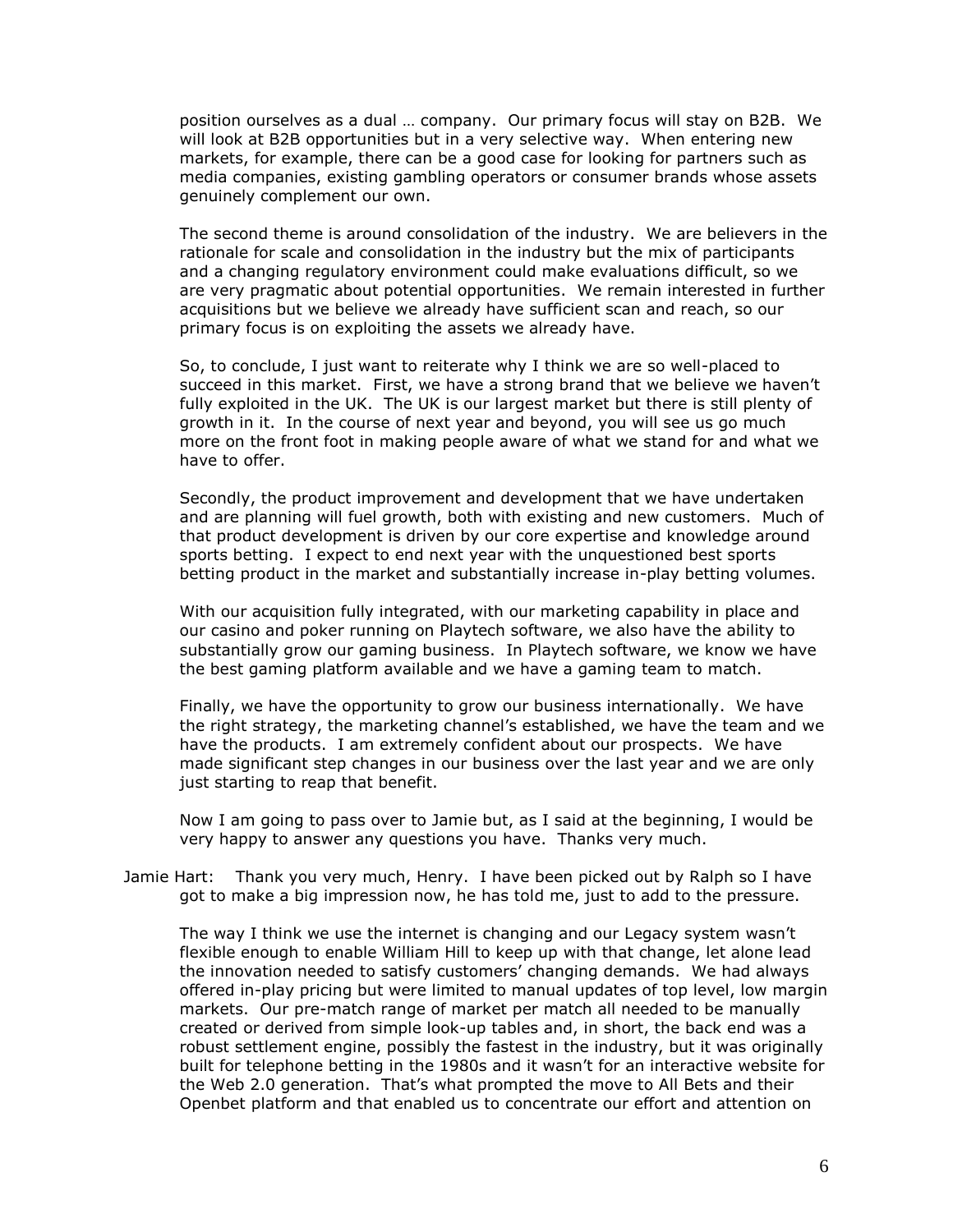the things we know best, giving our customers what they want and pricing and trading our product to get the best possible margin.

To illustrate the transformation we have made, I would like to talk you through some of the changes we have made this year and give you a taste of what's to come in 2010 and beyond. I will start by going through our in-play betting proposition, which could not have been achieved if we hadn't set up our own dedicated trading systems research and development team. I will highlight the strides we have made in terms of sheer market production and presentation, the additional content we served to improve our customers' experience within the sites and, finally, our plan to provide more flexible access to bet with William Hill wherever you happen to be.

As I said, our in-play proposition before this year was limited. We typically traded between one and five markets per match, whether that be tennis, cricket, football or even darts. There was no great science to it, with prices driven by trader opinion, weight of the money and the prevailing market, all manually updated over our various Legacy systems. In the short term we needed more, so we signed up to take an in-play [cede] from Sporting Index or SPIN, as they are known in the industry. That gave us an instant uplift in product but that uplift was reflected for whatever sporting index we are covering for that spoke betting clients and, ultimately, it's a dumb [cede] that doesn't take into account our own bid position or the wider trading market and is limited to the market SPIN provide on the events that SPIN are covering.

It was clear we needed to develop our own trading tools and pricing algorithms if we were going to have the control we needed to drive our own USBs going forward. So we have developed a trading tool that integrates with all this and any other system that we want to point it at and that can house our own algorithms and market-making software to enable us to bet on any match in the world, with or without TV coverage. We are now in a position where one person can run eight or more matches simultaneously, while we used to have to employ four people to manage three or four in-play markets for just one match. It's an ongoing piece of development so the first stage was delivered in the summer, which immediately gave us best in class in-play for betting for tennis and our latest football solution went live last week.

Here are some visual illustrations of the improvements we have made. On the left-hand side is our old site where you have got the Celtic Rangers match. The 90 minutes is all we've got. On the right-hand side, this is just something I picked up this week, North Queensland Fury versus Central Coast. They happened to be on while I was taking this screen grab but our in-play markets are integrated in the site in flash, alongside live streamed content and automated score boards. I think you can see there just what the difference is and it's not just the football. The worldwide market for in-play cricket is almost as big as soccer because of the massive interest from the sub-continents and tennis is our third largest sport after racing and football. As you can see, we have 20 in-play markets per cricket match, including three or four for every over, and next year we will be delivering ball by ball betting. There are more than 30 in-play markets in every tennis match. You will be able to see our in-play tennis betting working outside as we cover the world tour finals matches from the [O2] arena this afternoon. So if you go next door, Andy will have that up for you if you want to have a look.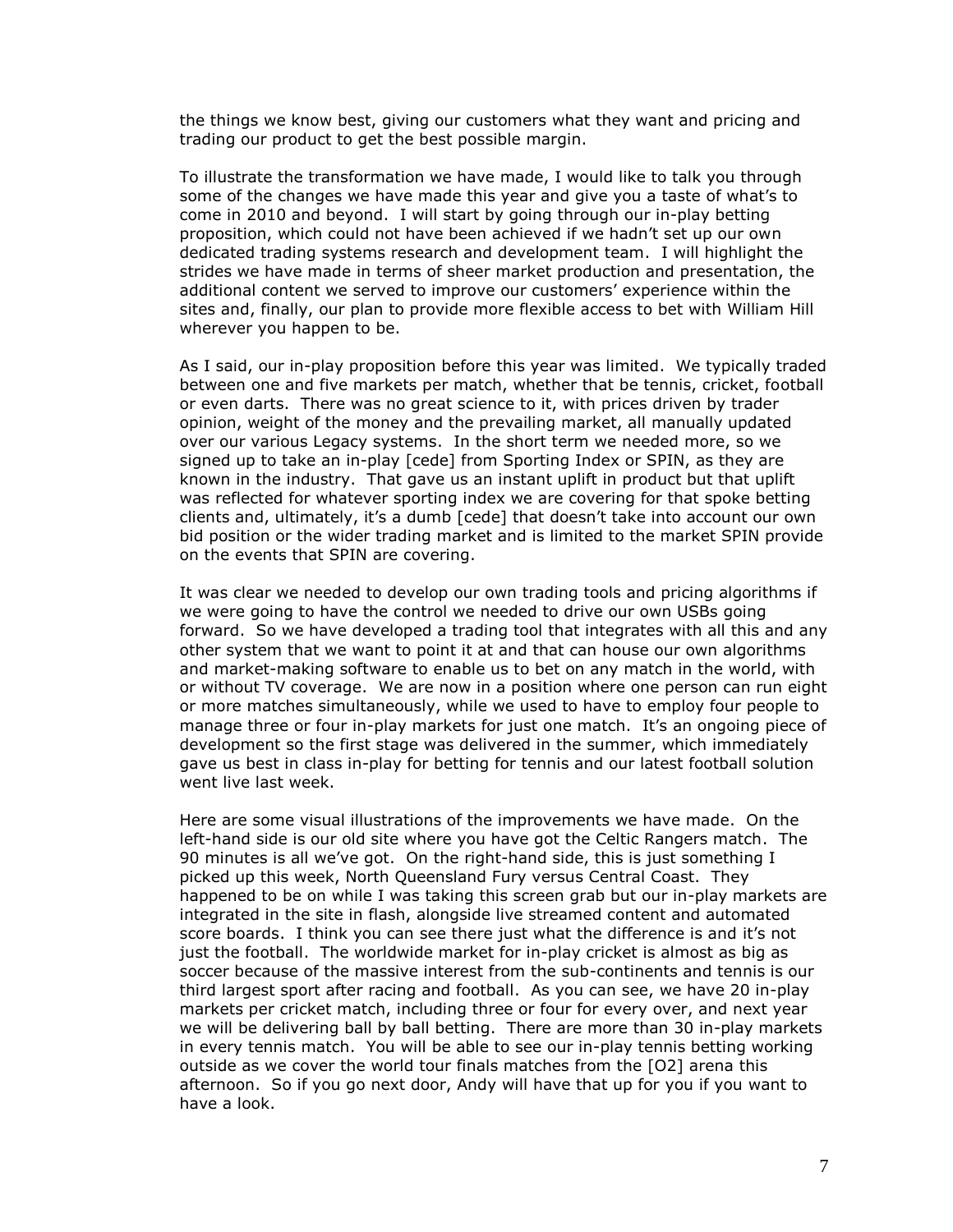As I have already mentioned, this wouldn't have been possible without the work of our internal trading solutions R&D team. Now, this enables us to enjoy the benefits of Openbet All Bets solution, its standard APIs and simple integration into third party games, while maintaining our own intellectual property over the crucial trading and pricing piece. The algorithms we have developed are suitable for prematch and in-play markets and give us quicker prices, more events, more markets and bet sites and, even more importantly, better margins.

As you can see from the chart, our in-play tennis margin has been running consistently around 1.5% while we were relying on a manual solution. Following the successful implementation of the first phase of our in-play tennis model, our margin has lifted to over 4% and, what's more, turnover per match has also continued to grow alongside that. Our next stage of tennis and football trading software will be launched in Q1 next year and automated support for a further eight sports will be launched throughout 2010 where we expect to see similar levels of uplift in the margins.

The automation of our market creation pricing and settlement has enabled us to offer unparalleled levels of content. As you can see here, we already have over 170 markets on these premiership games and then the expanded choice applies to all leagues. As a Cambridge United fan, I can now enjoy 46 different ways of throwing money at them, with little success, unfortunately. Just under here, the table gives you some idea of just how dominant we are now in this space and our planned development will see further increases as we extend the wider choice across all international leagues as we increase our marketing in non-UK territories. The yellow boxes just highlight the market leader in terms of the number of markets per match for football matches within those leagues that are listed on the left-hand side, so a clear number one across all of the yellow boxes. I think SportingBet are doing us on Austrian and Belgian Jupiler but we will be sorting that out very soon.

This strength and depth is not limited to football and it delivers the right kind of business. As you can see there, our margin on our additional pre-match market has been over 10% since launch. We have got over 14 markets on each NFL game, are the only company who bet In-play on it every NFL match, whether it's available on satellite TV or not. I have used the NBA and cricket here to illustrate the types of market available but it's impossible to fit them all on in the screen. I suggest you browse this site to get a feel for the level of choice a William Hill customer now has online.

The margin on this additional product is better for two reasons. We can create markets with multiple opportunities instead of relying on a list of traditional headto-head events, which means we can price to a higher theoretical margin, and the markets we offer are not offered across the internet or on the exchanges and, where they are offered on the exchanges, the liquidity is so low it's pretty unattractive as a betting proposition. So the demand is far less price-driven than the money we take on the headline trading markets, you know the 90 minutes football match market, the head-to-head tennis market.

The other way of limiting competition is to bet on things that simply aren't available elsewhere, so this is an example of a Second Division Greek game that we were betting on earlier this week; we tracked that hundreds of customers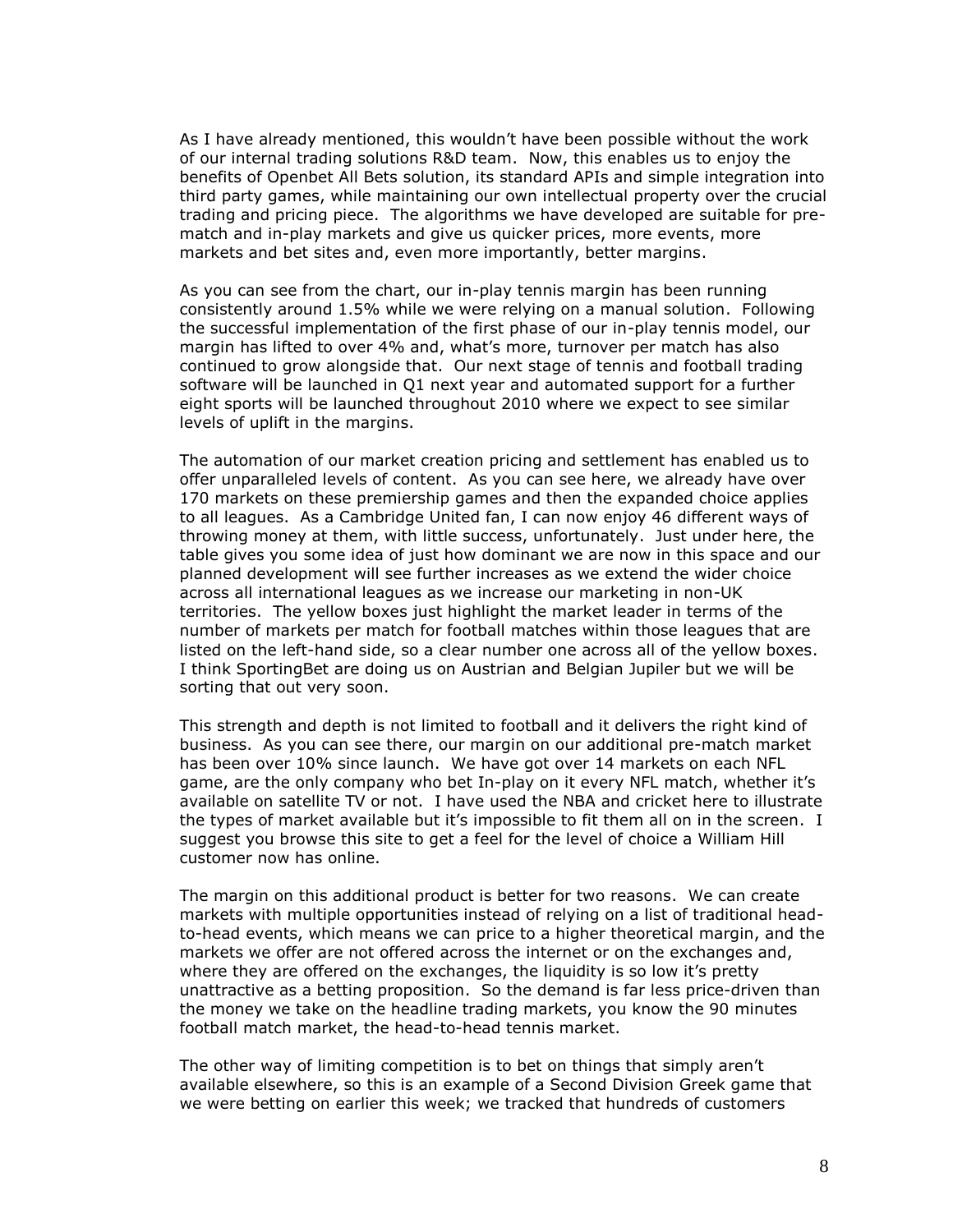netted a 5K profit. On this occasion a trader oversaw the game but in Q1 we will be able to fully automate the process. It really is a case of 'build it and they will come', stick it out, they may bet on it. Nothing illustrates this better than our virtual racing product, available 24/7 with a competitive betting opportunity every minute and all bets settled by feed so the customer can instantly reinvest. If you think that the [cartoon] racing can deliver over  $E3.5$  million gross win per annum, just think how much we can make by applying the same levels of service to our traditional products – 24/7 in-play betting with instant settlement and immediate reinvestment opportunities.

I would like to round this off by admitting it's not all about the betting and the markets. It's also about adding to the customer's experience by giving him the information and engagement he needs when he is betting and making sure he has access to the bets when it is convenient for him. That translates to the bottom line because our highest lifetime values come from users of our additional content who bet across sports and across products: casino, bingo, poker and sports betting.

To that end, we operate a dedicated betting news content site which improves our search engine optimisation and is used for blogs and customer interaction. We have an established online radio site where the average streaming listening time is one hour. You see the die-hard listeners that enjoy the insight between the races, they are not just dipping in for individual commentaries. We have trackside updates live from the course available online or on a dedicated iphone site. If anybody is interested in racing, I will give you the links to that. It's very useful. We have daily podcasts on racing, football and other sports, all with big name contributors and our race cards containing all the exclusive racing post spotlight data that's now only available to paid-up subscribers on the racing post site itself. Here it remains free for our customers. Our football service is similarly thorough, with a dedicated live score site with integrated in-play betting, Opta live data and full football stats for all the major leagues, all there to drive interest and opinion around the additional derived markets that we have brought out.

But it's no good having the best product in the world if people can't get to it whenever they need it. Now, our mobile services remained unchanged while we have been adjusting the internet issues but that's all about to change. There is no doubt that the internet is finally moving to mobile. It has been heralded for the last 10 years but the advent of smartphones, widespread Wi-Fi networks and better operating systems means the first point of contact is moving from the PC to the pocket. To that end, we are expanding our dedicated team to drive improvements to our existing mobile interface and build sites and applications that will take advantage of the expanded functionality of the most modern handsets.

So what do we have to look forward to in 2010? The delivery of our full in-play betting solution will be better than anything on the market at the moment, both for the customer in terms of the service he gets and the business because of the sustainable margin it delivers. Our development of deeper content will continue to roll out at the same level across all of the major sporting leagues that we cover and all of the territories that we are targeting. We have got plans to expand our content – written, audio and visual – across our own site and outsource to others and all this will be available via the latest handheld devices.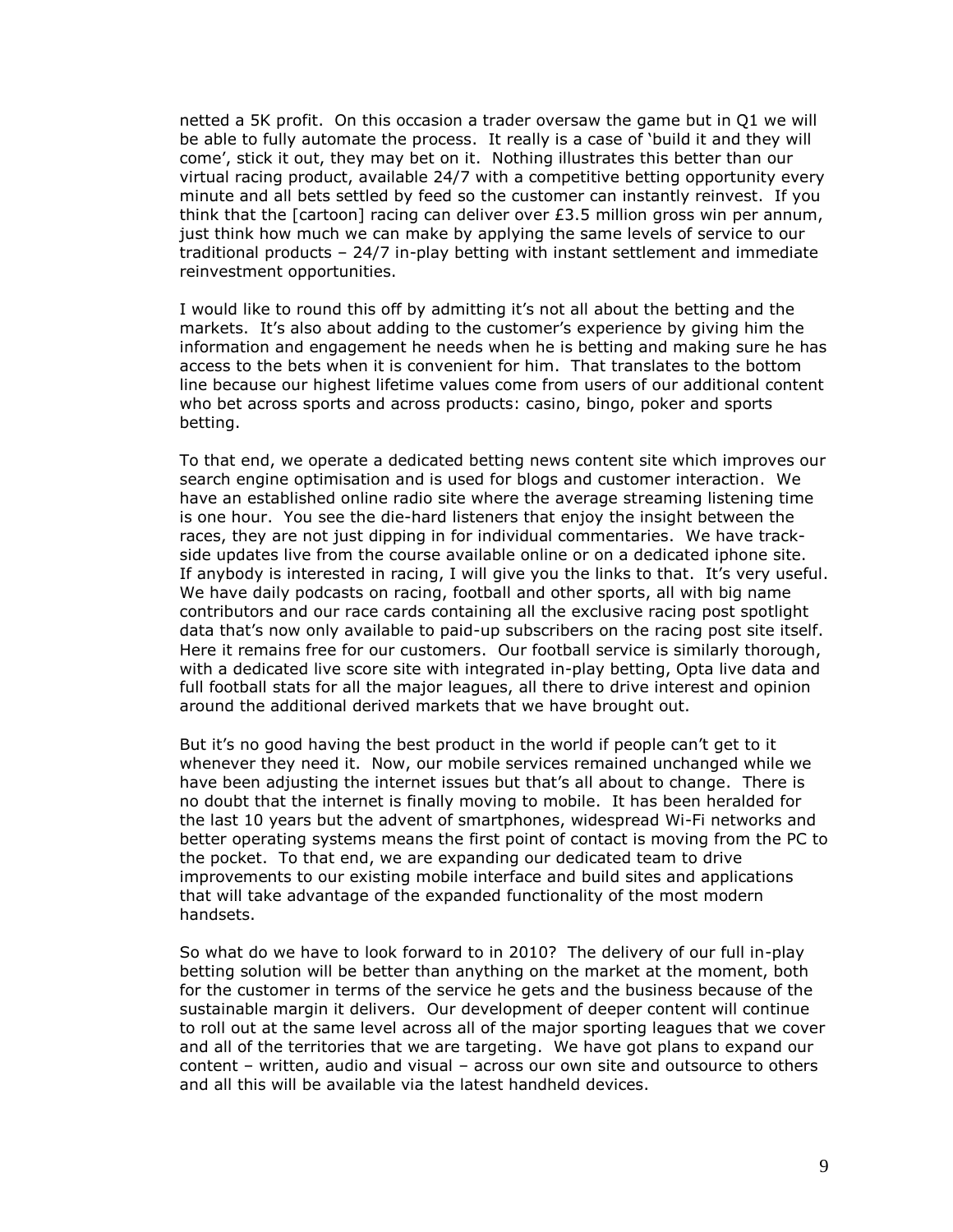Needless to say, it would be foolish to expand our product without improving our personalisation capability. We have some exciting developments planned there. Now, if there is an industry that should be leading e-commerce on personalisation, it should be the betting industry. How many books does the average Amazon user buy in a year? The average William Hill Sportsbook punter has 15 or 16 bets a week. That's a lot of behavioural information to go to war with. On top of that, we have some unique functionality and development that will give you an even stronger reason to bet and stay with William Hill Online. I would like to go into more detail because that's the kind of stuff that gets me bouncing out of bed in the morning, but Ralph said I'm not allowed to give away the trade secrets yet.

On that note, I am sure there will be plenty of questions on that, so I will hand over to Ralph.

Ralph Topping: Okay, you have heard and I think you have seen part of my management team, by no means all of my management team, today. We share one characteristic – most of them, 80% of them have been recruited by myself and they have been not sheltered by myself, abused by myself, [unclear] by myself and, as you can see, … as a result, I think you have seen a good performance from all them today.

I am happy going to Q&A straight-away and I would be very happy to take a question from someone there in the front, yes. This gentleman over here, thank you.

- Question: Yes. The question is do you consider retail and online to be two different markets? How do you see those two and the pricing difference between online and offline, do you see that sustainable? That's on the margin pressure subject.
- Ralph Topping: *(Off mic)…* Yes, they are two different markets, retail and online. The first, retail, is best when with cash. It's about I think *(off mic)…* unlimited betting, sure it's a good place to go and remain anonymous and to be able to bet in cash and I think that will always be the case. There's also the fact that betting shops are in communities but, to add a little bit more detail to that, the mere … facts, where lots of people are living and they are also near where people come out to play, which is pubs and clubs, so I think they are two different markets and will remain so.
- Answer: The second question about pricing the differential pricing, with any business you will try to sell your product at the best price for you that you can get away with in terms of the margin so there's no need to undercut the margins when you've got an audience that isn't going anywhere. So in retail you may as well keep the same margin, just in the same way that Tesco Metro and Tesco Hypermarkets have different pricing policies. For Tesco Metro, you don't get much choice and similar with – for the bookmakers that are online, we are in the most competitive space for betting anywhere in the world, so we have to be competitive. Long term whoever wins that competition will be the people that build the best efficiency into their pricing and the delivery of their pricing.
- Answer: I think, just to add to that, although we have different customer segments and different pricing strategies essentially, we actually benefit from using the same infrastructure across the two, so our retail brand feeds our online business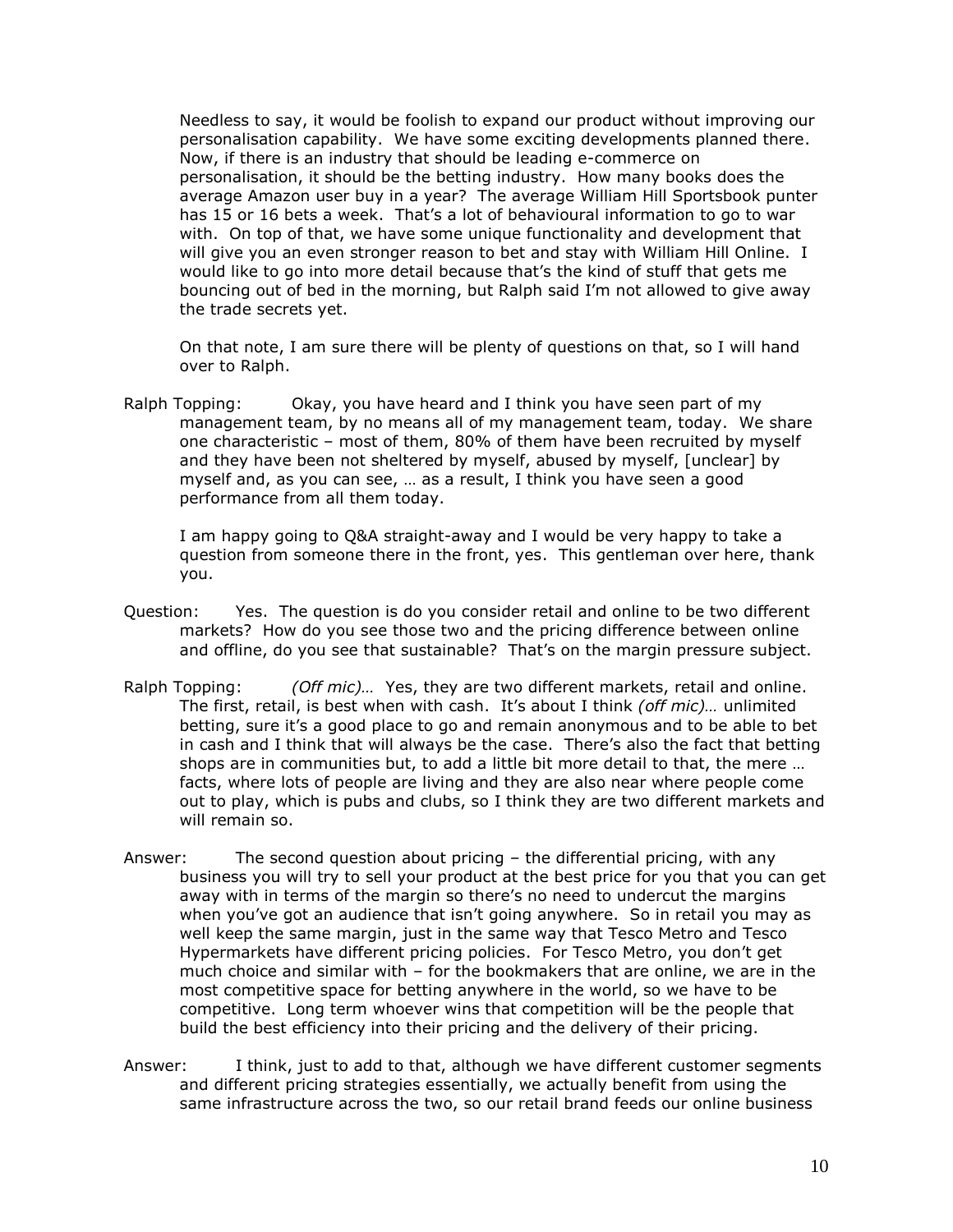and likewise in terms of our trading, our trading team would use that across both businesses. So it's two different business but we benefit from the same operating infrastructure, which I think is a key advantage that we have over some of our online competitors.

Ralph Topping: I spend some of my time in a betting shop in [unclear] up in the Oakland Hills. I have never seen a guy walking in there when *(inaudible)…* I've been watching for the last three years and I've been watching them behaviourally as well. They come into the betting shop [from the pub] next door, which is called the Red Lion. They go to a drinking establishment and … I can say that's safely because I live there and we don't have a William Hill betting shop there and I think we should. And so there's a wee challenge there to David Stewart to get yourself down to the Red Lion on the next Saturday.

So I think they are two distinct markets and we should – but [our place] is where you can leverage off retail into online and we have some evidence that you can do that but at the end of the day it's that we are giving the customer choice in terms of what you offer them and where they can have a bet with you and that's a big advantage to have 2,300 betting shops, websites, gaming sites and access points.

Answer: I think it is … that we have 2,300 potential outlets to pick up cash from winnings online that they can't match, suppliers can't match, [unclear] can't match and I think we can do more with that but it would tend to be for picking up catch rather than necessarily it won't.

Yes, thank you.

- Ralph Topping: Well, there must be some  $-$  I am not clear whether the left side of the brain and the right side of the brain, but it's certainly the left side of the audience have come up with [unclear] guys, you know. The guys on the left of the hall are certainly asking more questions than the guys on the right, so that's a challenge, Ivor excluded. You can't just say you're on holiday and give me a second, we'll come back to you.
- Question: Yes, Jeffrey [Hollowitz] from Royal. Just in terms of the 40% of your revenues that are outside of the UK, can you say which are the most important countries and which countries are showing the fastest growth?
- Answer: I'm afraid the short answer is no, both for competitive reasons and in terms of, you know, the market we are looking to enter and to grow into, we don't necessarily went to let our competitors know that or people within those countries. So we haven't actually disclosed the breakdown of our revenues by country. We may look to change that in the future but I think we are not alone in terms of that.
- Ralph Topping: He'll give you that answer and I'll give you the answer, with a fatherly figure because all my children are important; all my countries are important as well.
- Answer: I think it's fair to say that we have a pretty good spread but I am afraid we are not going to talk about specific countries…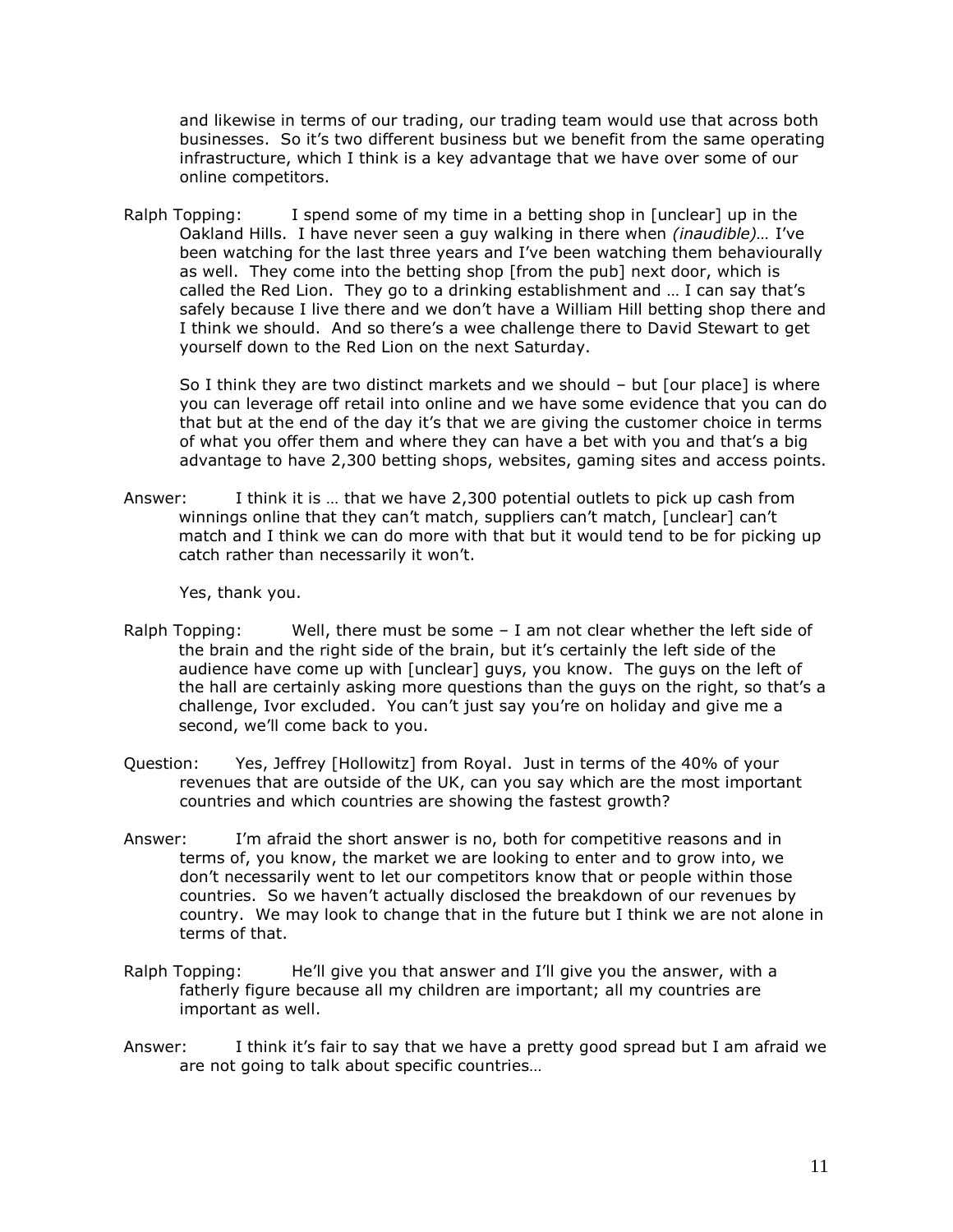- Ralph Topping: That's a bit disappointing. Okay, sorry. We'll come back to you later I think is the answer on that one.
- Question: Hi, it's Ben-
- Ralph Topping: Sorry, can you just confirm we are not back in Chechnya?
- Answer: We are actually…
- Ralph Topping: There we go, a surprise.
- Question: Yes, I was just wondering about if you could be a bit more specific on M&A. What are you actually looking to buy? Are you talking about customer numbers, affiliates, if anything the product suite and can you just tie that then with do you buy into countries ahead of liberalisation that's looking to regulate its markets or do you wait for the liberalisation to happen? And also is that on how you assess ROIs, given the sort of evolution of the industry?
- Ralph Topping*(Inaudible)…* given some strong assurance … was a major concentration over the next 12-24 months is going to definitely be on growing the business that we have and, if there is any jaw-breaking or jaw-dropping opportunities that come up, then we certainly we will consider them but it will have to be absolutely jaw-dropping. At the moment, has anything emerged in the last 12 months – no. Do I think anything will emerge in the next 12 months – no. Beyond that, I don't know. I am not prepared to leap more than 12 months at a time. Certainly not talking to anybody has made my jaws drop recently, I can tell you that. Ian, would you like to follow up on that?
- Ian Chuter: I may just, to your second point in terms of do we or do other companies buy ahead of regulatory certainty in terms of liberalising countries – clearly if you are buying ahead of certainty, you are taking on more risk but you are probably paying a lower price. If you are buying once you've got the certainty, then you have the certainty but you are going to be paying a higher price.
- Ralph Topping: Any questions? Anybody on the right-hand side or in the middle? Let's go in the middle, this guy in the front. Hi, how are you?
- Question: Thanks, Ralph. I'm Richard … from Deutsche Bank. Henry, could you just sort of talk about how you are actually going to grow into Europe. Obviously, it's a very competitive market and the presentation was focused on sports betting, so could you just sort of describe in terms of marketing costs and actually how you're going to do that and should we expect marketing costs to increase dramatically going forward to next year? Secondly, if the growth is being sort of driven by sports betting, should we accept the underlying sports betting margin to improve as you grow into Europe sort of line with some of your competitors?
- Henry Birch: Quite a few questions in there. I think on the first point in terms of how we are going to grow, I think you are not about to see us doing a … going backwards in terms of earnings. As I said before, we need to continue to grow our earnings, so we will do that but we do need to invest to grow for the future. I think where we have an advantage over other businesses, and particularly UK businesses, is that the acquisition that we made from Playtech, we bought a company that has existing marketing channels throughout Europe, so not just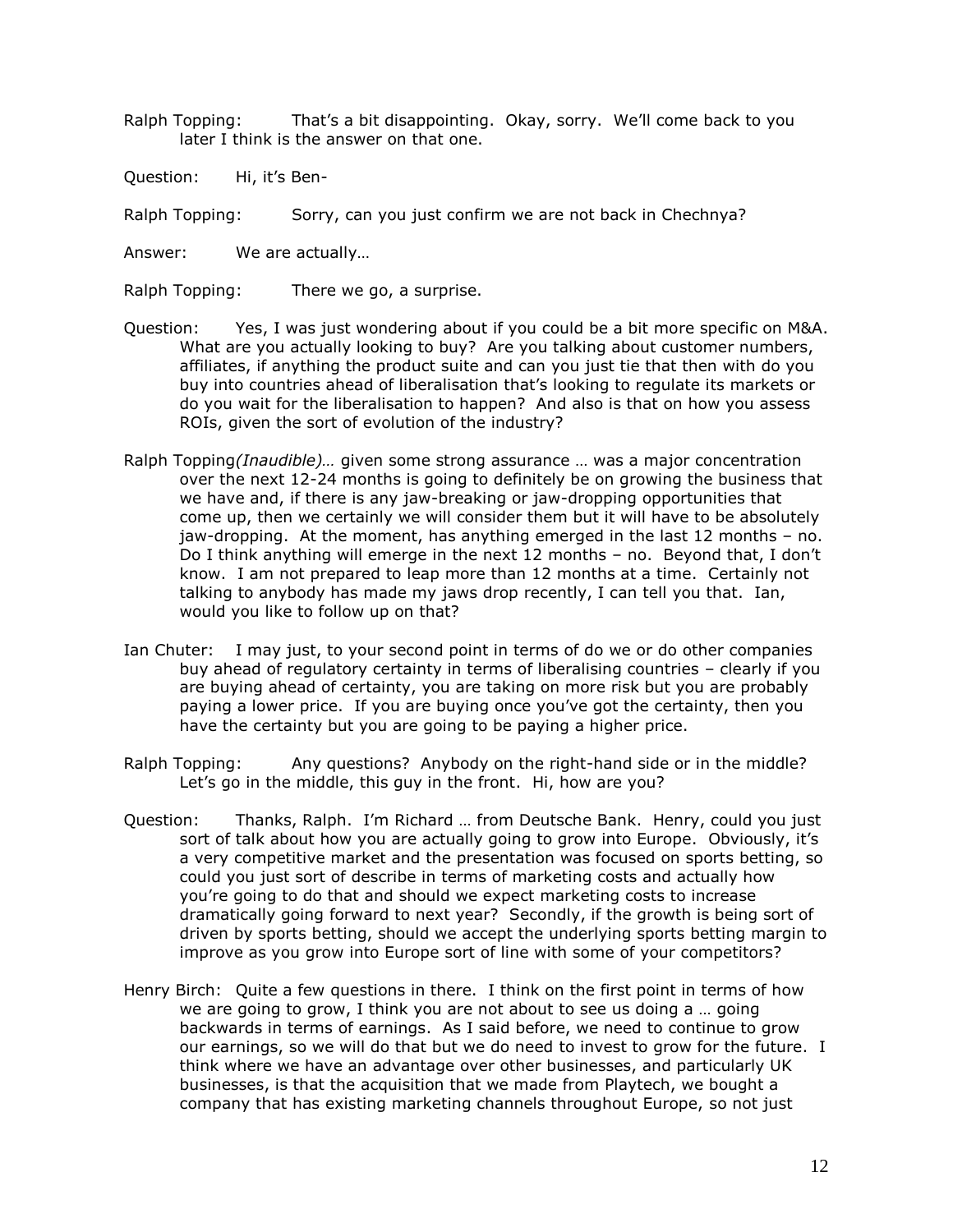affiliates but they have been operating throughout Europe for the last five/six years, principally pushing gaming products but those channels are available to sports betting, so it is relatively easy for us to access those channels and push those. So that's one thing we will be doing.

In terms of the margin, as you know, Richard, you look at one company compared to another, it's very difficult comparing apples with apples and, in terms of where revenues come from, if we substantially increase our business in Italy or in Greece, then, yes, our margins will probably go up. Were we to go into Australia, they would come down. So it will really depend on the volumes from each of the countries.

- Question: But, in terms of your infrastructure, are you going to start actually investing in the William Hill brands more offline in some of these newly regulatory markets, so that obviously will increase dramatically in the marketing spend relative to the [affiliate stuff]?
- Henry Birch: I think, as I say, we are going to be investing but I would go back to my point before, we are not looking to take our earnings backwards.

Okay, thanks.

- Ralph Topping: We'll work to the right. Ivor?
- Question: Thank you. Can I pick up Richard's question on costs? Clearly, your update on detail, we could talk about UK TV advertising that one of your competitors did try, quite a large chunk of costs. Maybe it would be helpful for people who have heard a lot of cost-related matters for you to talk about how quickly you can scale back costs if something isn't working. If you put a lot of money into new products and new markets and you don't get a return, how quickly can you pull the money out again?
- Henry Birch: Well, I think the principal cost in terms of any for any operator growing a new market is actually marketing spend, so that's not overhead that can be cut. I am comfortable that the way that we have built the business that we have structured it in a way that we are not overly top-heavy in terms of costs and, if we did want to strip out costs from one country or another, then we could do that relatively easily.
- Question: But how far ahead do you have commit to marketing spend?
- Henry Birch: How far ahead?
- Question: How many months' worth of UK TV advertising would you expect to sign a cheque for in advance?
- Ralph Topping: Oh … we are not going to be sponsoring [Juventus] so that would be something like 10/12 million quid and we'll leave that to other organisations to do that but, if you're going to commit, to put it in context, we're looking at maybe about 3/4 million on TV advertising and the way we will structure the deals is that we will commit to tranches of it and gauge the return we get. So I do think it's a matter of saying there's a budget, that's an intention to spend, that's what we're going to spend and we're going to commit that to that budget but you can always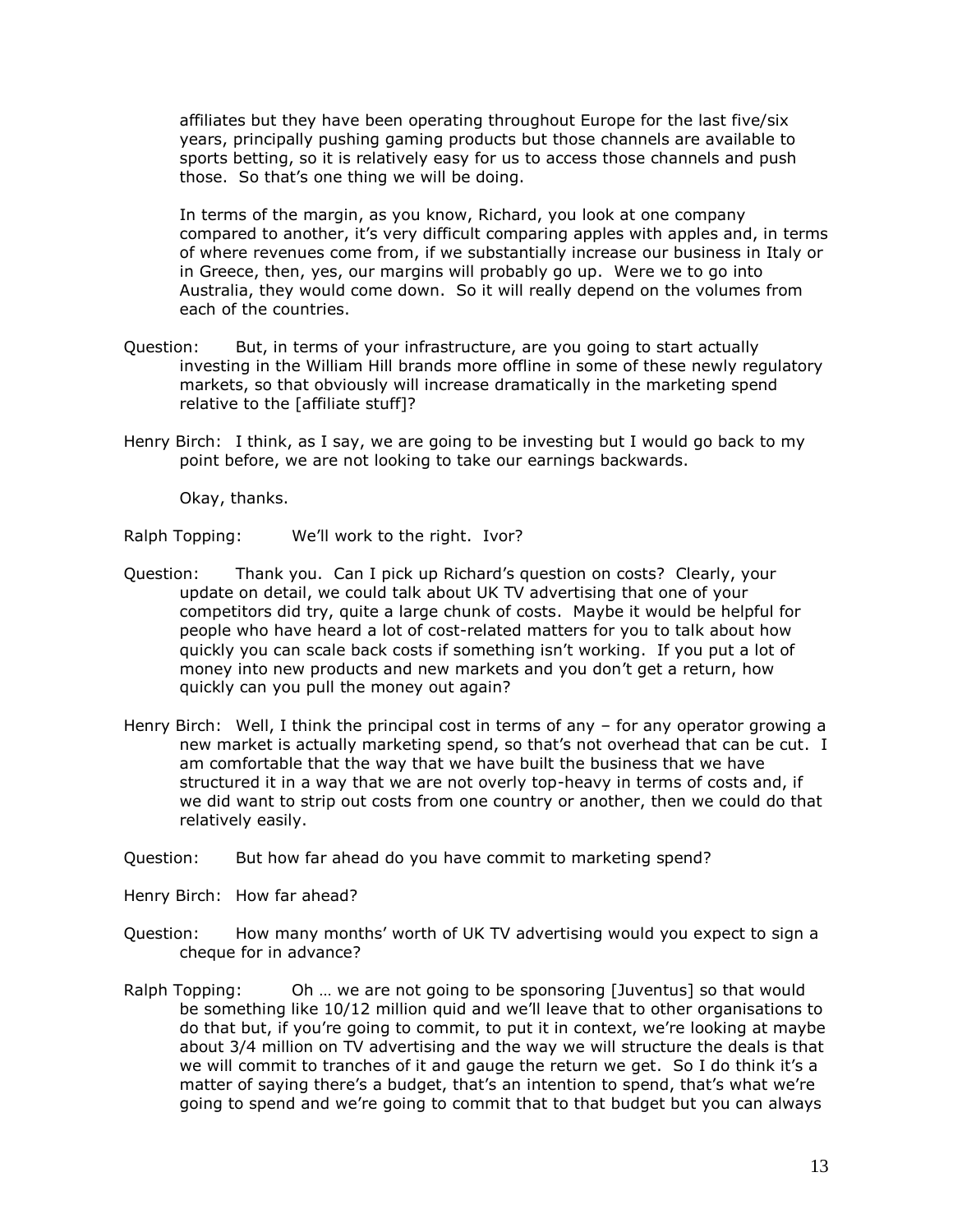scale back on marketing spend if you're clever enough in the way you do it. As I say, you know, we're already the proud sponsors of Malaga Football Club and we are [not] intending to sponsor too many clubs going forward. Certainly the guys have been told to stay away from the SPL and [Chris] has a conflict of interest there because we sponsor one club over there and [he] sponsors the whole blooming league and that would be far too expensive for William Hill to do. So we will roll it back where we can roll it back. Generally speaking, you can roll it back.

- Answer: I mean to give you an idea, Ivor, we can buy TV advertising now for December, no problem; for the World Cup next year. Those spots will go in the next few months but, you know, some events you have to plan way in advance. For others, you have more flexibility.
- Ralph Topping: Any other business, you may ask the question why did you bring Kristof in? For precisely these reasons, you know, that he's been in another space; he has worked in another space; he understands that space and we are looking to get a good return out of him, so more pressure on Kristof already but I think he's very much – he's convinced me he's very much a guy who looks like a [family] but, but there's also some brand development work to be done as well. We shouldn't forget that but like everything else, especially [unclear] you can measure the return you get, which is great. If you were in a land-based bricks and mortar business, it's very difficult sometimes to measure the return you're getting in broad terms and usually only through the kind of change you get in your machines or through your cash register.
- Henry Birch: Can I just follow up on Ivor's point? I think the kind of underlying implication is well hang on a second, William Hill are about to invest internationally and you can make a mistake, how do you cut back on those costs. I think there are two important things we are doing in terms of making sure that we don't make mistakes: one, as I have said we have already got the marketing channels and the marketing expertise outside of the UK; second is we have actually hired from outside of William Hill. We have been hiring from other organisations who have built up European operations over the last three or four years. People will be coming into business who will know what works and what doesn't work, where the mistakes are to be made, and how to avoid them.
- Question: Can I follow up, sort of on costs, on Affiliates Henry, I was surprised to hear you say that affiliates were a cheaper route to acquire customers; I thought they were getting progressively more expensive. Could you just…?
- Henry Birch: I don't think I said they were cheaper, I think the advantage of Affiliate is that it is not, if you are undertaking a TV campaign, so you spend a million Pounds, you spend that million Pounds, you hopefully get the customers coming back with a risk in that. With Affiliates it is to some extent risk free because the affiliate drive you the traffic, that traffic generates revenue and you only pay for that traffic and revenue once you actually have it in the bag, so yes, a brilliant TV campaign, we would much rather take that over Affiliates because we may only have to…you could get a better return on investment, but with Affiliates you know exactly what your return on investment is going to be ahead of time. It is actually having the right balance of having some Affiliate marketing in there and having some TV advertising in there and the whole spectrum of marketing again.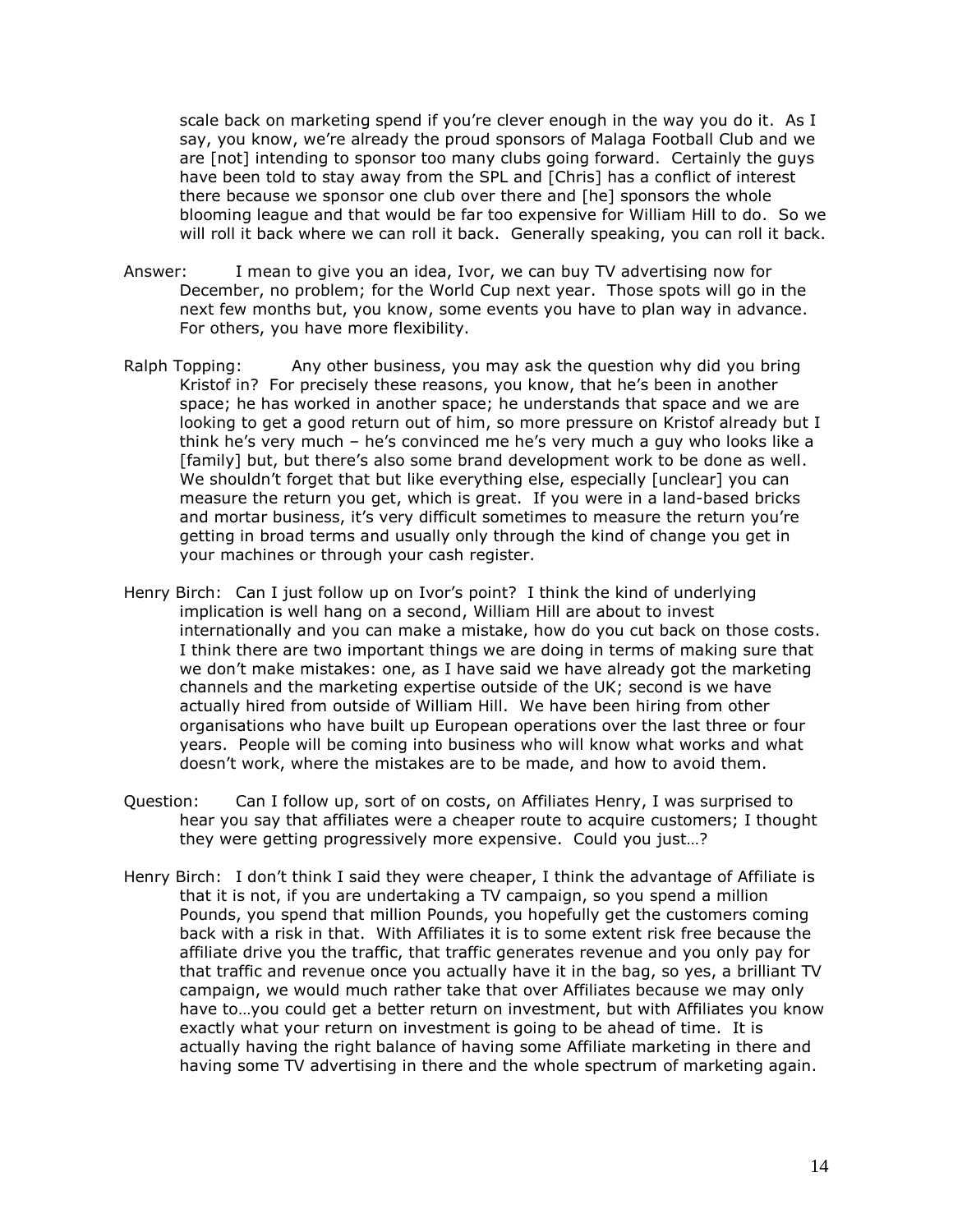- Question: What proportion then of marketing spend is currently Affiliate based, and is that currently the right level?
- Henry Birch: I am not sure if we want to share that actually, I am afraid.
- Question: Final one, you didn't mention the USA, is there a strategy in a box in case there becomes an opportunity; are there partnerships already in place. What's happening?
- Ralph Topping: We did mention it, we did touch upon it, but we brought in a wonderful young man from the city called Andrew Lee, who we haven't mentioned today, who has been doing a lot of work for us in various countries; I am quite happy to mention him, I am not too shy about doing it, but Andy has been over to the States several times because you have to do that exploratory work. He is also going in Australia, either December or January, so we are looking at getting different territories, we are exploring, that work goes on and we will pick on somebody else, picking, help us, I will no doubt do it next year as well as we continue to, if we start seeing things develop in the States, then obviously it moves from being a schematic to being a project, and the minute it becomes a project then I am happy to talk about any projects we have got undergoing.
- Nick Edelman: Hi it is Nick Edelman] from Cazenove. Just a question in terms of growth; where do you see the most exciting growth opportunity coming from, perhaps in the next year and then perhaps in the medium term in terms of splitting between leveraging, William Hill with registering UK customers or the UK customer base developing the product and then growth outside the UK.
- Jamie Hart: I am sorry to fudge the answer, but it is all of those really. I think in terms of clearly we have got significant plans for our Sportsbook which will impact both the UK because I think we have got a dominant position here and as I say we under exploited that, but clearly anything that we do with our Sportsbook will have an impact in any geography in which we operate it. I think we shouldn't overlook the fact that we are making changes to our gaming product as well, and as I said 80% of our revenue comes from gaming, so actually any change in there will have a significant impact in terms of our revenues and clearly, as I said, we do have international plans as well. I think those international plans need to probably be seen in the context of 3 or 4 years rather than just 2010, but you will start to see them in action next year.
- Ralph Topping: Get you a lot of flavour, my particular thought process is and again the challenge that we have got internally which I was ambushed by the recent bond presentation, because as the breakfast was at 7.30 in the morning my brain doesn't really kick in until about 8.30 or 8.45. I was asked where do I see the sports betting business going online and I think if you look at our turnover in our betting shops, so money going across a counter would be something like 50 million, 55 million, depending on what time of the year that is, so pick a number in that range. You look at where we are online at the minute and our current run rate I will think, and that is without [Mr Pattinson's] work kicking out and Mr Hart's work kicking in.

I don't think it would be unreasonable to expect us to see half 40, 50% of our turnover that we take offline in betting shops being reflected in what we do online. I mean that is great internal target for the team and it's like any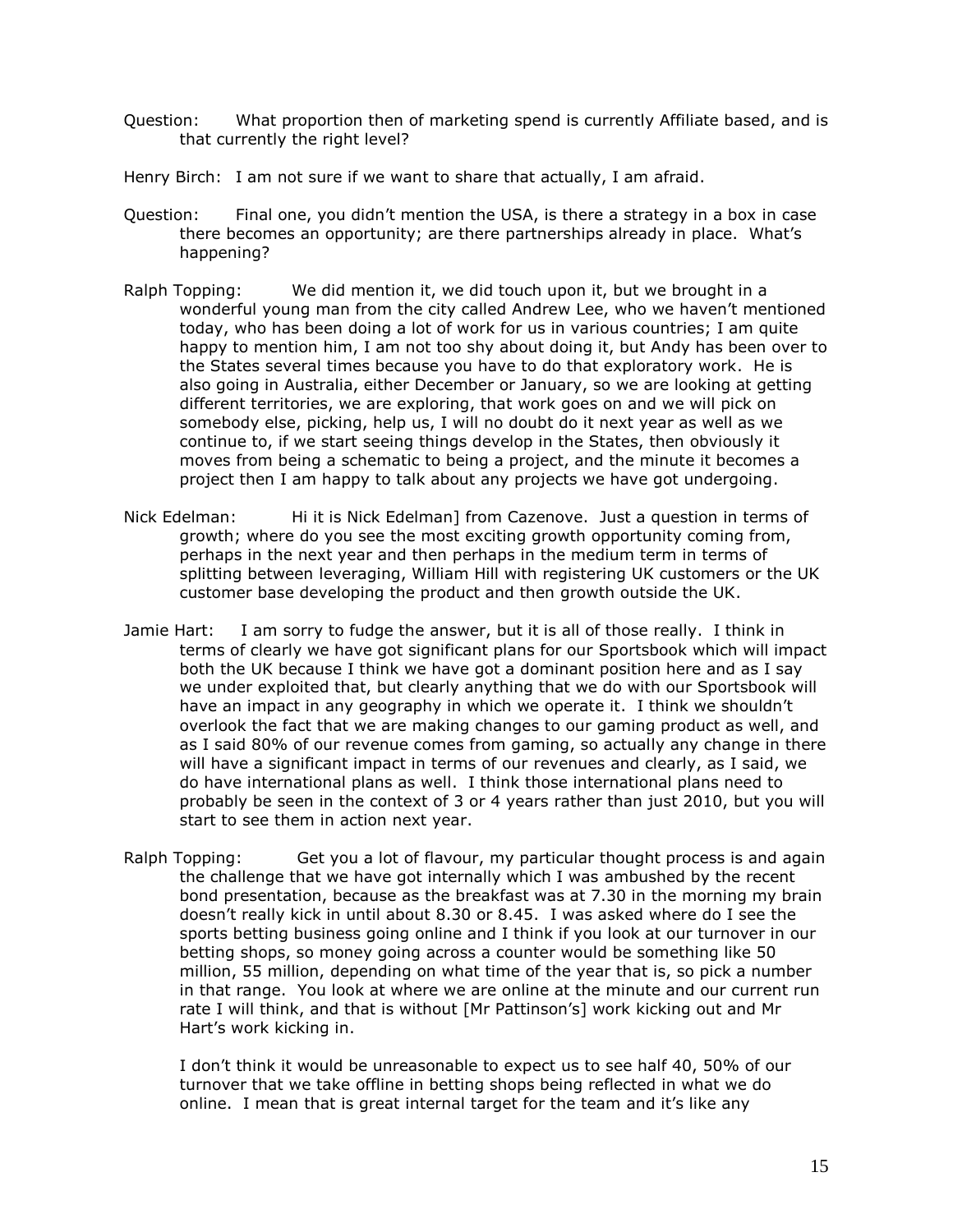challenge there is going to be [bonused] on anyway, but I think it is realisable. And if we don't have that kind of dream, a realisable dream, then we shouldn't be in this business. I think that is where I see a large part of the growth coming from through developing the sports betting.

There is a big market, you can drop down from that and say well where are you getting it from, well, international certainly, but…I think in the UK, I don't really think we have matured in the UK. I think the UK there is an opportunity there to get market share which we…[audio] mentioned in any of the organisations that have taken market share from us necessarily, I think there is a chance not only of getting market share back, but to grow that market share substantially, so I am very keen on us not underplaying what we can do in the UK. International excites me but there is a lot more development work to be done internationally and in the sports betting context, and the guys are running with that, but I certainly think…big picture stuff I think is realisable, easily realisable that we get to 50, 40% of what we would take through our retail business, reflecting our online figures in the next two or three years. For the moment again, said there earlier on, if they're getting their target then they are all going to get shot. The funny thing is I mean it, because I think it is really deliverable. Sorry guys for fairly shooting, probably go for a milder method of execution. Swallow the tablet please.

Does that answer your question? I think it is a fairly, I am being fairly open about it, but it is an internal figure. I am quite happy to stand by it.

- Matthew Gerard: Thank you Matthew Gerard again. Can you just actually clarify what percentages of the Sportsbook at the moment is in running and what you see perhaps as a realistic target to get to over the next say 12 or 18 months, as you look at some of the new launches that you get to? Secondly, can you just talk a bit about branding? Obviously William Hill has always been a one-brand company up until Second Half of last year; has your view changed in any way on applicability of the William Hill brand into Europe as a sports betting brand and would you consider running a separate brand alongside William Hill in sports betting?
- Ralph Topping: It's never one question, is it? I always remember the last question; I never remember the first one.
- Answer: It's between 28 and 30% but we think we can take that above 50.
- Ralph Topping: And we're going to run with different brands. Sports betting, we never say never because we were Victoria in Spain because apparently Spanish people couldn't pronounce William Hill for some reason, too many Ls there I think. Personally speaking I think that was a mistake and we stand behind the William Hill brand certainly for sports betting, as brand that we would seek to develop overseas, but we need to do something around URLs to make life a wee bit simpler for people entering the URLs. I don't want to go any further than that.

We have done some brand research recently and we have also had an internal examination of what our brand is all about, and where we should be taking it and what we should be doing with it. Kristof is running the rule over that when he comes into the business and there will be some developments around what out our branding looks like, feels like next year. The William Hill brand came out very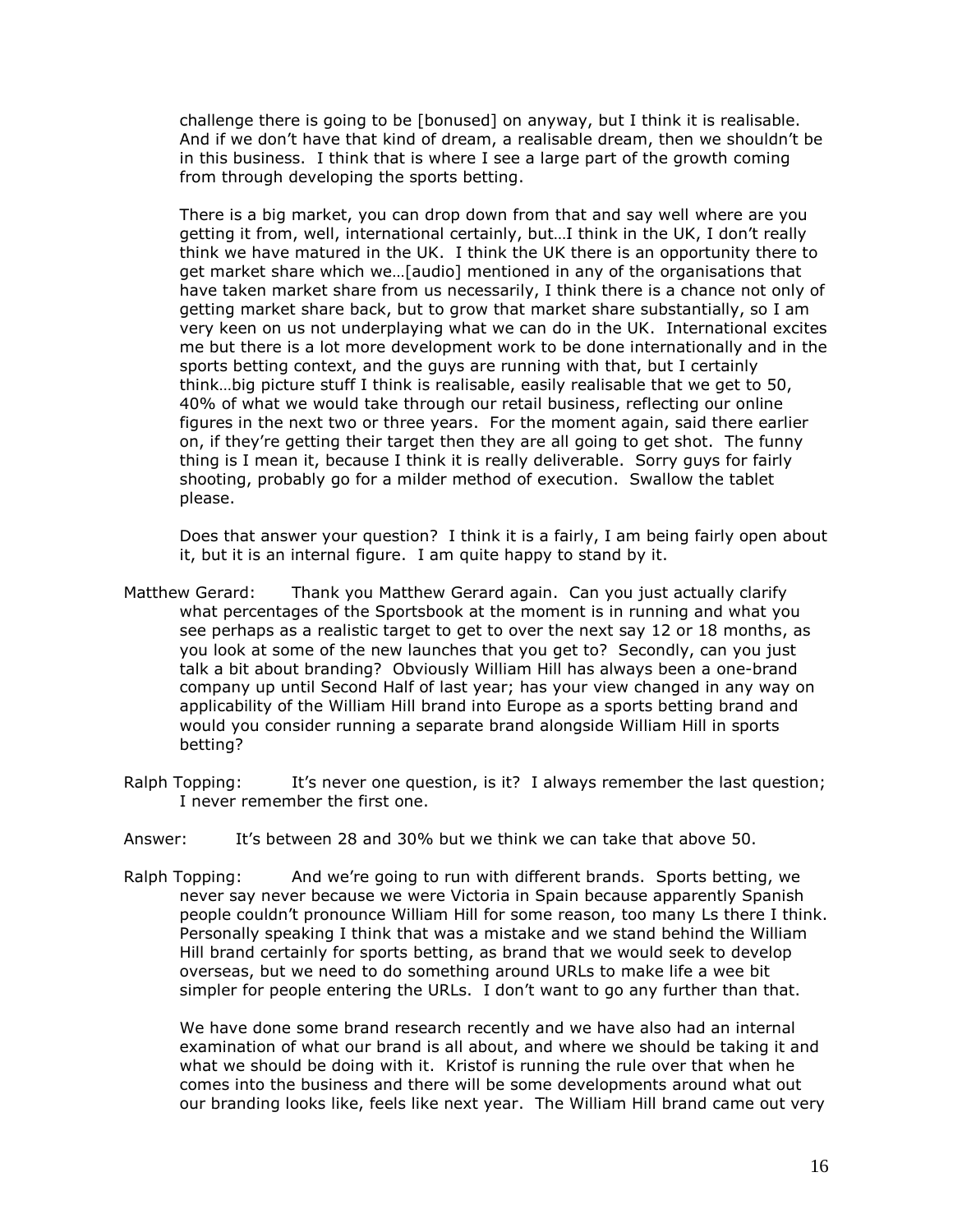strong, is very important to this organisation and actually you would be plainly daft to do anything differently with the brand. You may have some minor brands around the gaming products which you can…well you can use people too. That has been proven by AL and his team in Tel Aviv; that they can do that very successfully, but I wouldn't play about with the William Hill sports betting brand at all. Kristof stood there, probably shaking his head at me, so he must agree with me. Next question?

Vaughan Lewis: Hi, Vaughan Lewis at Morgan Stanley.

- Ralph Topping: Listen, if you just say one is raising money for charity, that is why you have got that awful moustache on. Why, listen, I will you a 100 Quid if you shave that off, son. And that is a commitment, so please, give me back the…
- Vaughan Lewis: It's coming off next week. Could you just expand a bit on mobile, on what you are sort of generating there at the moment and what the plans are for next year; is it all sports; presumably poker is just a bit too interactive to actually work on a phone.
- Answer: We are looking to…I mean mobile we used to…in the early days of WAP we were leading the field with mobile against our competitors. It has then taken a bit of a backseat especially while we have been going through this Playtech merger and moving to Gibraltar; it hasn't managed to get on the priority list. We are now in a position where we can bring it up to speed because we have dropped behind, so first thing we are doing is to bring it up to speed with everybody else's; in terms of the amount of business that we take through mobile at the moment, we are lagging behind our competitors at this stage, but you would expect that given that we haven't developed the interface in any way in the last six years.
- Ralph Topping: There was a plan taken to our Board recently about mobile development, which is the Board signed up to, so in terms of strengthening our mobile offering there is a clear plan. Andy Lee has put it together actually, so, I am confident that is a route to go down. Andy is a big, sensible guy, he has a produced a plan and a timescale to meet that plan and some projections on where we can end up, which exists as a plan at the minute. I am happy on a future date to take you through what our thoughts are on all that, but we want to save something for the next time as well. That is very much at Board agreement stage and we are making it happen. It will be the first decent job Andy Lee has had for years, I think; where he actually make something.
- Vaughan Lewis: A second one if I can. I think you would probably argue that the full value of William Hill Online isn't fully reflected in the share price and I guess longer term we are looking at acquisitions, so would it make sense to spin it off and have it as a completely separate division, not majority owned.
- Ralph Topping: We are not thinking about that at the minute. Thank you very much for that difficult question. Shave that moustache will you…has anybody got a razor in the audience? If you shave in public I will give you 200 Quid. Next question. Any questions online.
- Operator: If you have a question press  $*1$  on your touch-tone phone. There are no questions at this time.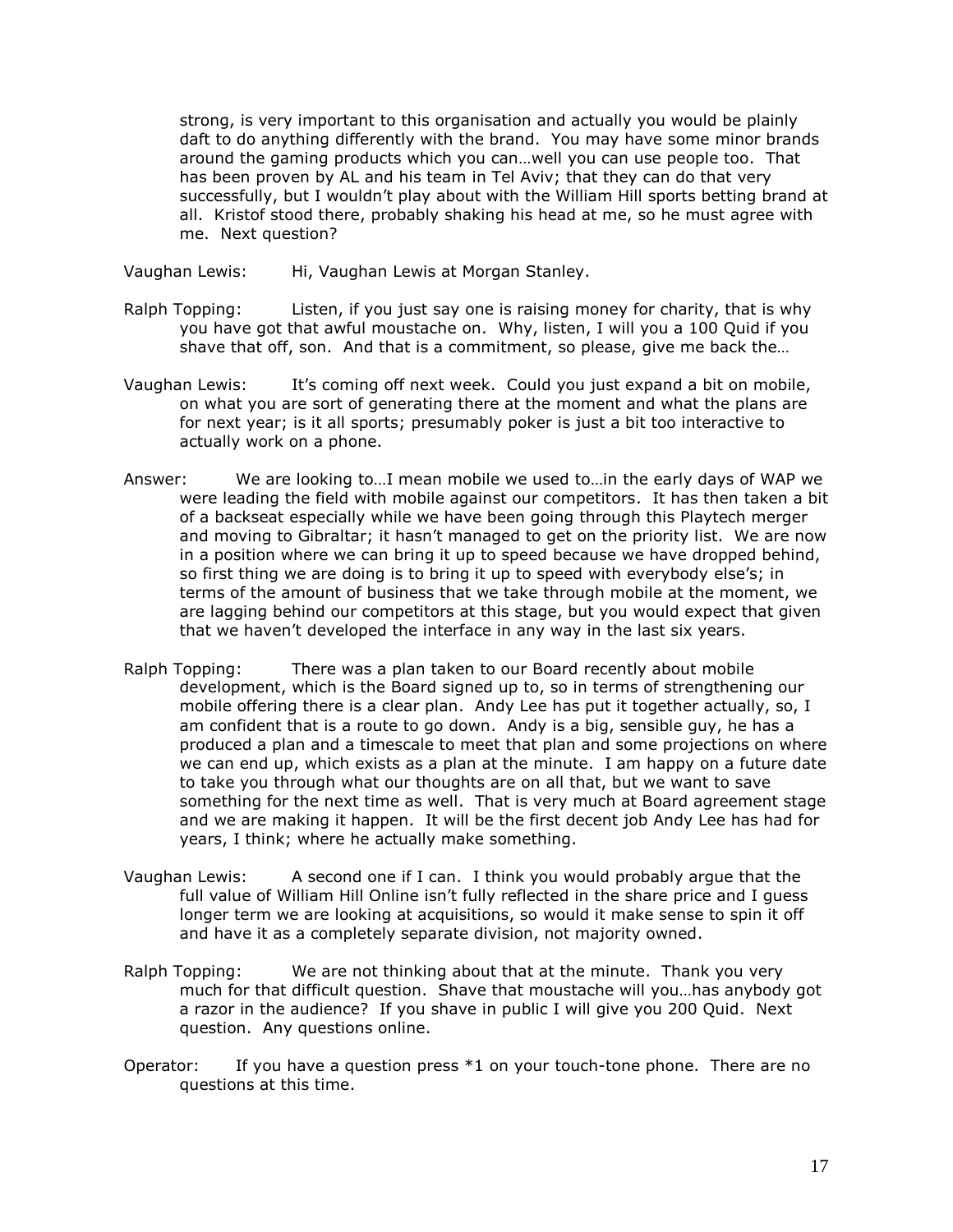Ralph Topping: We have one more question.

- Nigel Hicks: Nigel Hicks from Liberum. Can I just ask in terms of the growth profile of online, are you looking for a sort of purely volume driven, get as much revenue in as you can at low margins and then gradually build the margins up once you have got the scale?
- Ralph Topping: I tell you what Jamie, why don't you answer that question.
- Jamie Hart: I think people are getting a little bit…it's like when we looked at Ian's piece with the retail customer and pricing was down at number five, I think a lot of people talked about becoming very competitive pricewise. Realistically it is going to be all about delivering what people want at the right time and so margin doesn't necessarily have to be impacted. In fact I think over the next couple of years our margins will go up because we're getting more efficient in terms of our pricing. We might be pricing for the same theoretical percentage, as we are now, so down to as low as 103 on some of the football, 106 standard across the big leagues, but we will be getting more out of it because we have changed from a traditional bookmaker, put your prices up and let the people come to you kind of model and sticking by your price into a much more fluid model which drives the online trading environment particularly influenced by Asia, so we're getting much better at that.

I think you will see a general increase in margin for some of the bigger players online, rather than a real kick back. We will then try and do the cross sell into a higher margin product just like we are with our In-play stuff where you have a lot more churn, a lot more multiple opportunity market, like in tennis, then next game to love, to 15, to 30 for the receiver or the server, we can build our 15% into that and it is a real churn market. That is where we're seeing things pick up and then you don't get price sensitive business out there. It is all about servicing. The price sensitive business will always be there, you don't have to look for that they will find you. It is all about getting hold of the core punter that does bet the 15/16 bets a week, obviously that average includes all the one-hit wonders, but you have got a lot of people out there betting 50/60 bets a week and just concentrating on serving them. I don't see there being a real squash down on margin. It is going to be much more to do with who serves the customer best in terms of makes it easy and simple and accessible.

- Nigel Hicks: I actually just meant turnover in EBIT for your division, but that was very helpful, thank you. Could you actually answer about the turnover in EBIT for the division, in terms of the way the growth is going to come?
- Jamie Hart: Not gross win margin, the EBIT margin.

### *[All talking]*

Jamie Hart: I think for sure you will see…our turnover or our revenues are probably growing faster than our EBIT initially because of the investment profile than we're undertaking. If we are investing in our product which we are doing, if we're investing in international markets and in marketing then yes you're going to see the revenues increase faster than your bottom line, initially, but then your EBIT will catch up.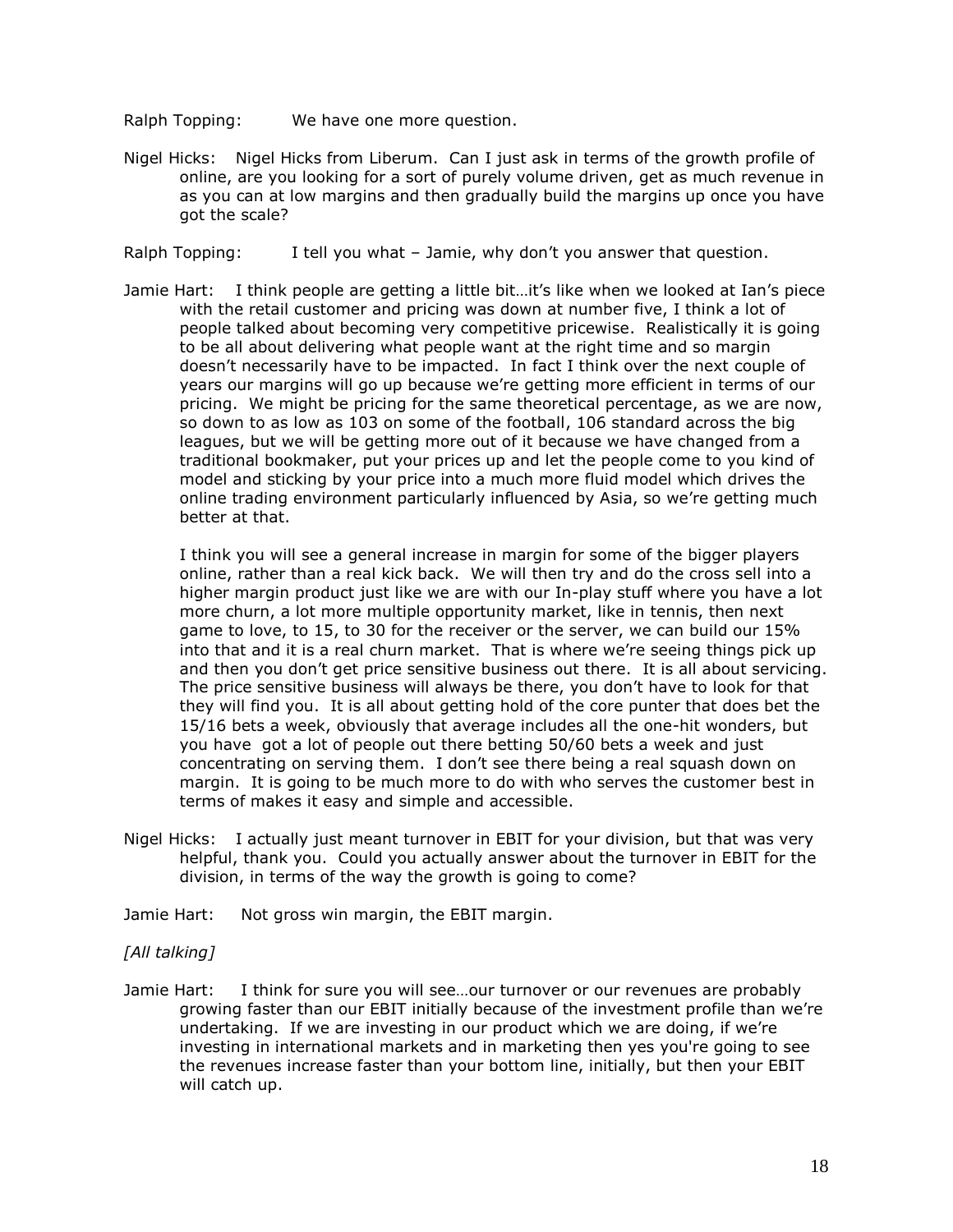- Nigel Hicks: Are there any parameters for maybe the scale as a percentage of turnover on marketing spend?
- Jamie Hart: I think historically we have probably under spent because we have relied on our UK retail network and we will be spending more. I think in context your typical online operation will spend about 30% historically, we have spent about 20% online.
- Nigel Hicks: When you look at a return, we obviously look at the more property based elements of gaming or hotels etc. How do you look at the return on say about marginal marketing spend? How do you actually measure what return you get? Say if you spend 10 million on TV advertising next year, how do you know how much return you get from that?
- Jamie Hart: I think the advantage of online marketing is that you can very accurately measure your return. When you go into the offline world clearly those things are less measurable and proper value you create is in terms of investing in the brand and in fact investing in retention of customers, reactivation and increased spend. We are actually looking increasingly at ways in which we can measure very directly and in fact pay very directly for offline media that we undertake. I think you will start to see that increasing. I think media companies generally are realising that there are ways in which they can actually measure performance with online companies.
- Ralph Topping: I think I can give you a clue as an answer of that. We have learned a lot from AL and Henry who run campaigns online, but they don't walk on water as well. They're the first to stick their hands out and say they make mistakes, but they get the information very quickly and they have got a historical database of information, which they can quite closely profile what kind of punter they're going to be getting; I suppose we could call it 'predictive analysis'. They have put quite a lot of resources and quite a lot of money into that and very quickly they can come round and see if a campaign is working. Really the operate that they operate is that they can also very quickly switch to something else, try something else.

I think part of the frustration perhaps that has been around the business this year is because of the integration process; which I think is gone fast and it has going remarkably well. Some of the younger bucks around here think it is going – that have got more adrenalin than I have – they would want us to move to Gibraltar on a Friday and start being a complete business by the Saturday. I think it is going remarkably well and we see that information coming in and especially around the gaming product. I think the trick is to see that reflected in the sports data that we get; which we have not got a great database on. I will be the first to admit we haven't got that. Using the Israeli guys in the business now we're developing that, and I expect to see some dividends around that. You would be very quickly able to see what kind of punters you get and what kind of value they're going to offer to your business, but moves away from being intuitive to much more scientific. I still wouldn't like to see us losing the intuitive bit of it because like a good wine taster, you're never going to replace a good wine taster and we have got some really good traders. We are moving away from being much more intuitive to much more scientific in our approach and you will see that reflect more strongly in our response to advertising campaigns on sports betting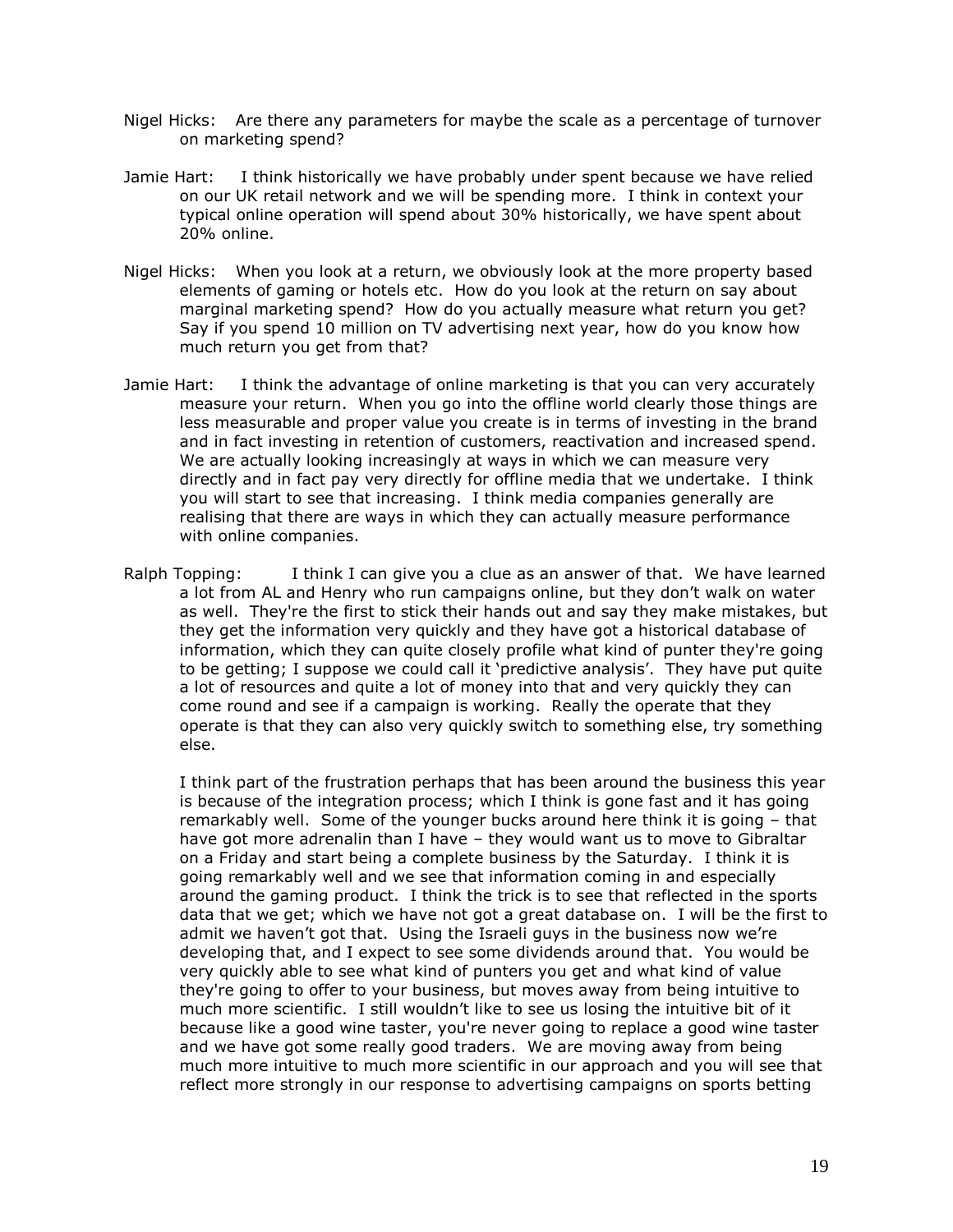in particular. I am quite happy with the gaming side of things. I think we have got enough knowledge in Israel and elsewhere to give us that information.

I have an unnamed country in Europe to go and visit and catch a flight to, which for security reasons and also other reasons I can't reveal, certainly not Chechnya I can tell you that.

- Question: On that subject can I start…but with 40% of your online sales generated outside the UK and some of those markets are subject to pretty murky regulatory environments; and you take the Portuguese case recently and what some other monopolies maybe doing. You take the French environment which may be liberalising on its own terms. What is the risk that you think big picture that some of your online business outside the UK could face crackdown in environment fiscal austerity over the next couple of years.
- Ralph Topping: I don't think there is an immediate risk. I don't think there is a short to medium term. I think our preference would be to operate in licensed regimes. Our argument there is that Europe…anything to do with betting in Europe should be no different than if you were running a confectionary company trading [audio] and taking your product overseas. We should be treated the same way. There should be this ability to access markets and that is the legal stance up until now.

Say we do go into Italy or wherever then we will certainly still complain like mad through the European through Brussels around what is happening on online gambling. I don't think the whole thing has settled down at all. I think we're in a virgin territory here and regulators and online companies are going to have an interesting time over the next four or five years getting comfortable with each other. I think we will ultimately get comfortable and we will have a sense, we will either [want] Europe or countries in Europe, States in Europe which are running sensible regimes. At the end of the day you have to appeal to the punter and if the punter is not getting good value in his country, no matter what you try and do there they will go elsewhere, and we have seen some of that happening with PokerStars and Full Tilt.

I spoke to people in America betting with PokerStars, I spoke to people betting with Full Tilt and I just think the whole thing has to settle down. At the moment I am quite happy [unclear] Europe, like many other companies and also quite happy…I mean your nose gets shoved up against the window to go in through States but with a degree of reluctance and we will still go in, because we have a bit of a litigious company, we will unleash our corporate lawyer, Andy's team on them, because I think it is wrong. I think it is plainly wrong, it is daft, it is stupid. Country-by-country we will look at it, but we want to a big player and we will take any opportunity there is to become a big player.

If that is the France question, I am not going to answer it at the minute because we haven't answered it internally. If it is the Italian question then I am not going to give the answer here at all, but we will give the answer as and when we come to a conclusion on it. We're no different from any other company at the moment. There is a lot of posturing going on and we will have to wait and see where we end up. There is about a year before that all plays out, I think.

I am definitely not going to tell you where I am going if this is the next question.